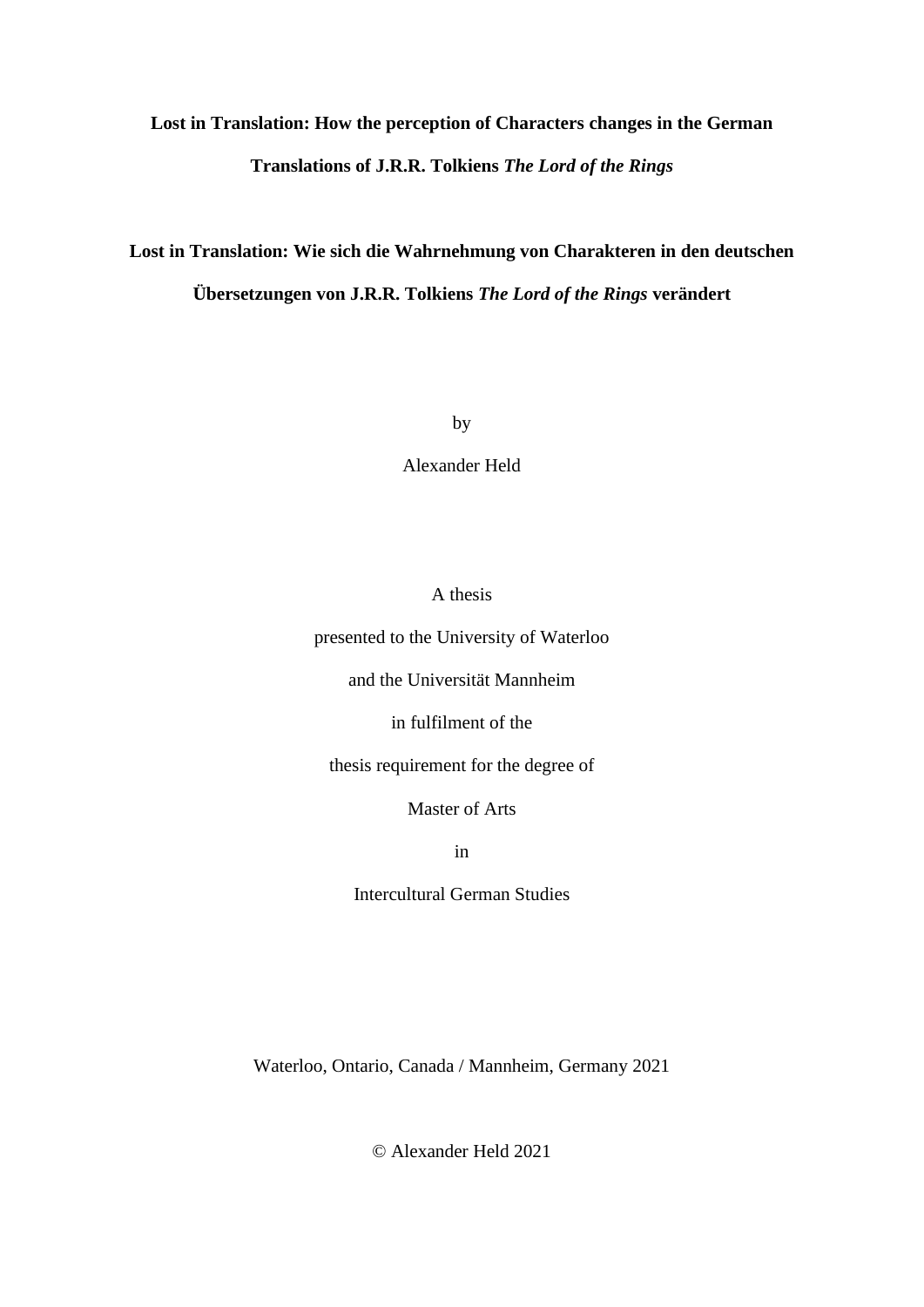#### **Author's Declaration**

I hereby declare that I am the sole author of this thesis. This is a true copy of the thesis, including any required final revisions, as accepted by my examiners.

I understand that my thesis may be made electronically available to the public.

# **Ehrenwörtliche Erklärung**

Ich versichere, dass ich die Arbeit selbstständig und ohne Benutzung anderer als der angegebenen Hilfsmittel angefertigt habe. Alle Stellen, die wörtlich oder sinngemäß aus Veröffentlichungen in schriftlicher oder elektronischer Form entnommen sind, habe ich als solche unter Angabe der Quelle kenntlich gemacht. Mir ist bekannt, dass im Falle einer falschen Versicherung die Arbeit mit "nicht ausreichend" bewertet wird. Ich bin ferner damit einverstanden, dass meine Arbeit zum Zwecke eines Plagiatsabgleichs in elektronischer Form versendet und gespeichert werden kann.

Zwingenberg, 29.07.2021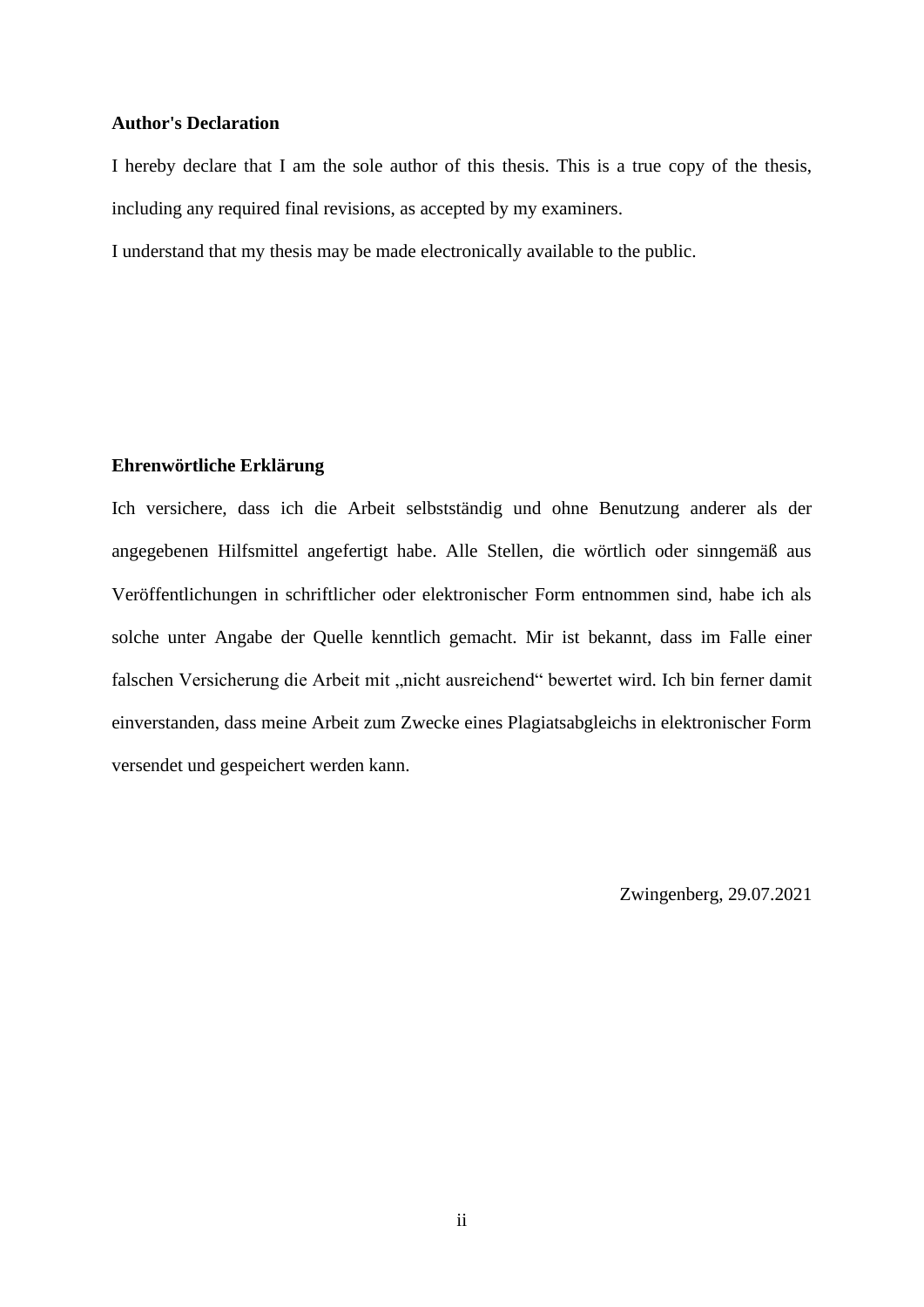### **Abstract**

It is an accepted paradigm that translated texts will never be the perfect equivalent to the original text in a different language. It is a fact that foreign literary works will influence a culture through translations. However, this influence of the translation will usually be attributed to the author of the original work, not to the translator.

The aim of this study is to raise awareness of the influence of the translator rather than the author, and thus to kill the author of the examined work, J.R.R. Tolkien's *The Lord of the Rings*, twice: once as the author influencing the German (fantasy) literature through the German translations of Margaret Carroux and Wolfgang Krege, and a second time as authoritative figure in the academic field of Tolkien studies.

To this end, the three text versions have been read following the hermeneutic approach of Paul Ricœur and subscribing to Roland Barthes Death of the Author paradigm. In this study, the most significant differences have been analyzed, making the impact of the translators on character perception, and, thus, on the influence of *The Lord of the Rings*, obvious.

The analysis resulted in a plethora of significant differences between the three text versions, confirming that translations may deviate from the original work even when translating sentence-for-sentence. The changes include a discussion of xenophobia and racism, thinning the lines of social standings and relations, and many more. I argue that these differences are in themselves an argument for killing the author in Tolkien studies, creating an opportunity to discuss these aspects introduced by translators, and that they are evidence for how translators influence their culture as much as the author.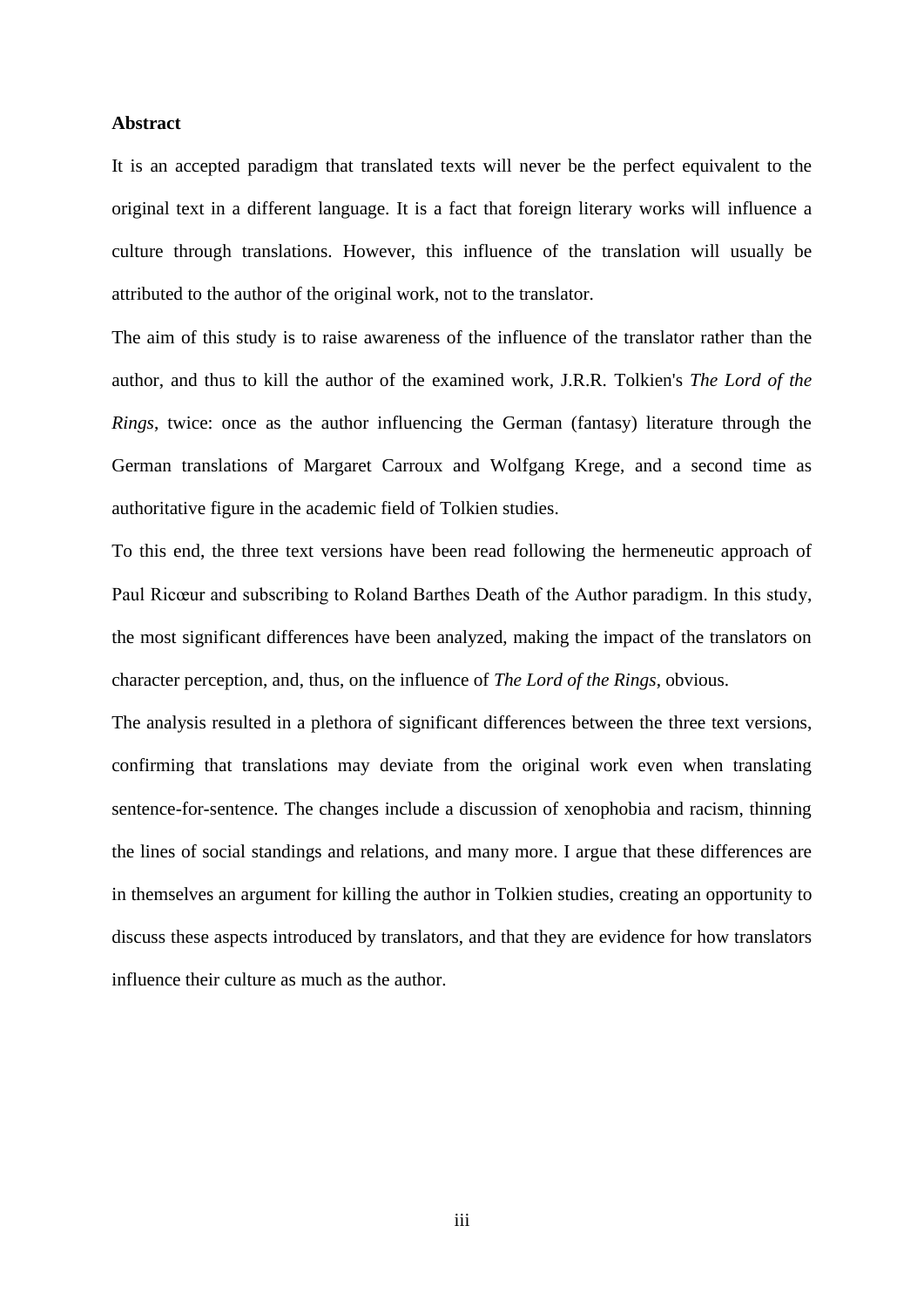#### **Acknowledgements**

I would like to thank Prof. Paul Malone of the Department of Germanic and Slavic Studies at the University of Waterloo, for his guidance in this project from a confused e-mail about "translations and stuff" I sent him in the Summer of 2020, to the development of the idea of this thesis, to research and, finally, to this final product. He continuously led me to the next crossroads, while leaving the choice of left, right, or center to me. Thank you!

I would also like to thank Prof. Thomas Wortmann of the Philosophische Fakultät at the Universität Mannheim for his enthusiastic agreement to be the second supervisor of this thesis. Danke!

I further extend my thanks to the faculty, students, and staff at both universities who had my back in various academic and bureaucratic challenges.

Finally, I would like to thank my friends around the world, who gave me a safe space to cool down whenever I needed one, and my family for the constant support across the board and from all sides.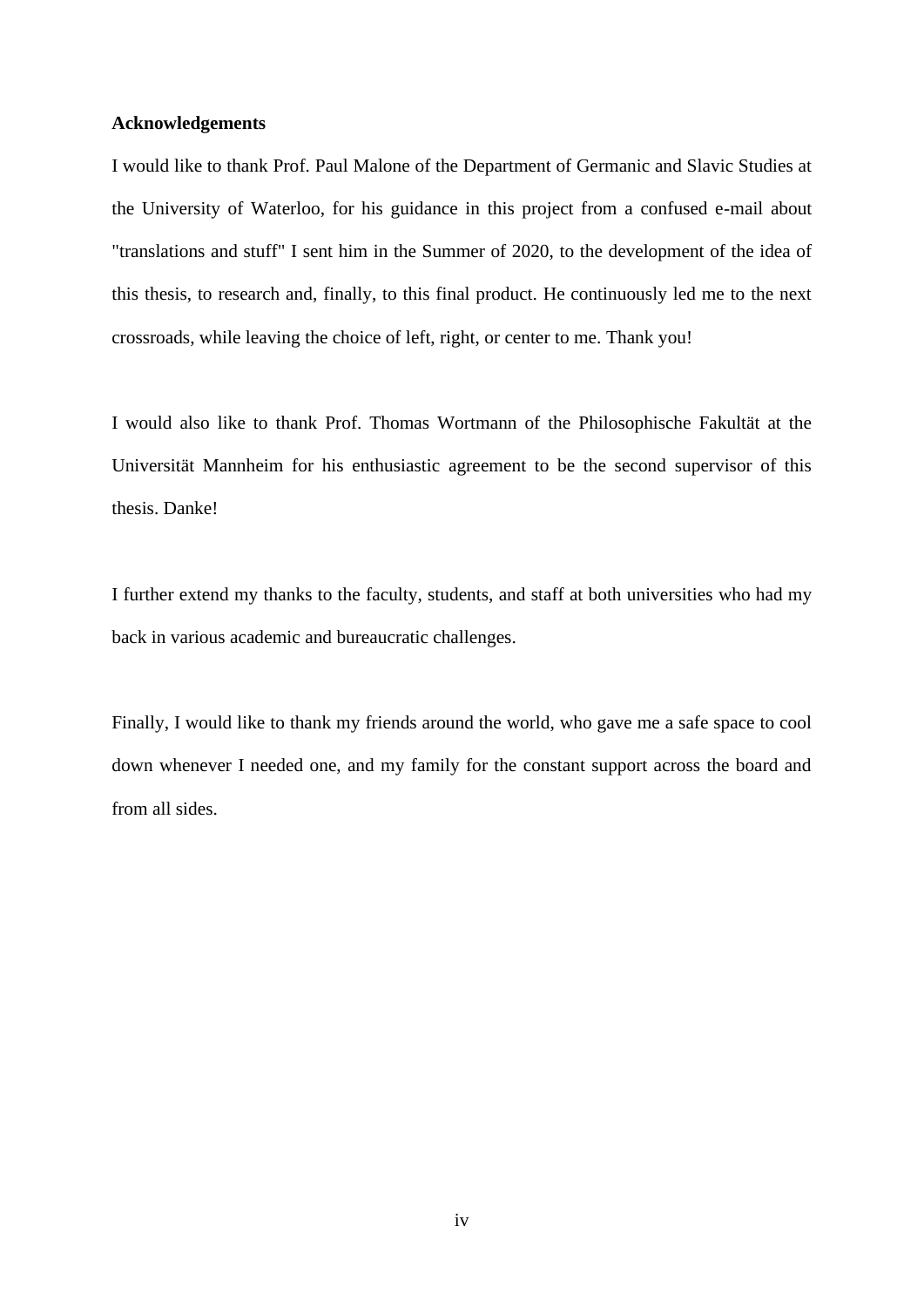# Table of Contents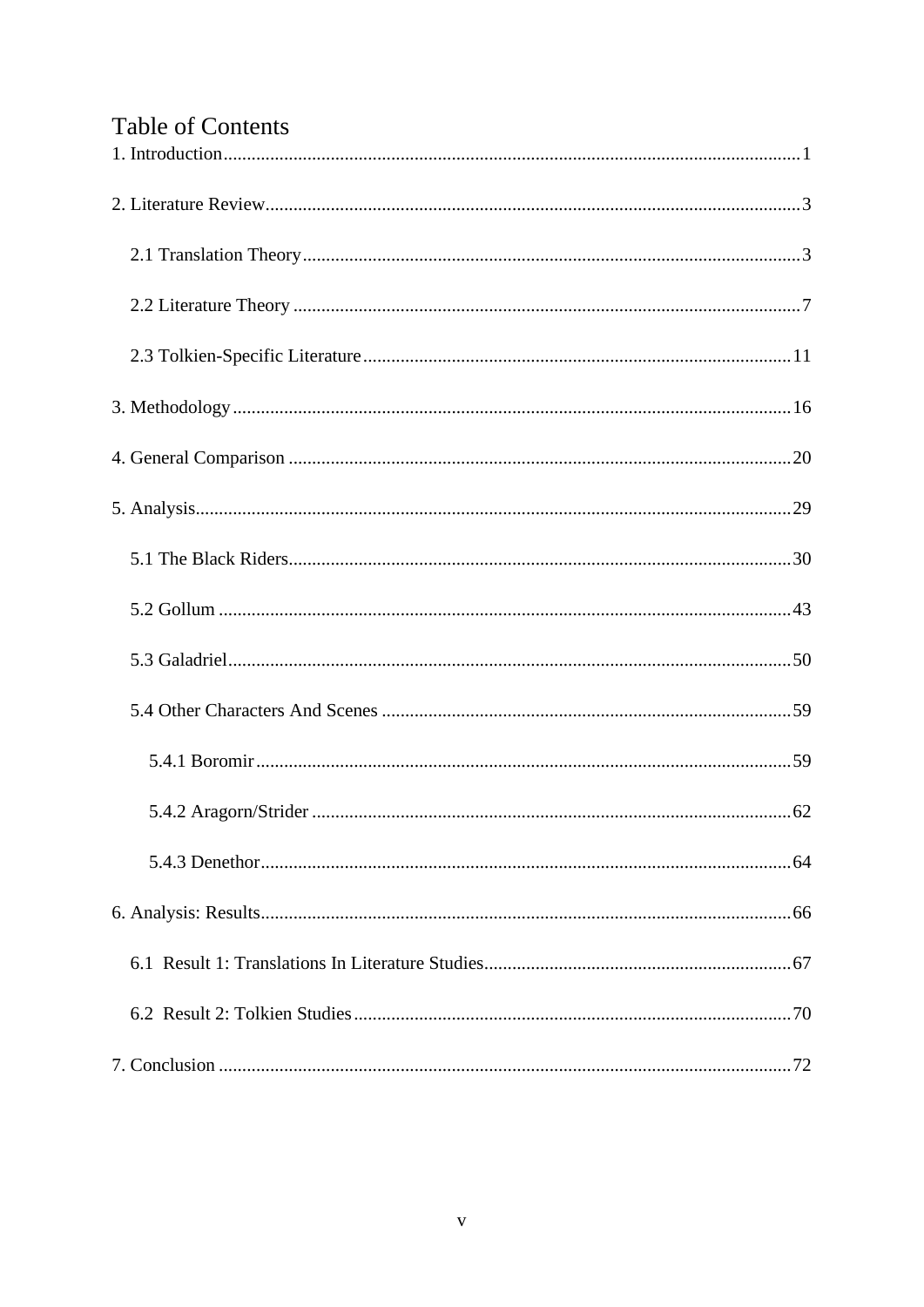# <span id="page-5-0"></span>1. Introduction

John Ronald Reuel Tolkien first published *The Lord of the Rings* in 1954 and 1955 (split into three volumes), expanding his text-world of Middle-Earth from the small confinement of *The Hobbit* into something bigger, a world that mesmerized readers for decades to come and brought forth one of the most successful franchises of our time. It was adapted into multiple other media, the most well-known adaptation being Peter Jackson's movie trilogy in 2001 to 2003. Even in the current year of 2021, almost 50 years after the author's death, people across the world are looking forward to more content around Tolkien's Middle-Earth, with the current publication on the horizon being a TV Series around the Second Age of Tolkien's world.

Translators across the world undoubtedly played a huge part of the international success of Tolkien's work, translating *The Lord of the Rings* into dozens of languages. In some languages it was even translated twice, like in German.

In this study, I will examine three different versions of *The Lord of the Rings* (henceforth *LotR*), focusing on differences in the perception of characters in the text-world by readers of the three versions. The three versions I will examine are the English text by J.R.R. Tolkien, using the 50<sup>th</sup> Anniversary Edition from 2004; the German translation by Margaret Carroux, using the  $12<sup>th</sup>$  edition from 1984, originally published 1969-1970; and the German translation by Wolfgang Krege, using the  $10<sup>th</sup>$  edition 2002, originally published in 2000.

I will take an in-depth look at how translation decisions by Carroux and Krege change the perception readers have of their characters compared to the same characters in the respective other versions of the text. Towards this goal, I will first compare both translations in their overall translation strategy, showing how their approaches to *LotR* were different from each other. Next, I will examine what I call "meaningful differences" in the text and explain why the excerpts I show in this study are meaningful, and which impact they have on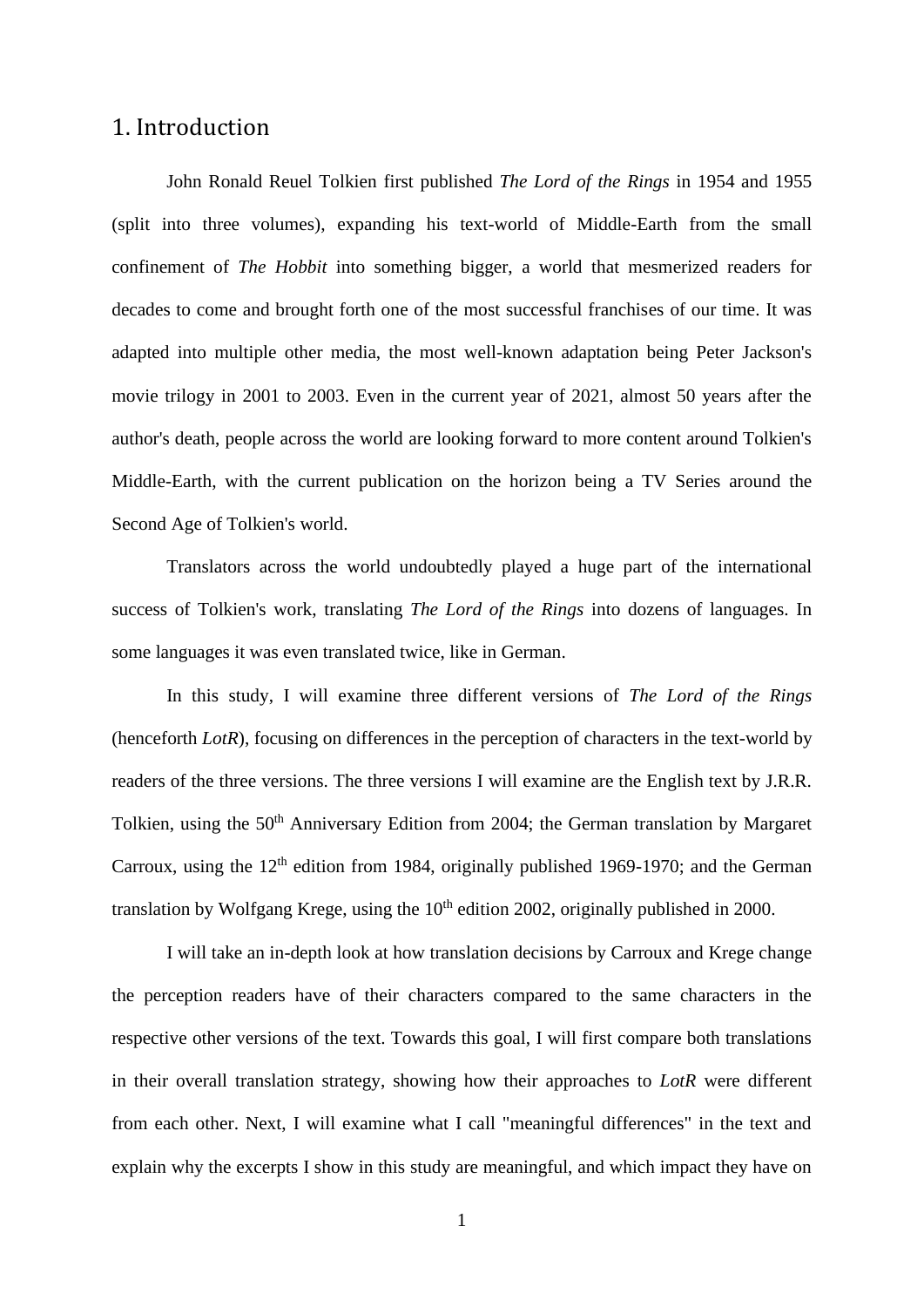the perception of the characters acting in, or being talked about in these excerpts. These excerpts will include utterances by characters, but also how characters are framed by the narrator throughout the text.

The goal of this examination is to show the impact translations have on the interpretation of the translated text, especially by academics of literature studies. Thus, the goal is at the same time to show the implications of working with translations in literature studies. Towards this end, I work with a hermeneutic approach following Ricœur. I argue that translations change the clues the text provides for the construction of possible meanings, leading to different possible interpretations, even when working with the "same" text.

Building upon this goal I then pursue a follow-up goal of this study. That goal entails pointing out that translations have an impact on the target cultures, especially on the future texts produced by these cultures. By establishing this impact, the goal is to emphasize the importance of working with translations in the academic field of literature studies, instead of only working with texts originally produced in the respective language.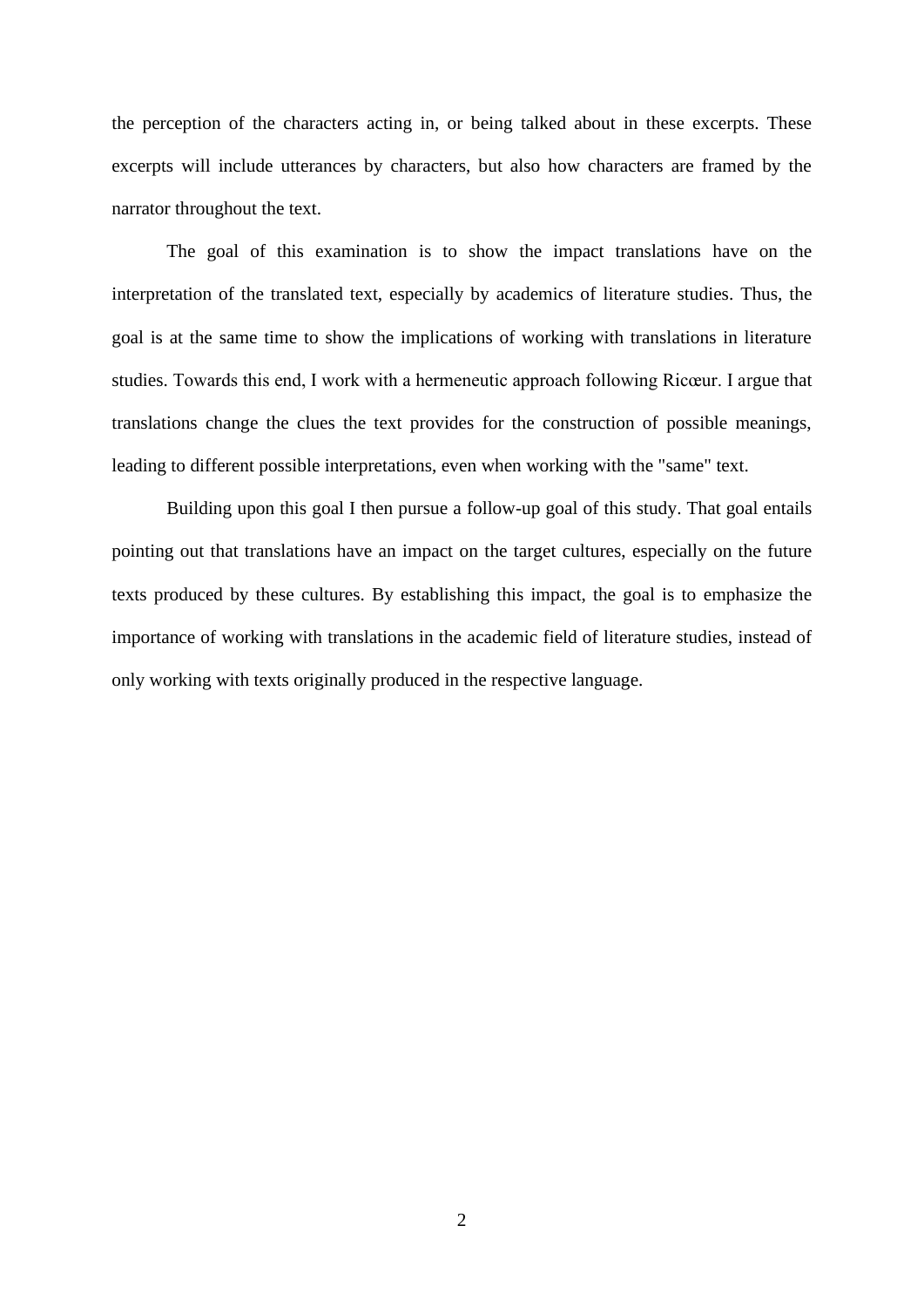# <span id="page-7-0"></span>2. Literature Review

Before the analysis begins, it is necessary to introduce some theoretical background I will be referencing in this study. This includes translation studies, literature studies, but also studies done exclusively around Tolkien and his works as well as specific terms used in these academic fields, which will be explained below.

## <span id="page-7-1"></span>2.1 TRANSLATION THEORY

Two terms which will be frequently used in this study are the terms Source Language (SL) and Target Language (TL). In translation studies, TL is the language the translator translates into, creating the target text (TT), while SL is the language the source text (ST) is written in (or spoken in, in verbal translation). In the case of this study's subject, the SL is English (Tolkien's text), while the TL is German (Carroux's and Krege's texts). The translator's role then is that of a mediator between SL and TL, or as Rainer Nagel phrases it:

The specific mediation a translator performs is that of mediating between the speakers of two languages, implying that speakers of the target language (TL), the one he is translating for, are not (or at least not sufficiently) familiar with the source language (SL). This means that first he has to process and understand (and interpret) the SL text before he can go on to produce a derived version of that text in the target language. ("New One" 22)

Nagel paraphrases the terms SL and TL and one of many definitions of the role of the translator in translation studies, but this quote is a good starting point to talk about more controversies that kept (and still keep) translation studies theorists busy for a long time.

In this passage, Nagel states that it is implied that TL speakers are not sufficiently familiar with the SL to be able to process the ST themselves. This is not a general statement: it is not supposed to imply that all TL speakers are unable to understand the SL. It is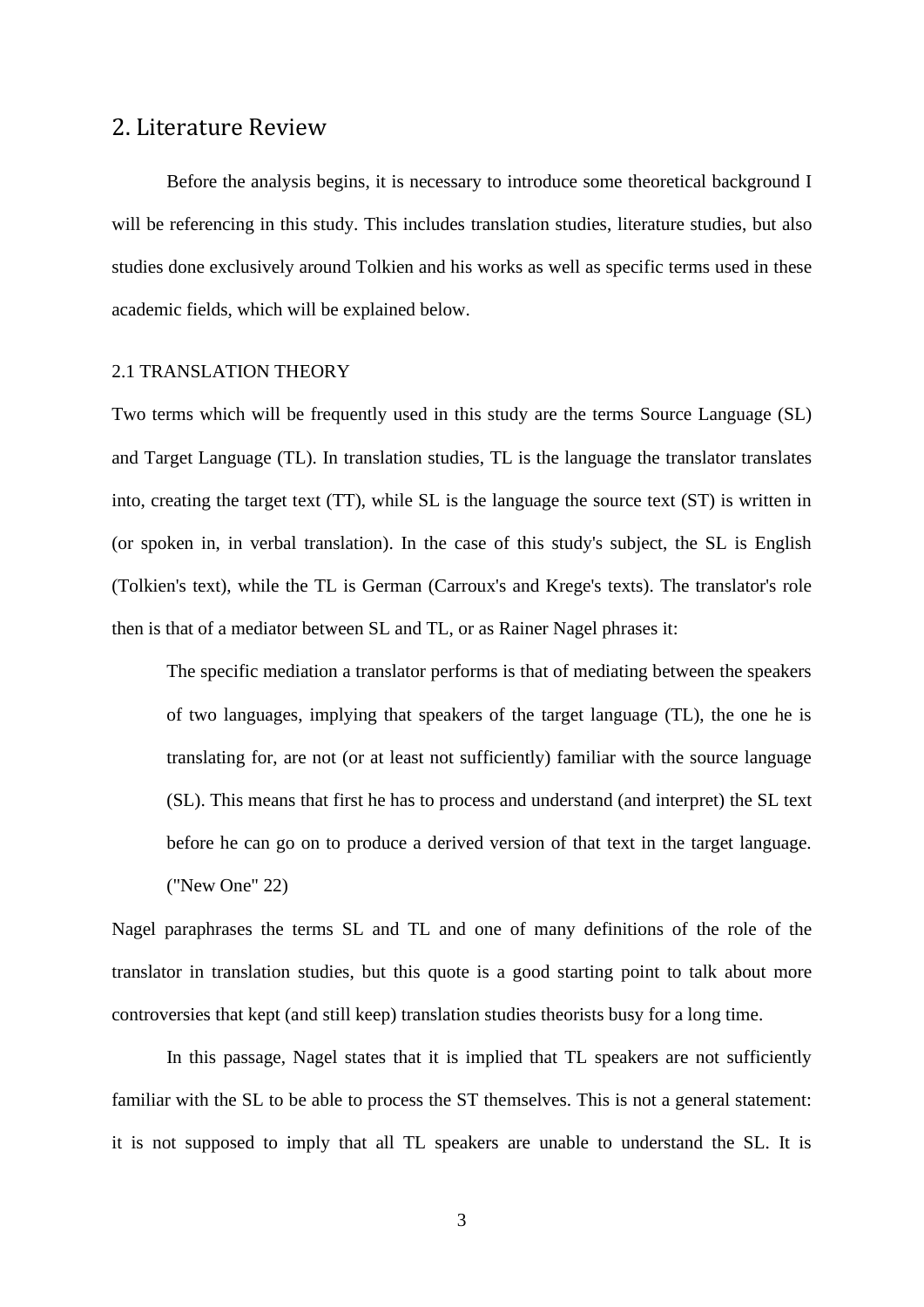supposed to show the premise the translator should start from in his work: making the inaccessible accessible.

When making the inaccessible accessible, the translator always creates an interpretation of the ST, as Nagel mentions. Venuti in *The Translator's Invisibility* quotes Derrida as follows:

Translation is a process by which the chain of signifiers that constitutes the foreign text is replaced by a chain of signifiers in the translating language which the translator provides on the strength of an interpretation. Because meaning is an effect of relations and differences among signifiers along a potentially endless chain (polysemous, intertextual, subject to infinite linkages), it is always differential and deferred, never present as on original unity. (13)

This part of translation as interpretation will be further elaborated in 2.2.

Due to the subject of this study, I will analyze translations on a small word-for-word or sentence-for-sentence scale of translation. In this analysis, I will show and argue that while it is possible to transpose a message signifier by signifier (at least between German and English), additional issues arise even then, due to the task of interpretation done by the translator: in this signifier-by-signifier translation, the translator can, on purpose or by accident, change the possible perceived message (see 2.2). In these cases, then, it can be argued that the translator did so on purpose, and it is possible that they follow a larger scale translation strategy.

In *The Translator's Invisibility*, Laurence Venuti discusses two different large-scale strategies translators have used to make the inaccessible source text accessible for their audience: "foreignizing" and "domesticating" translations. Venuti writes:

Admitting … that translation can never be completely adequate to the foreign text, Schleiermacher allowed the translator to choose between a domesticating practice, an

4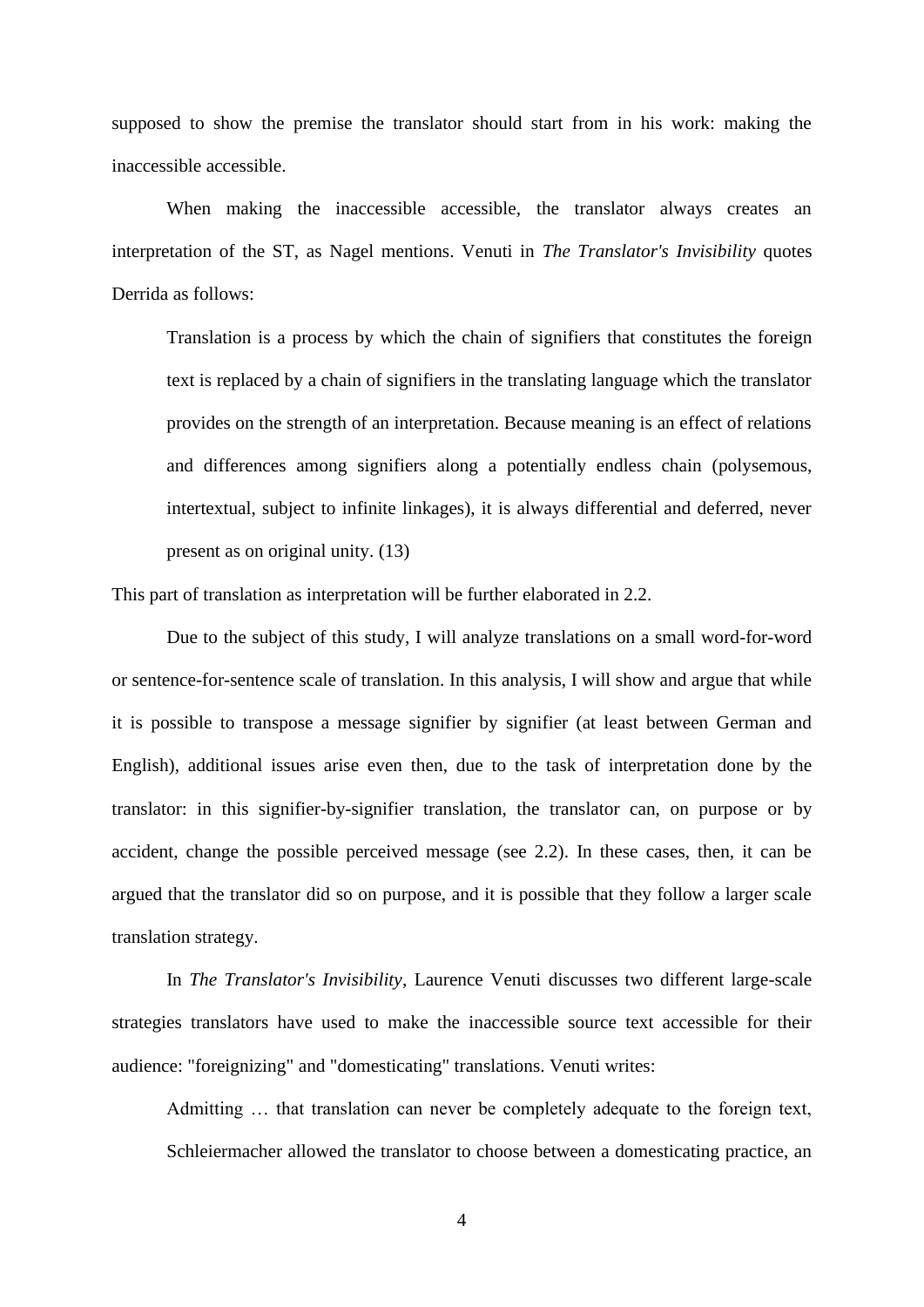ethnocentric reduction of the foreign text to receiving cultural values, bringing the author back home, and a foreignizing practice, an ethnodeviant pressure on those values to register the linguistic and cultural differences of the foreign text, sending the reader abroad. (15)

In other words, a domesticated text is a text that was changed to fit the Target Culture, the culture the TL is spoken in, while a foreignized text is a text mimicking the ST in stylistic, linguistic and cultural properties.

In the opening chapter of *The Translator's Invisibility* Venuti writes under "The regime of fluency":

A translated text … is judged acceptable by most publishers, reviewers and readers, when it reads fluently, when the absence of any linguistic or stylistic peculiarities makes it seem transparent, giving the appearance that it reflects the foreign writer's personality or intention or the essential meaning of the foreign text – the appearance in other words, that the translation is not in fact a translation, but the "original". (1)

This describes Venuti's idea of a domesticated text: when the translated text was adapted to the TL so much that it is not apparent to the reader anymore that they are reading a translated work that was originally written in a different language. A "foreignized" text then is the opposite:

Foreignizing translation signifies the differences of the foreign text, yet only by disrupting the cultural codes that prevail in the translating language. In its effort to do right abroad, this translation practice must do wrong at home, deviating enough from native norms to stage an alien reading experience. (15)

Thus, when reading a foreignized text, the reader will notice that they, in fact, read a translation of a foreign text and not a text initially written in the language they are reading it

5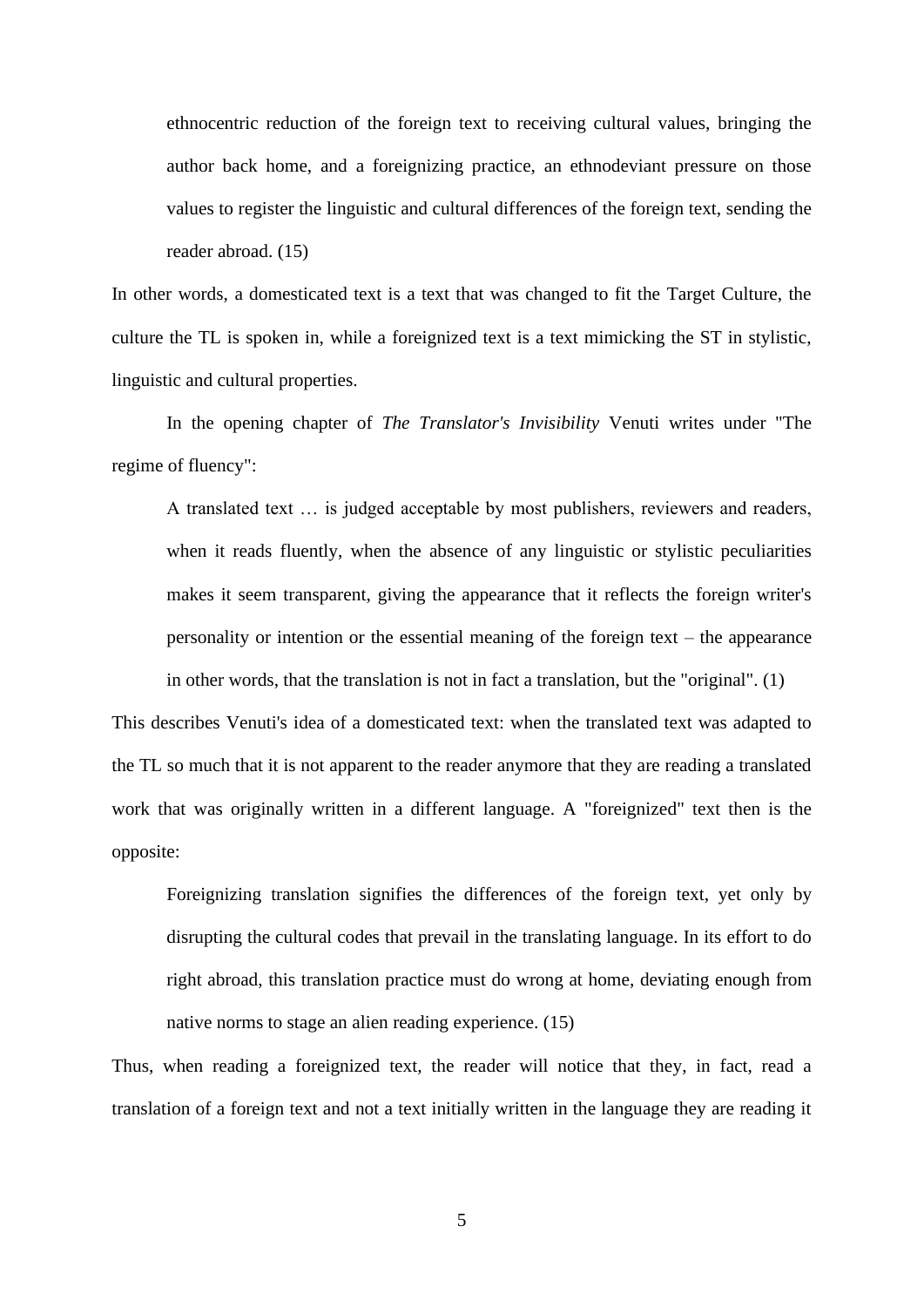in. However, this is not due to the translator using subpar style on purpose, but due to the foreign source's culture being preserved.

As a part of this study, I will also attempt to determine whether the Carroux and Krege translations, respectively, could be dubbed as domesticated or as foreignized translations.

When talking about foreignized and domesticated translations, the word "culture" appeared repeatedly. Reiß and Vermeer list five "refractions" in *Towards a General Theory of Translational Action* in their passage about "Language and Culture": Culture-specific conventions (or traditions), individual attitude (or disposition), different realities (or 'possible worlds'), frozen traditions, and value systems (23). Each of these cultural refractions, they argue, can cause translation problems (24).

However, Reiß and Vermeer do not work towards a differentiation of foreignizing and domesticating translations, but, as the title of their book suggests, towards a theory of translation, known as the *skopos* theory. It states:

- (1) A *translatum* is determined by its *skopos*. …
- (2) A *translatum* is an offer of information in a target culture and language about an offer of information in a source culture and language. …
- (3) A *translatum* is a unique, irreversible mapping of a source-culture offer of information. …
- (4) A *translatum* must be coherent in itself. …
- (5) A *translatum* must be coherent with the source text. …
- (6) These rules are interdependent and linked hierarchically in the order set out above. (Reiß and Vermeer 107)

The most central part of this theory lies within (1), the *skopos*. In short, the *skopos* is the purpose behind the translational action, which, according to (1), determines the translation: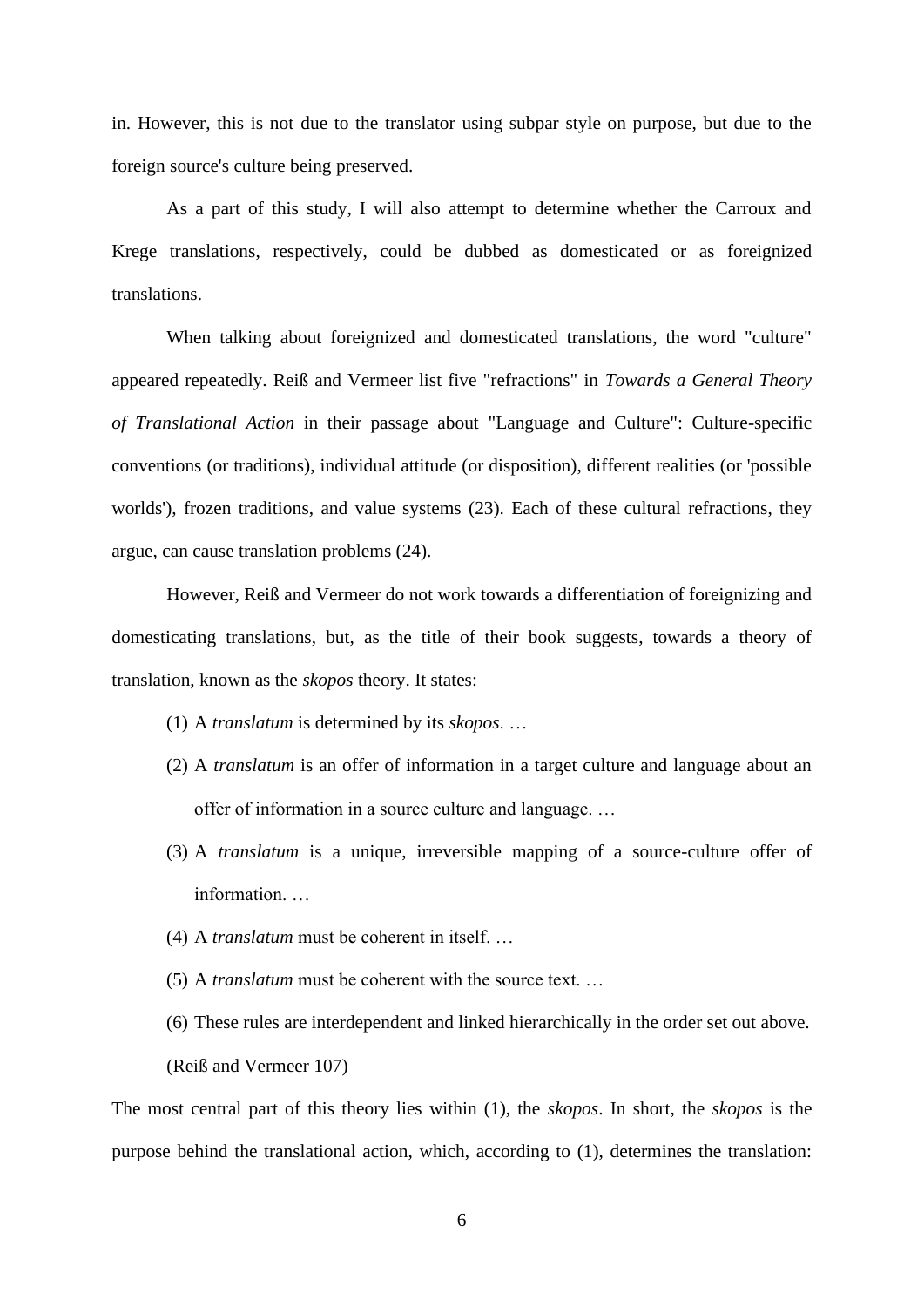"*Given that translational action is a specific form of interaction, it is more important that a particular translational purpose be achieved than the translation process be carried out in a particular way*." (Reiß and Vermeer 89) or: "*A translational action is governed by its purpose.*" (85). To determine the *skopos* of a translation, the translator first needs to determine the target audience, Reiß and Vermeer argue: "A *skopos* cannot be set unless the target audience can be assessed. If the target audience is not known, it is impossible to decide whether or nor a particular function makes sense for them." (91).

In this study, I will argue that Krege, whether on purpose or by accident, follows the *skopos* theory in his translation, following Rainer Nagel (see 2.3).

#### <span id="page-11-0"></span>2.2 LITERATURE THEORY

This study is in huge parts also a literature studies study, thus it can not operate solely on translation studies. Arguably the most important literature theory discussion to touch on here is the discussion on the authority of the author.

Due to the subject of the study being two translations and the original text, the relationship of the author of the original text is an unusual one compared to the majority of literature studies texts. For example, Roland Barthes published his essay *La mort de l'auteur* in 1967, claiming the – translated - Death of the Author. Paraphrased, he claims that the author of a text has no greater authority over that text than any literature critic or other reader, as the text should speak for itself. Thus, one should not ask the author to decipher a text but presume that the reader has all the tools needed; in extension, a text should be able to be understood without the help of the author.

What does this mean for translations? I argue that one can read translations as the interpretation of a reader – in fact it would be difficult to argue otherwise. A translation, then, is the original text as the translator, the "first reader" so to say, read it. From a purely literature studies perspective, it is then the same whether it was written down in the same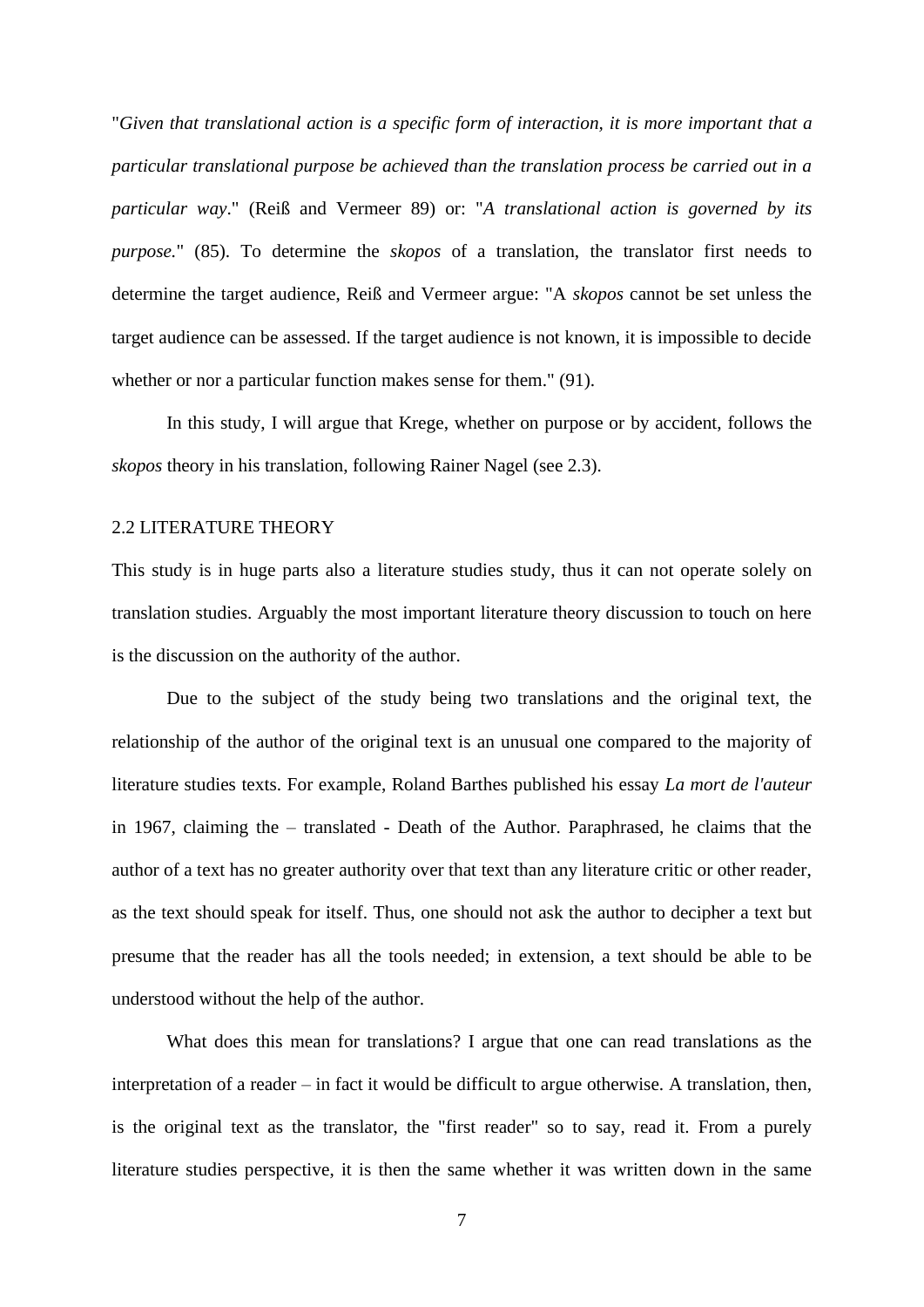language as the original text or whether it was written down in a different language: one way or the other, the reader is confronted with an interpretation, and yet again we kill the author; this time the interpreting translator. It does not matter what interpretation of the original text the translation was supposed to show according to the translator, what matters is what the text actually shows to the reader. This also means that any influence Tolkien or editors may have had on the translations (as was the case in Carroux's translation, see Stopfel 11) is not important for the understanding of the text.

Allan Turner in *Translating Tolkien* (see 2.3) attempts to make an exception to the Death of the Author in the case of (Tolkien) translations: he argues, that, "while the critic may opt for multiple interpretations, … the translator normally has to produce just one target text" and "in translation there may be a valid part for both the author and the translator to play. … [T]he author may clarify ideas for the translator, and … the translator may be helping to create meaning(s) of the text in the target culture" (60). However, this is a weak counterargument as the same reasoning for the Death of the Author works here as well: if the author manages to convey his intended meaning(s) in the text, the translator does not need to consult the author to "clarify ideas" and will "create meaning(s)" of his own according to the meaning(s) they gathered from reading the ST. If the author did not manage to convey his intended meaning(s) in the ST, the translator would not translate the ST when consulting the author for the meaning(s), but create a new text that can not be seen as a translation any longer. It is of course possible that the translator makes mistakes or misunderstands the semantics of a rare phrase in his second language; however, to quote Turner: "key issues will come across clearly in translation even if some of the fine detail is inevitably lost at word level" (53).

The subject of this study is the change of the reader's perception of the text, more specifically the characters, due to differences in the three text versions. In other words, it is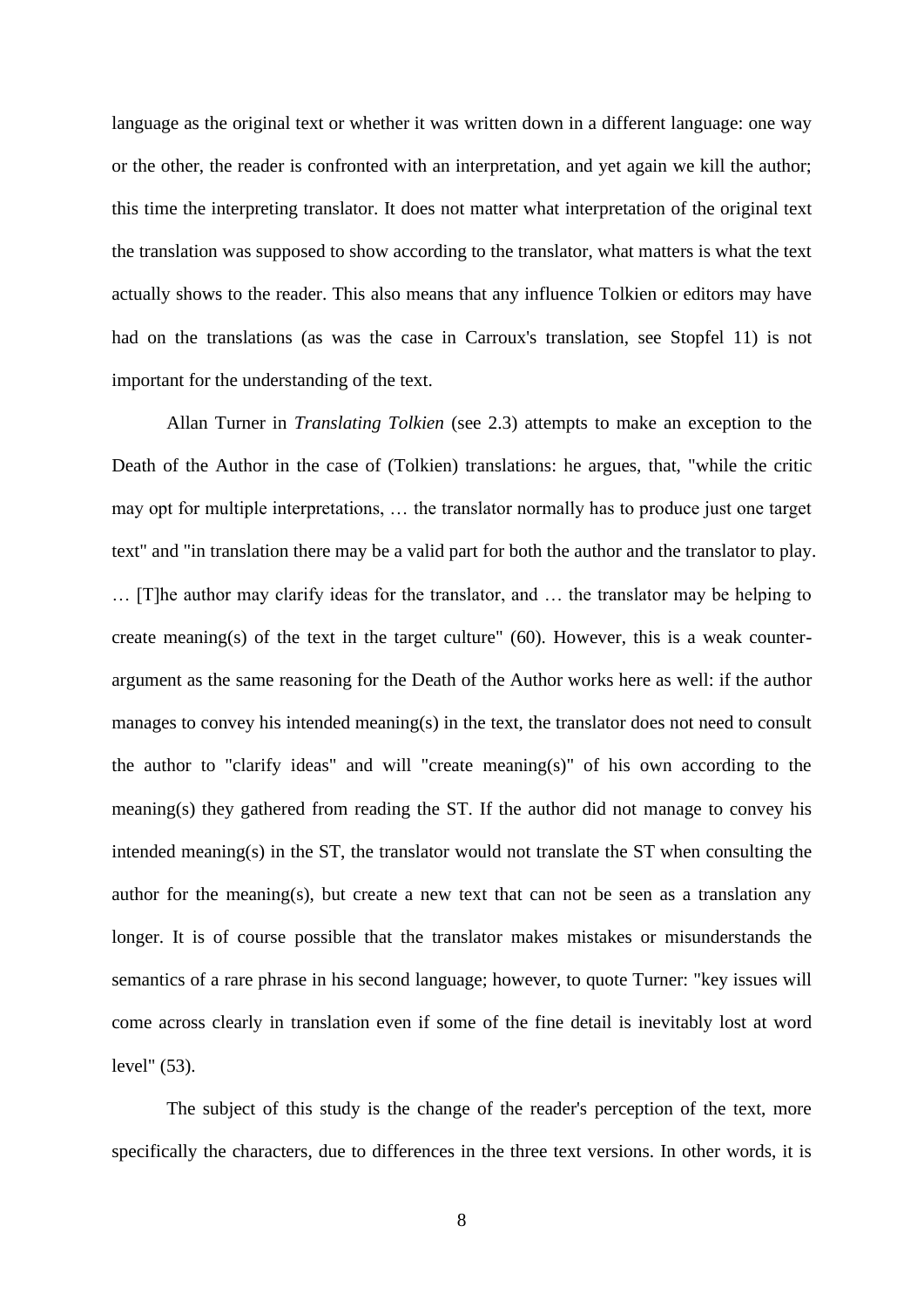concerned with differing possible interpretations of characters and their actions. Thus, this study can be situated within the literature studies sub-field of hermeneutics; not as a contribution to hermeneutic theory, but as a study that applies hermeneutics in practice.

Paul Ricœur writes in *The Task of Hermeneutics* about interpretation: "it consists in recognising which relatively univocal message the speaker has constructed on the polysemic basis of the common lexicon" (4), where polysemy is ""the feature by which our words have more than one meaning when considered outside of their use in a determinate context" (*Task*  4). Thus, interpretation is the activity of choosing a possible meaning of an ambiguous word or phrase or paragraph. One immediately recognizes the similarities of Ricœur's theory of hermeneutic interpretation and Derrida's description of the task of a translator quoted by Venuti in 2.1.

Following Heidegger, and in accordance to Roland Barthes, Ricœur rejects the idea of early hermeneutics that the reader should attempt to grasp the meaning the author gave the text: "the text must be unfolded, no longer towards its author, but towards its immanent sense and towards the world which it opens up and discloses" ( *Task* 13). Thus, the reader constructs the meaning of a text:

Why must we 'construct' the meaning of a text? First, because it is written: in the asymmetrical relation between the text and the reader, one of the partners speaks for both. … Reading resembles … the performance of a musical piece regulated by written notations of the score. For the text is an autonomous space of meaning which is no longer animated by the intentions of its author; the autonomy of the text, deprived of this essential support, hands writing over to the sole interpretation of the reader.

A second reason is that the text is not only something written, but is a work, that is, a singular totality. As a totality, the literary work cannot be reduced to a sequence of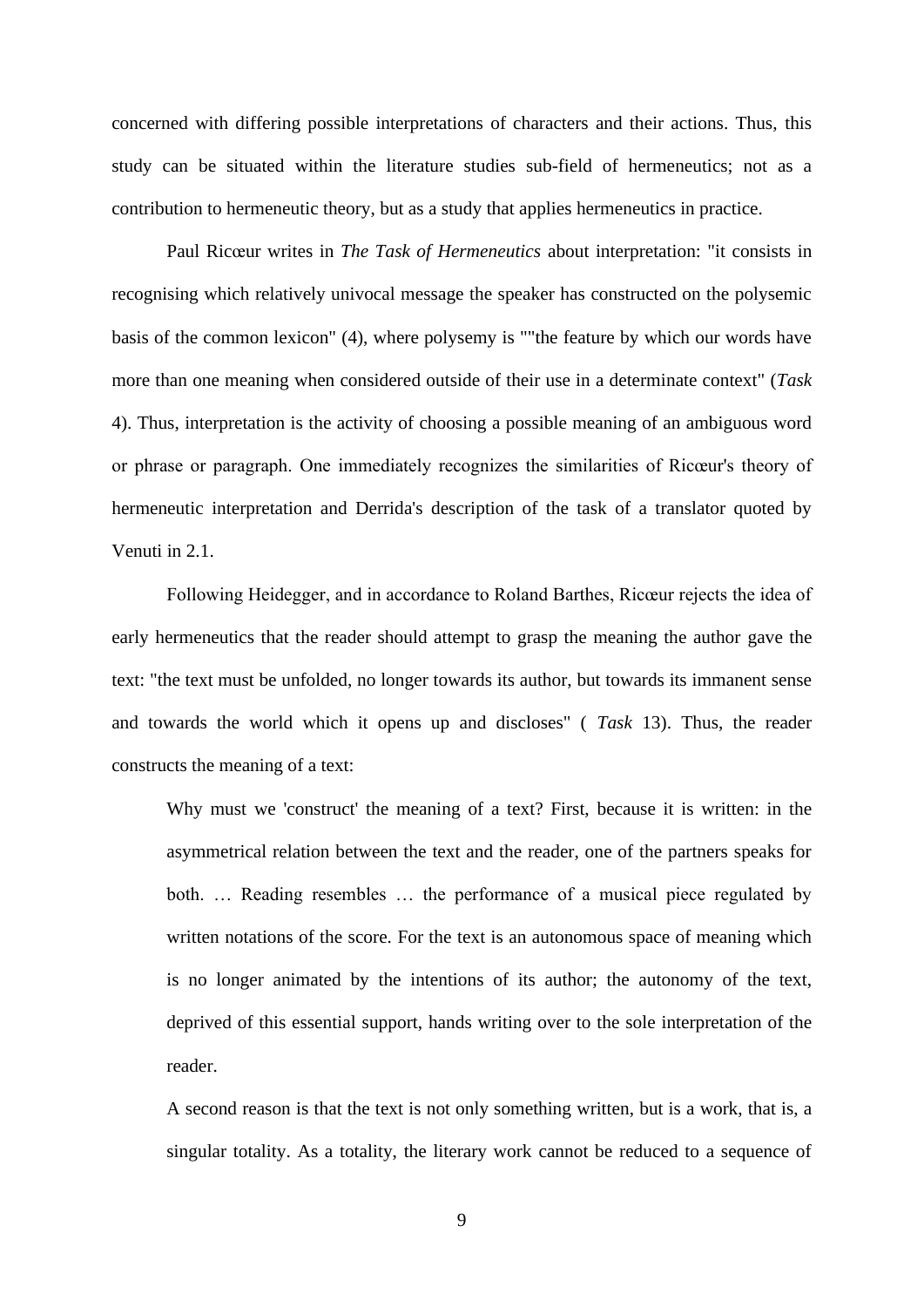sentences which are individually intelligible; rather, it is an architecture of themes and purposes which can be constructed in several ways … and it is by constructing the details that we build up the whole. (*Metaphor* 136)

Thus, while the reader constructs the meaning of the text, he is also limited in his interpretation by the fact that the text is a singular totality; Ricœur elaborates later on: "As Hirsch says in *Validity in Interpretation*, there are no rules for making good guesses, but there are methods for validating our guesses" (*Metaphor* 137); thus, any constructed meaning should be validated by the text. Ricœur: "the construction rests upon 'clues' contained in the text itself. A clue serves as a guide for a specific construction, in that it contains at once a permission and a prohibition; it excludes unsuitable constructions and allows those which give more meaning to the same words" (137).

In the context of Ricœur's hermeneutic approach I will also mention Norbert Greiner's book *Übersetzung und Literaturwissenschaft*. As the title (translation and literature studies) suggests, this book is interested in the effect of translation on the works of literature studies and thus can be situated both in translation studies and literature studies.

In the passage "Übersetzung und Interpretation" (Translation and Interpretation), Greiner writes:

Ein allgemein bekannter Grundsatz der philosophischen Hermeneutik besagt, daß sich das Verstehen eines Textes immer nur als Gespräch zwischen Interpreten und dem Sinnangebot des Textes vollzieht, daß sich also das Verstehen eines Textes nicht nur aus dem ergibt, was im Text angelegt ist, sondern in gleichem Maße aus dem, was als Erwartungshaltung und Sinnhorizont des Interpreten an ihn herangetragen wird. Insofern ist jedes Übersetzen mehr als die Übersetzung einer Sprachäußerung, sondern stets eine … Interpretation eines literarischen Werkes. Darin liegt ein weiterer Grund für die zwangsläufig gegebene Abweichung der Übersetzung vom Original: der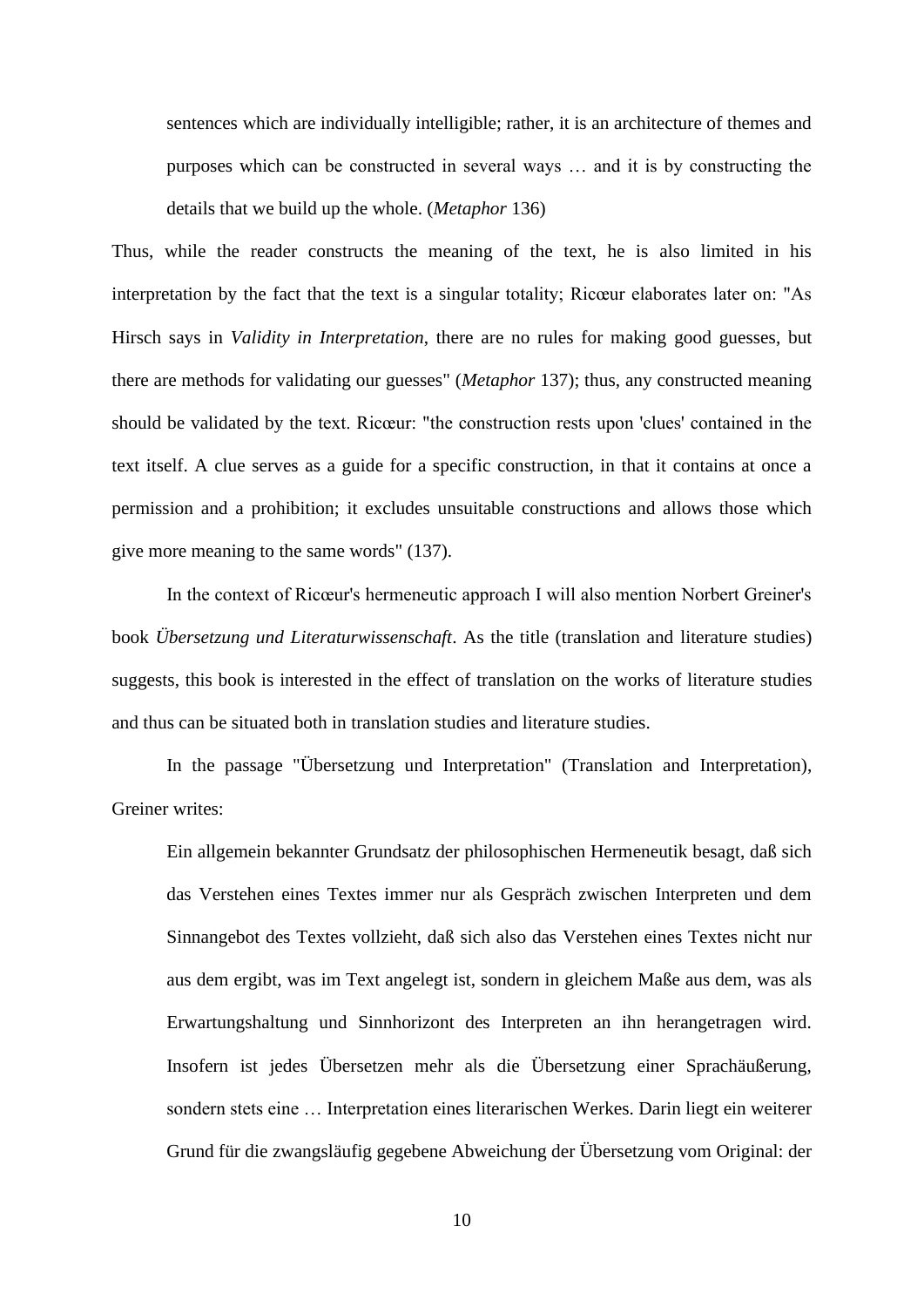Umstand nämlich, daß zwischen dem übersetzten Text und dem Original immer ein Verständnis des originalen Textes zwischengeschaltet ist … [D]er Übersetzer [unterliegt] als Interpret den hermeneutischen Bedingungen des Verstehens: Er erstellt den Sinn des Werks durch seine Lektüre, faßt dieses Ergebnis in neue Sprache, in neue Worte. Insofern ist jede Übersetzung im guten Sinne vorläufig, Teil eines nicht endenden Rezeptions- bzw. Interpretationsprozesses. (105)

To vaguely translate: there is a hermeneutic theory that understanding a text results from a sort of conversation between the reader and the clues for meaning in the text (to use Ricœur's words). Thus, the understanding of a text results not only from what the text offers, but also from the expectations and experiences of the reader who reads the text. This means that translation is more than transposing an utterance into a different language, but also involves the interpretation of a literary work. Thus, the translation will always deviate from the original, as between reading the original and writing the translation, the translator goes through the process of hermeneutic interpretation: while reading the original, the translator constructs the meaning of the text and then attempts to express this meaning in a new language. Any translation, then, is only a part of a never-ending process of reception and interpretation.

Greiner also mentions that a translator will always be influenced by previous translations (and, thus, interpretations) of the same text, and raises the possibility of consciously interpreting the text differently than older translations (106).

# <span id="page-15-0"></span>2.3 TOLKIEN-SPECIFIC LITERATURE

Tolkien's *LotR* has been heavily discussed since its publication in the 1950s. Thus, it is not surprising that a lot of literature has been written specifically about this work, and more specific about the translations of this work. Some of these texts have been written by Tolkien himself, such as the *Guide to the Names in The Lord of the Rings*, also known as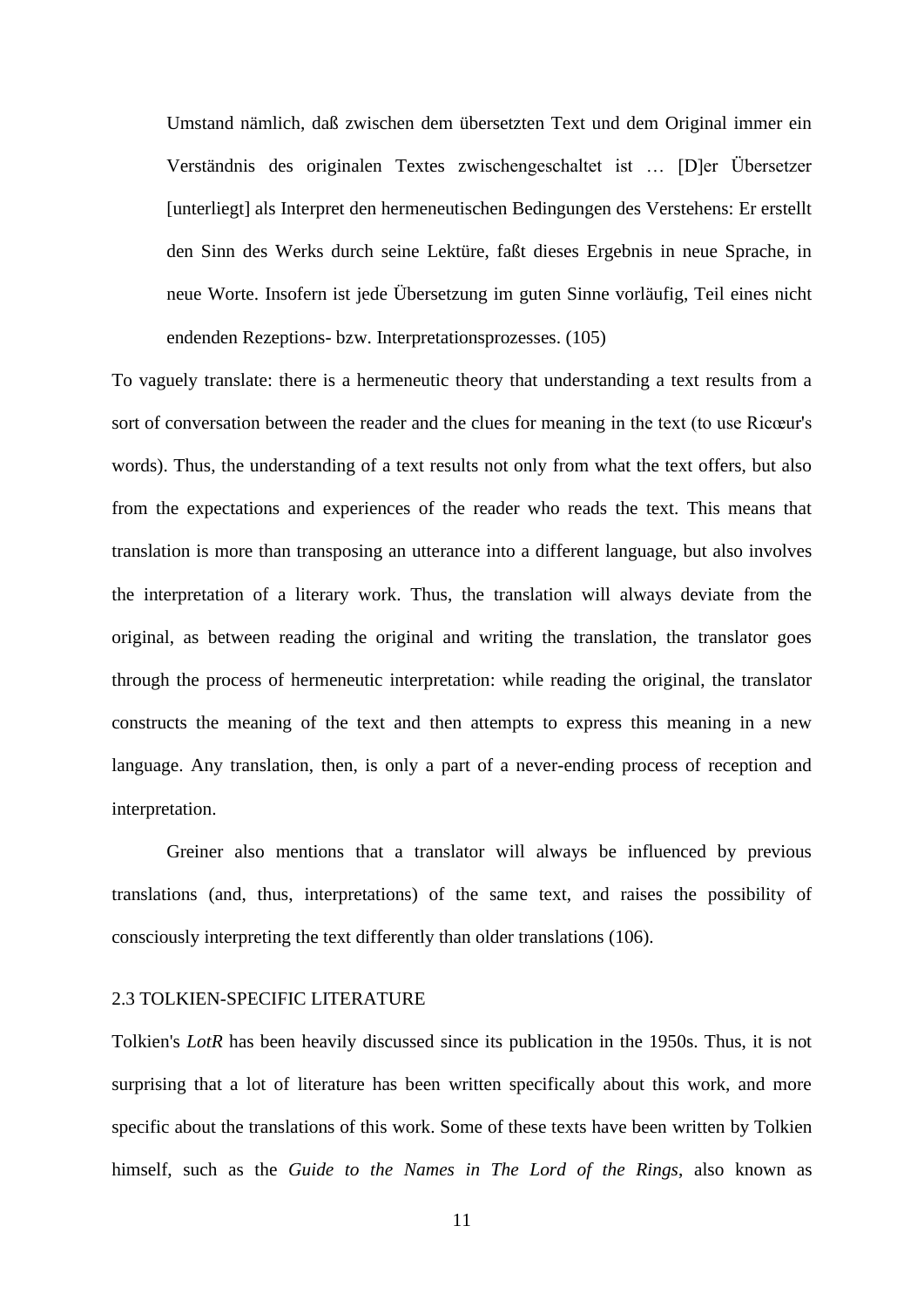*Nomenclature of the Lord of the Rings*, as it is cited in *The Lord of the Rings. A Reader's Companion* (pp. 750-779). The *Guide* gives instructions to translators how to translate the names of people, characters or places and singular words or phrases (such as "Elder Days" or "Tale of Years").

Additionally, Tolkien wrote about translations in *LotR* itself, namely in Appendix F II: "On Translations" (pp. 1133-1138). Here Tolkien explains the linguistic workings of his pseudotranslation, as the books are, in Tolkien's text-world, a translation into English from the fictional Red Book of Westmarch. In Appendix F then, Tolkien explains how he translated names, which characteristics of the fictional language Westron Tolkien attempted to show in his writing choices and why some characters and/or races use a different style of speech from each other. Some parts of Westron Tolkien wanted to express he found to be impossible to express in English, hoping that translations into other languages may be able to express it, for example:

One point in the divergence may here be noted, since, though important, it has proved impossible to represent. The Westron tongue made in the pronouns of the second person (and often also in those of the third) a distinction, independent of number, between 'familiar' and 'deferential' forms. It was, however, one of the peculiarities of Shire-usage that the deferential forms had gone out of colloquial use. … Peregrin Took, for instance, in his first few days in Minas Tirith used the familiar for people of all ranks, including the Lord Denethor himself. (Tolkien 1133)

However, both translations translated Pippin's speech pattern towards Denethor rather formal, ignoring this passage, even though the German language has the means to distinguish familiar and deferential pronouns with "Du" and "Ihr/Sie". Tolkien's guidelines for the translation of names, however, were followed in both translations, leading to very homogeneous names between both German versions.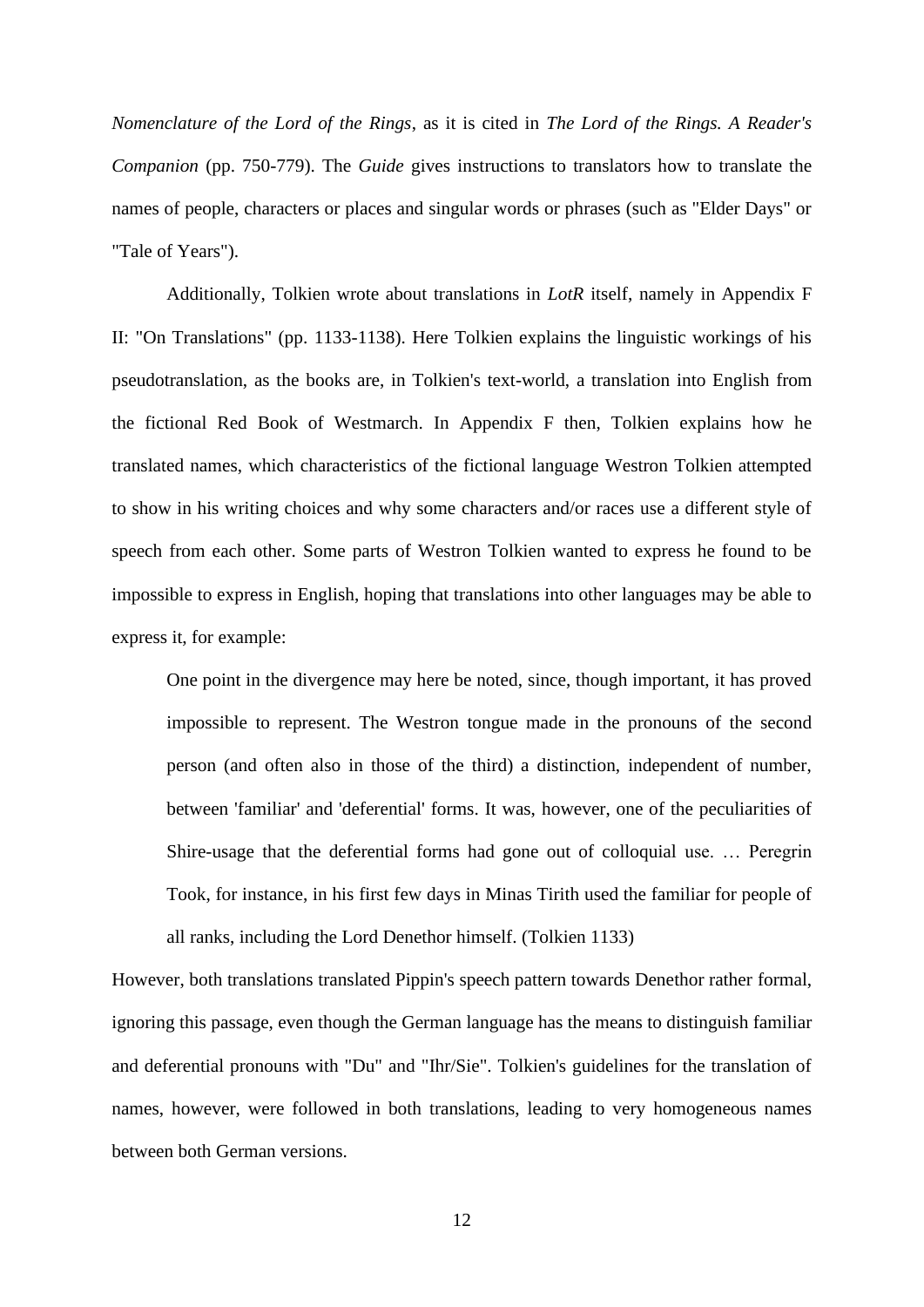The most in-depth work on Tolkien translation is probably Allan Turners *Translating Tolkien*. In this book, Turner approaches *LotR* as he believes Tolkien approached it, from a philological angle, and examines how translations worked around the rich linguistic background of Tolkien's text-world; for example, Turner points out that the Rohirrim's language is based on Old English, which shows in their usage of the word "cunning" as "skillful" rather than "deceitful" and the following ambiguous meaning of Saruman's tower Orthanc, which is supposed to mean "Cunning Mind" – as in "skillful" when it was built, but as in "deceitful" when it is the homebase of Saruman (see Turner 31).

While Turner's theoretical framework is not the same used in this study (as he uses a hermeneutic approach based on "reconstructing the author's literary design" (182)), working with *Translating Tolkien* proved to be useful nonetheless: Turner explains multiple issues translators are facing when translating *LotR*, some of which directly or indirectly influence the translation of characters as well, for example the (in Tolkien criticism) popular theory of the Shire as a representation of an idealized rural society in ~1900 England, or the literary device of the pseudotranslation as explained above. While I disagree with Turner's authorcentered methodology, I will reference some of his results and theories throughout this study.

Rainer Nagel compares the two German Translations in ""The New One Wants to Assimilate the Alien." Different Interpretations of a Source Text as a Reason for Controversy: The 'Old' and the 'New' German Translation of The Lord of the Rings" and the German counterpart to that article, "Verschiedene Interpretationen eines Textes als Grundlage von Übersetzungsstrategien. Die "alte" und die "neue" deutsche HdR-Übersetzung<sup>1</sup>". Due to minor differences between the articles I will reference the English version if possible, while referencing the German version if needed (e.g. for the terms "Funktionsäquivalenz" and

<sup>&</sup>lt;sup>1</sup> HdR = Herr der Ringe, the German title of *LotR*.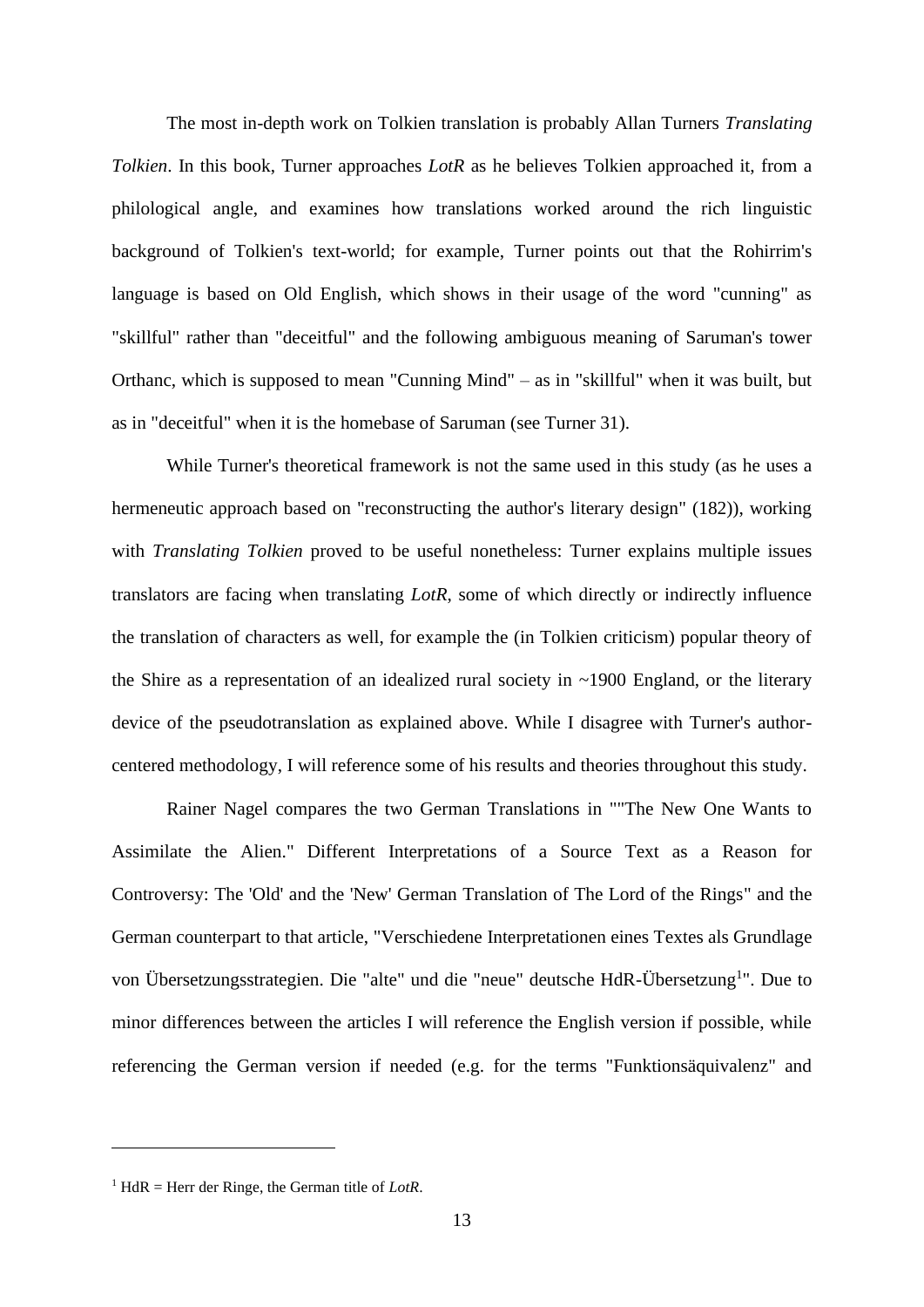"Formäquivalenz" which only appear in the German version, see below); statements in the form of "Nagel argues …" in this study generally refer to both articles.

Nagel points out some core differences between the two German translations, labelling Carroux's translation as "formäquivalent" (formally equivalent) and Krege's translation as "funktionsäquivalent" (dynamically equivalent). According to Nagel, Carroux remains "as 'loyal' to the text as was possible without sacrificing the need to create a readable German text" ("New One" 25). This so-called loyalty, according to Nagel, leads "up to the point of producing awkward German" ("New One" 48). Krege, on the other hand "is more fluent, but takes unnecessary liberties with [Tolkien's original version]" ("New One" 48), for example "[Krege] does have a certain tendency of explaining things to the reader in places where further explanations are not really necessary" ("New One" 37). Both claims will be examined in this study.

With *Duzen und Ihrzen in the German Translation of The Lord of the Rings* Arden R. Smith contributed an analysis of the usage of "Du", "Ihr" and "Sie" (and their respective forms) as translations of "you" and "thou" (and their respective forms) in the translation of Margaret Carroux. This article will be referenced when translation choices of "you" and/or "thou" in German change the perception of characters. Since the article was published before the translation by Wolfgang Krege, the missing information will be provided by my own research.

Lastly, Susanne Stopfel offers a short comparison of the German *LotR* translations in *Traitors and Translators: Three German Versions of the Lord of the Rings*. The third version mentioned in the title is a "corrected and revised" version of the Carroux translation published in 1991 that went out of print quickly (Stopfel 12). In her comparison, Stopfel points out some of the differences Rainer Nagel talked about in his article as well, but also introduces a criticism of Krege's translation implying an erasure of anything that could be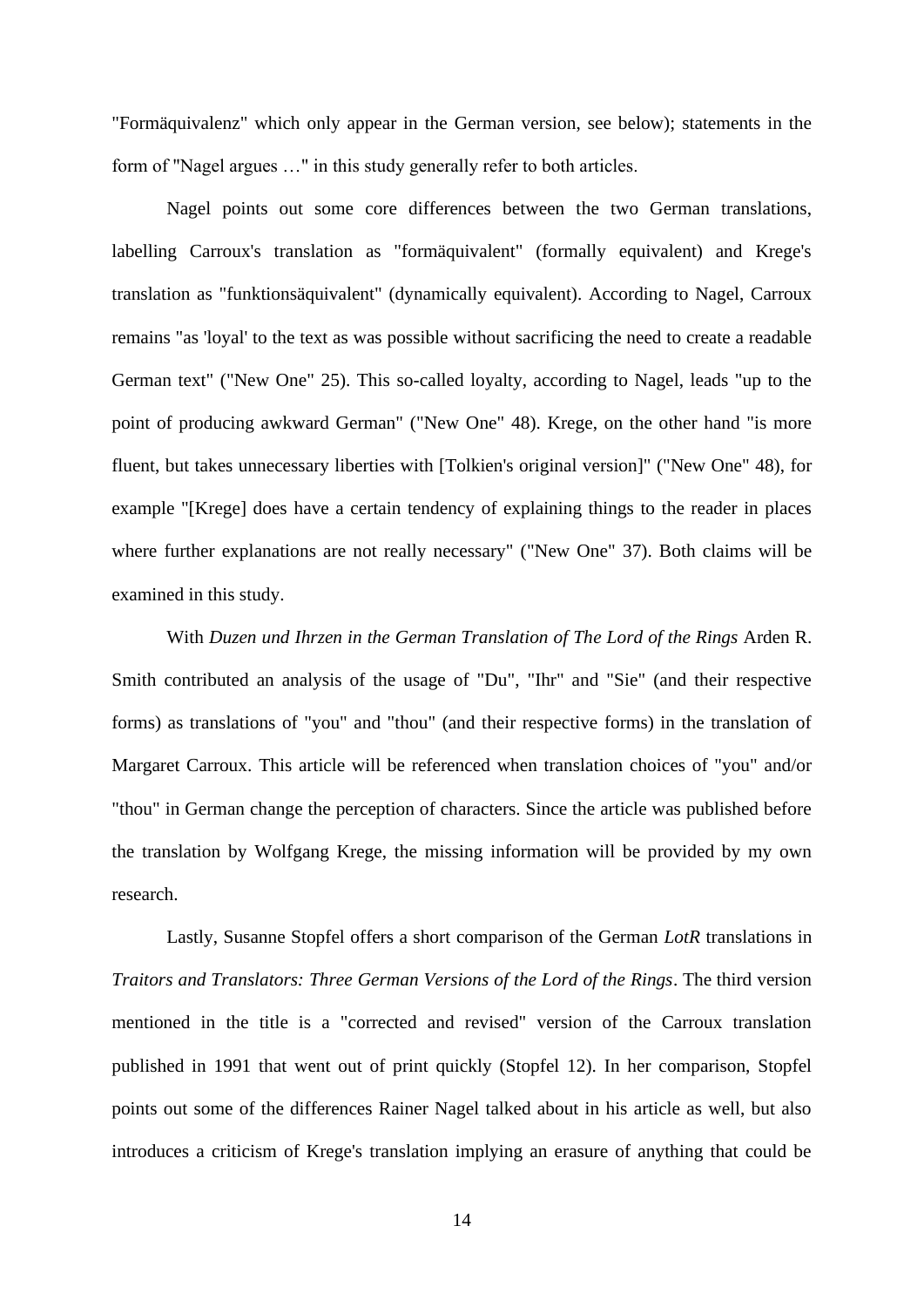understood as homoerotic scenes (Stopfel 13-14). This criticism (or accusation) of homophobic tendencies will be discussed later in this study as well.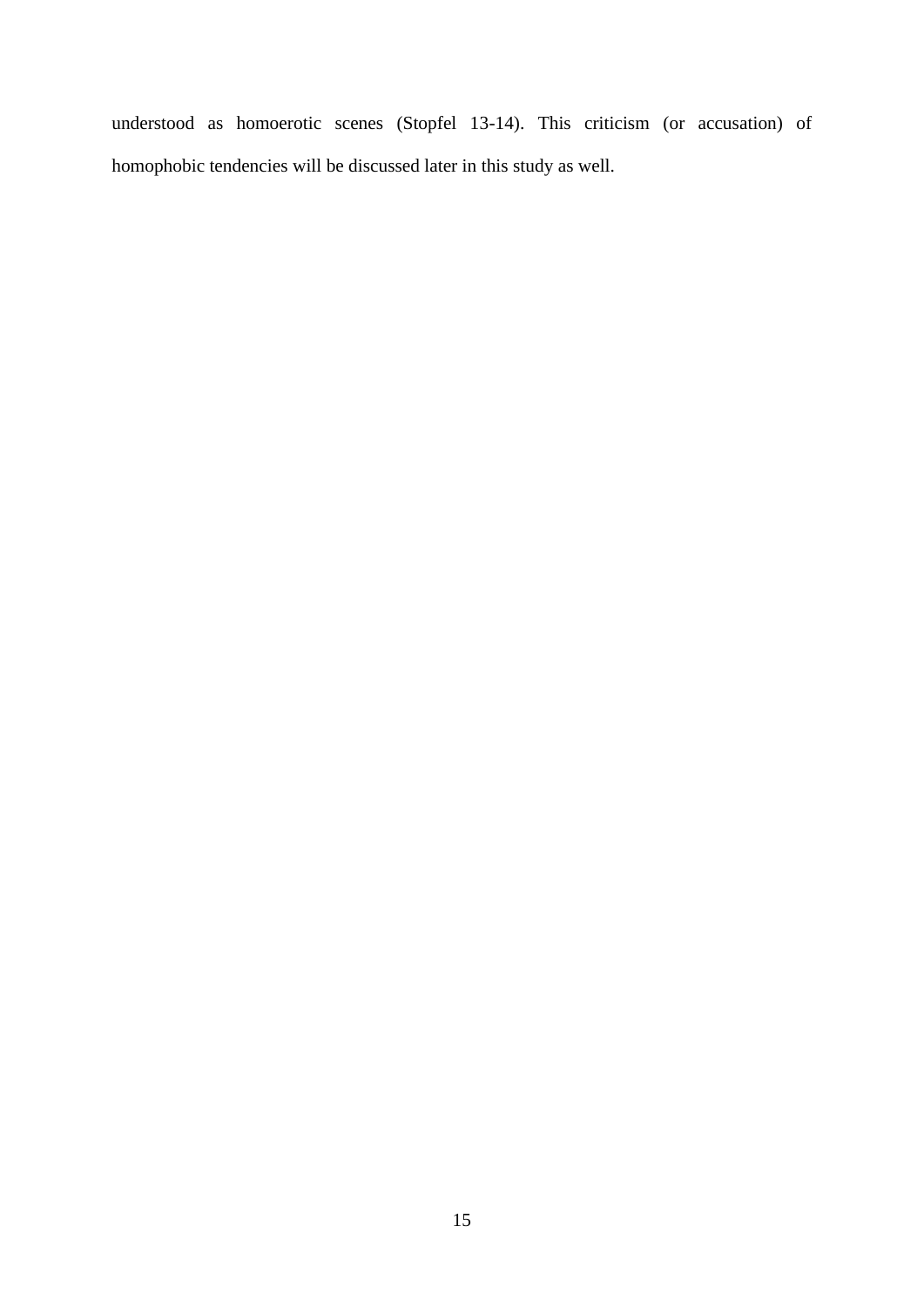# <span id="page-20-0"></span>3. Methodology

It is important to note that this study started as a translation theory study before it became a study concerned with *LotR*. The reason why *LotR* became the subject of this study was simply due to practical reasons: my knowledge of the text, the fact that there were two German translations, and easy access to the English text as well as both German translations. Thus, I approached *LotR* looking for meaningful differences in the translations, opposed to noticing such a difference and then examining the whole book.

My definition of "meaningful differences" are such differences between the text version in which semantics or syntax was changed in translation, compared to the "usual" differences one can observe in almost every sentence between the Krege and Carroux translation, as every sentence can be translated slightly differently. However, changes in syntax (e.g. splitting phrases or combining them) and semantics (especially polysemic words or phrases, but also idioms) can be meaningful.

In this study, I quote such differences by quoting all three text-versions in a table, with the left-most column showing the citations, and the other three columns showing the quotations in the order of Tolkien – Carroux – Krege. Since the version of Carroux's translation I am working with is split into three volumes, I will cite Carroux as I:22 for page 22 in the first volume, or III:123 for page 123 in the third volume. An example:

|               |          | Tolkien 375   In this box there   In diesem Kästchen   In der Schachtel |      |
|---------------|----------|-------------------------------------------------------------------------|------|
| Carroux I:453 |          | is earth from my   ist Erde aus meinem   ist Erde aus meinem            |      |
| Krege 404     |          | orchard, and such Obstgarten, und was Obstgarten,                       | mit  |
|               | blessing | as Galadriel noch an allem Segen,                                       | den  |
|               |          | Galadriel has still   Zaubersegen zu   Galadriel                        | noch |
|               |          | to bestow upon it.   vergeben hat, ruht   verleihen kann.               |      |
|               |          | darauf.                                                                 |      |
|               |          |                                                                         |      |

In this table, I am citing Tolkien 375 (English-text column), Carroux I:453 (middle text column) and Krege 404 (right-most column). This excerpt is an example for a meaningful difference of semantics: The Elves make it clear multiple times that they do not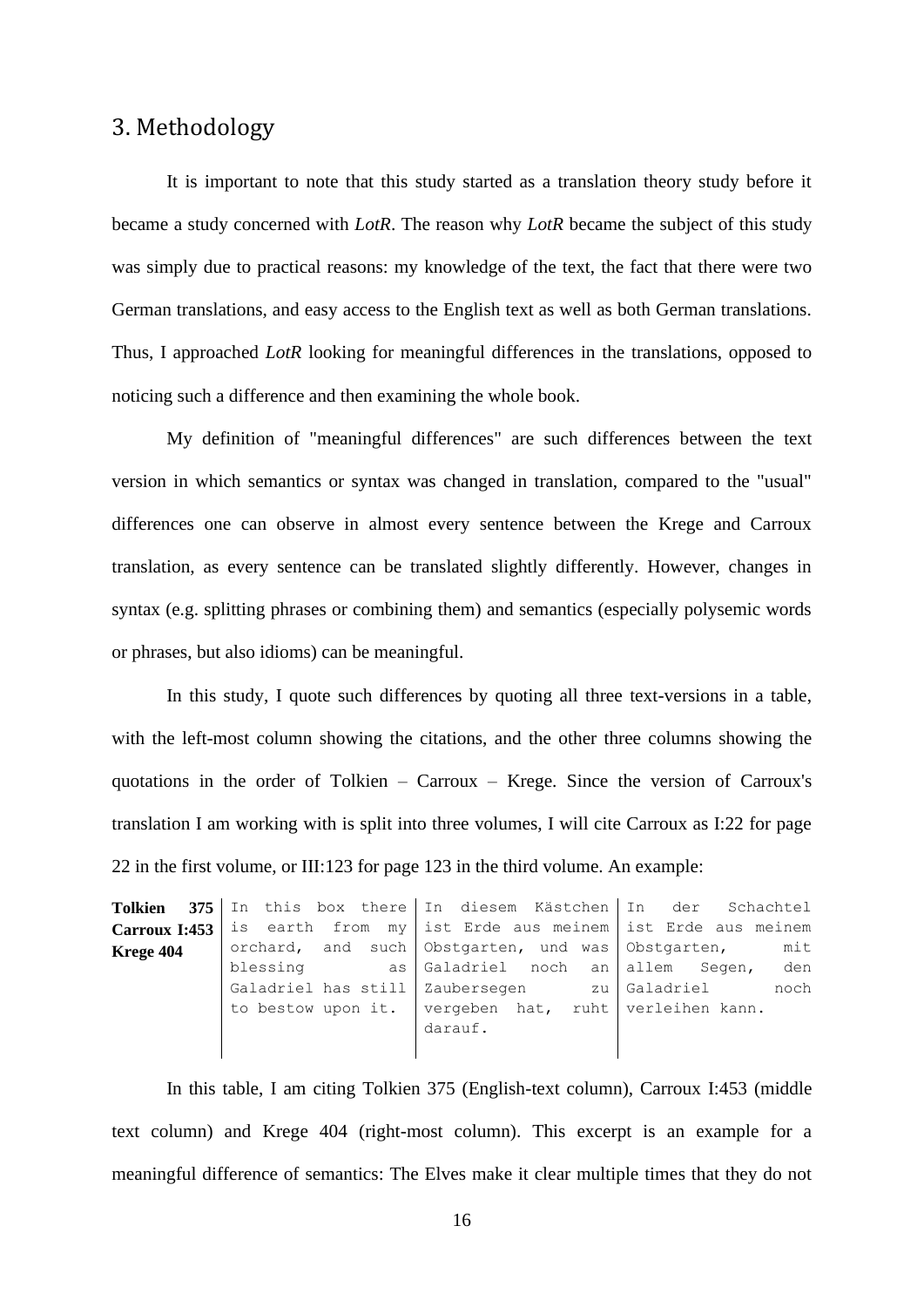understand what Sam means when he is talking about "magic". Thus, it is odd for Galadriel to use "Zauber" ("spell; sorcery; magic") in Carroux's translation.

My initial work with the three text versions was not focused on the reader's perception of the characters yet. Instead, I was merely looking for any meaningful differences between the three versions. To find these differences, I carefully compared each sentence on its own and jotted down any meaningful difference I found, together with my thoughts on those differences. With this approach, I was able to identify every such difference, but I also progressed very slowly, never exceeding ten pages (of the English version) per day. While this approach was sure to give the most fool-proof and detailed results, it also meant that it would take over a hundred days of concentrated work before I would be able to start working with my results. This approach was not feasible.

Thus, I had to quicken my approach. I first increased the amount of text I would read at once before switching between text versions to compare it to a paragraph. Shortly after I thus increased my pace, I was confronted with the Black Riders in the text of *LotR*. The depiction of the Rider that talked to Farmer Maggot (Tolkien 94), combined with the difference in the depiction of Gollum in the Prologue (Tolkien 11) shaped the topic of my study: the change in the reader's perception of characters in *LotR* across the three versions of the text. At this point I changed my approach again and started only reading the English *LotR*, while consulting the German translations only when I suspected the possibility of a meaningful difference for my topic. This included descriptions of characters, external as well as internal (thoughts, monologues or similar), characters talking about other characters, characters getting addressed in a certain way (thou vs. you, titles etc.) and, as a general rule, I also compared every scene where a new major character gets introduced with the same approach I initially used for the whole text, reading all three versions sentence for sentence.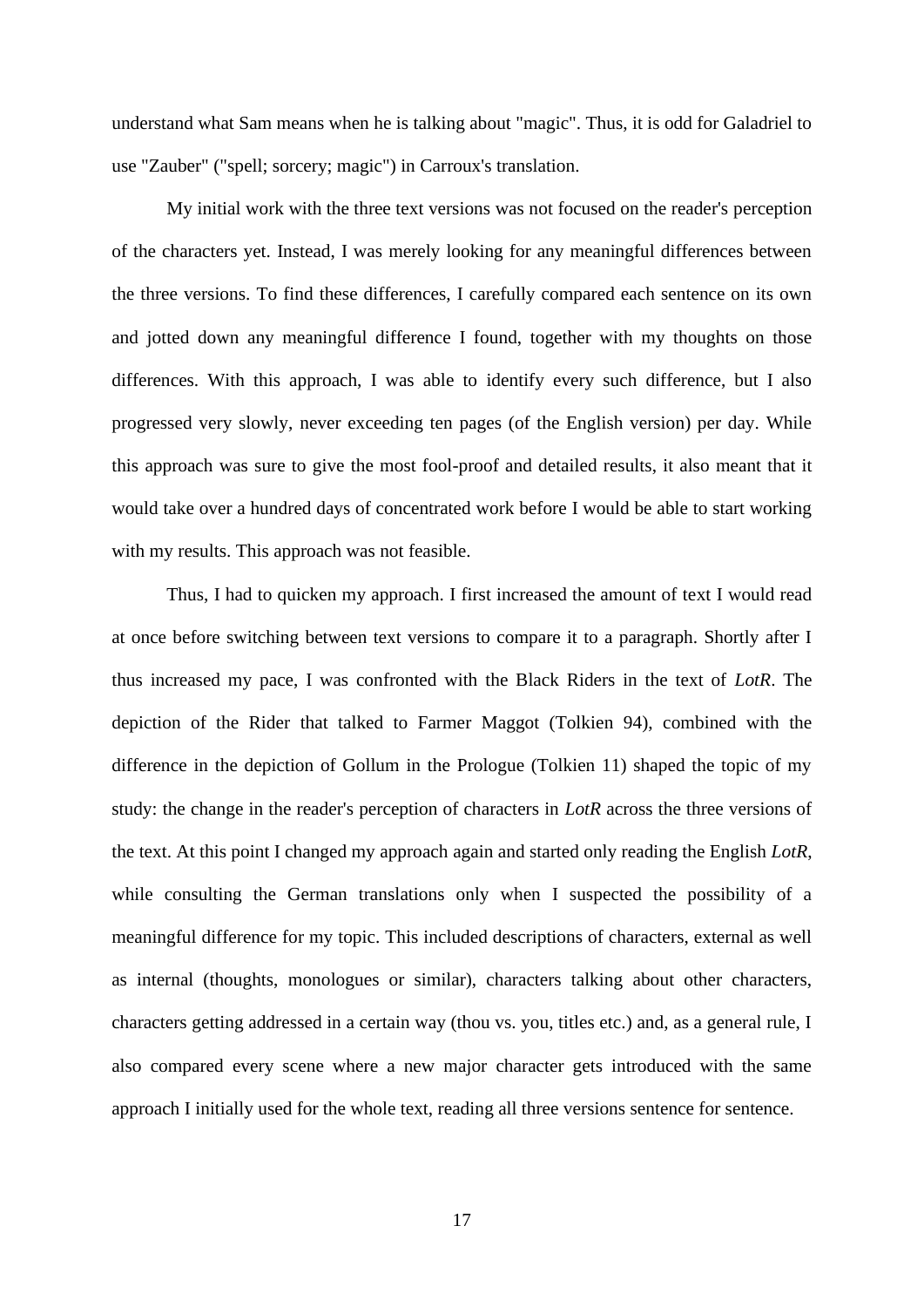This approach highly quickened my pace, thus making it possible for me to finish LotR in a reasonable time. The obvious downside of this approach was its susceptibility to missing single passages with meaningful differences, which thus would not appear in this study. However, the goal of this study is merely to show that meaningful differences between the text versions do exist, and what this means for literature studies and translations going forward. Thus, a few missed meaningful differences will not invalidate this study; finding them would merely increase its validity.

To build my theoretical framework, I researched literature about Tolkien translations, both in general and specific to the German translations. Turner's *Translating Tolkien* then gave me a model for a theoretical framework I adapted to include and to be consistent with Roland Barthes' concept of the Death of the Author.

During this research, the goal of this study solidified as I researched what had been done before, and what has not been done yet. I wanted to avoid merely building upon existing studies, and instead aimed for a new contribution to Tolkien translations specifically and going forward to the combination of literature studies and translation studies in general. As general comparisons between the German translations of *LotR* had been done already (e.g. Stopfel and Nagel), as well as an in-depth comparison of the translations of multiple languages concerning the songs and poems, archaisms, name translations, and the manner in which proverbs show the worldview of different people in *LotR* (Turner), and other detailed examinations of specific characteristics (e.g. German pronouns in Carroux's translation with Smith), what was missing was a literature studies approach to characters between different translations.

As I mentioned initially, the study was not inspired by a meaningful character difference I observed prior to this study, but was built on an exploring approach, reading through the three text versions with an open mind for anything of value for a literature studies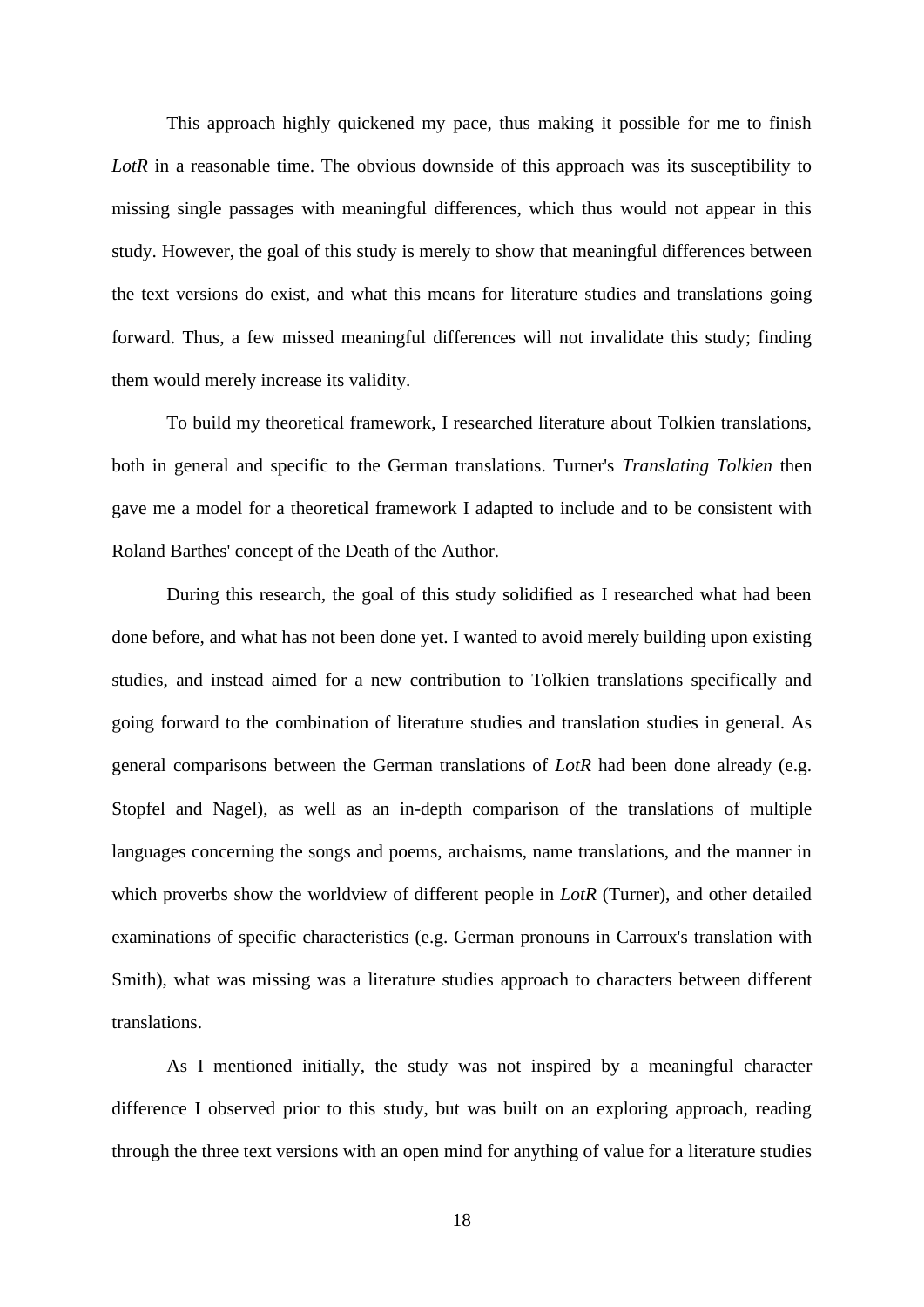approach to translations. This means this study is build upon what I found without prior knowledge of how significant it would be. However, while most differences of a reader's perception of a character were minuscule, singular differences were significant, as will be shown in the analysis section.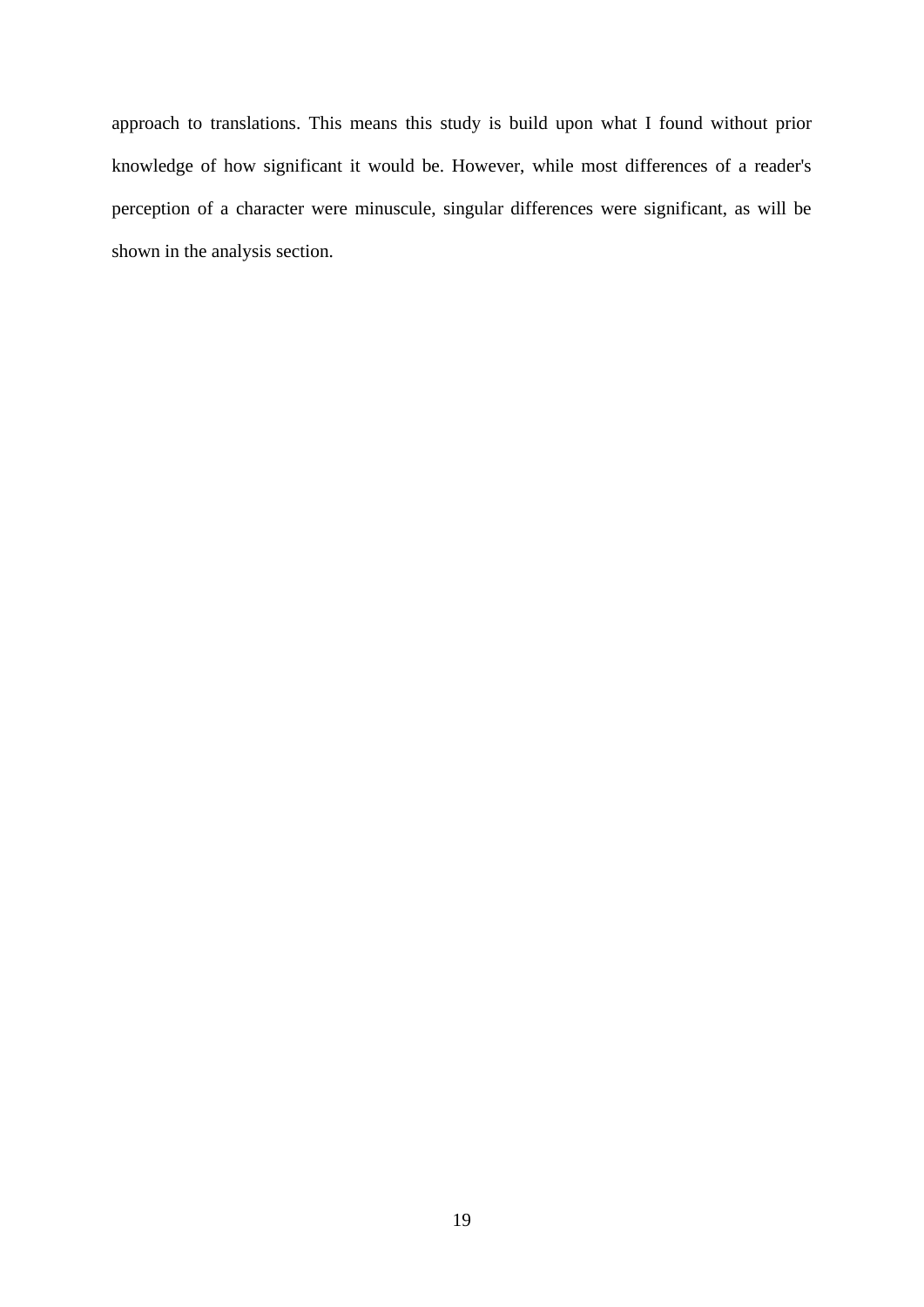# <span id="page-24-0"></span>4. General Comparison

Before starting the in-depth analysis of single characters, I begin by comparing the two German translations as a whole concerning translation choices with direct or indirect influence on character perception.

Some comparisons have been made already, as mentioned in the Literature Review. Rainer Nagel argues that a core difference between the translations is the utilization of "Formäquivalenz" (formal equivalence) by Carroux and "Funktionsäquivalenz" (dynamic equivalence) by Krege: "It is obvious at first glance that [Carroux] tries to convey Tolkien's old-fashioned syntax, while [Krege] modernises syntactic structures almost wherever possible" ("New One" 33).

As quoted in 2.3, Nagel states that Carroux translates with formal equivalence "up to the point of producing awkward German" ("New One" 48). As an example, Nagel states:

| Tolkien 365   | Would not that have | Würde das nicht     | Wäre es nicht ein  |
|---------------|---------------------|---------------------|--------------------|
| Carroux I:441 | been a noble deed   | eine edle Tat       | schöner Beweis für |
| Krege 393     | to set to the       | gewesen sein, die   | des Ringes Kraft,  |
|               | credit of his Ring, | dem Einfluß des     | wenn ich ihn mit   |
|               | if I had taken it   | Ringes              | Gewalt oder List   |
|               | by force or fear    | zuzuschreiben wäre, | meinem Gast        |
|               | from my quest?      | wenn ich ihn meinem | abnähme?           |
|               |                     | Gast mit Gewalt     |                    |
|               |                     | oder unter          |                    |
|               |                     | Drohungen           |                    |
|               |                     | abgenommen hätte?   |                    |

Nagel: "While [Carroux] closely mirrors the syntactic relations of [Tolkien], its … choice of the present perfect subjunctive, even less frequent in German as it is in English, makes for somewhat hard reading, while [Krege]'s syntactic simplification … still gets Galadriel's meaning across" ("New One" 48). As a second example I provide the following:

| <b>Tolkien 63</b> | How long have you   | Wie lange hast du | Wie lange hast du |
|-------------------|---------------------|-------------------|-------------------|
| Carroux I:87      | been                | qelauscht?"       | schon gehorcht?"  |
| Krege 81          | eavesdropping?"     | "Gelauscht, Herr  | "Gehorcht? Herr   |
|                   | "Eavesdropping,     | Gandalf? Ich kann | Gandalf? Bitte    |
|                   | sir? I don't follow | Euch nicht folgen | gehorsamst um     |
|                   | you, begging your   | und bitte um      | Verzeihung, aber  |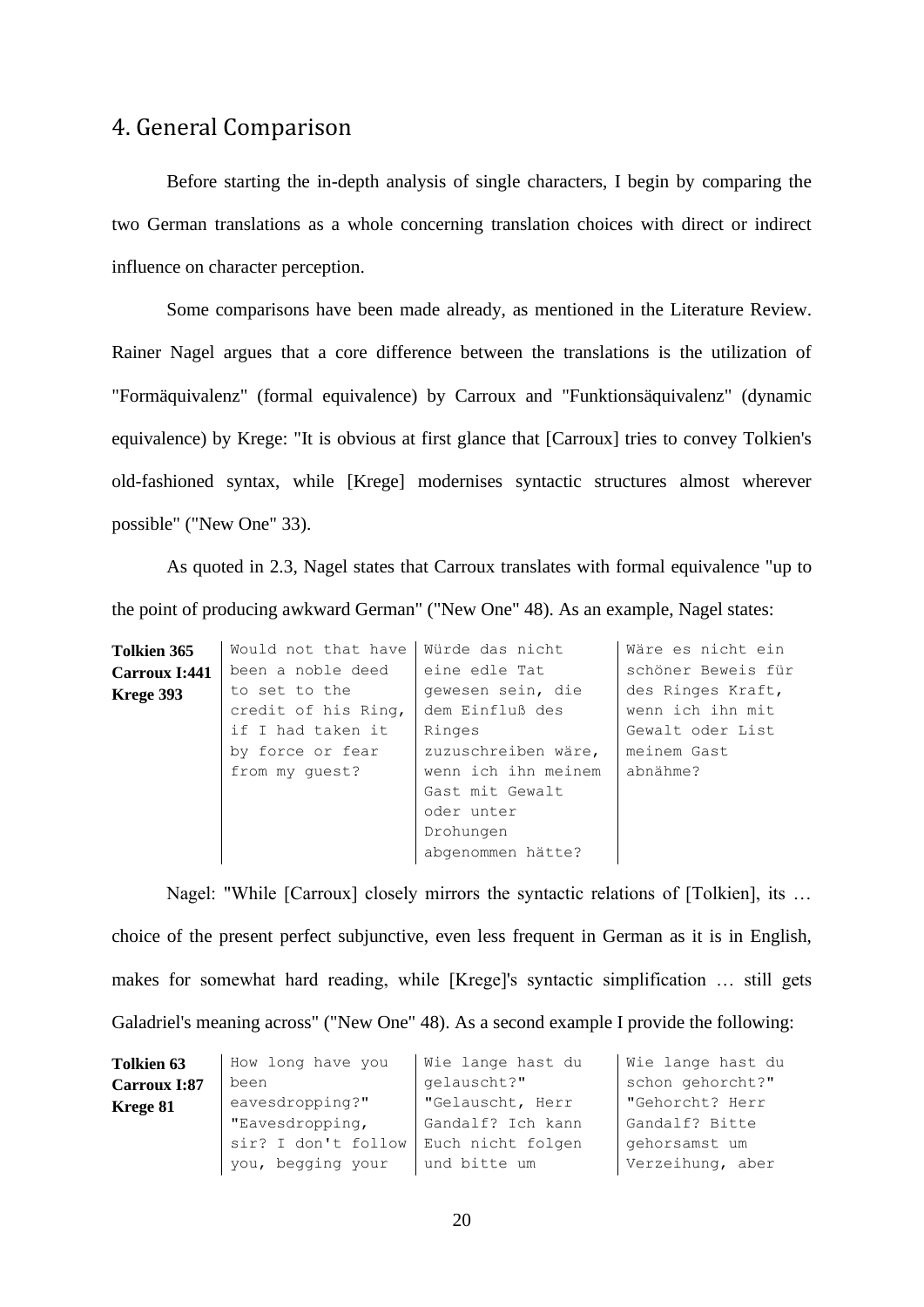```
pardon. There ain't 
Vergebung. In ganz 
no eaves at Bag 
End, and that's a 
fact!"
                     Beutelsend gibt's 
                     kein Haarwild und 
                     folglich keine 
                     Lauscher."
                                            ich gehorche immer 
                                            aufs Wort, Herr 
                                            Gandalf!"
```
In this example, it is not the syntax that makes Carroux's version awkward to read, but the terms used. While Carroux's sentence in theory makes sense and is correct, the average reader will have a hard time understanding it, due to Carroux presupposing the knowledge of two terms: "Haarwild" ("furred game" as in quarry when hunting) and "Lauscher". "Lauscher" in common knowledge is the noun to "lauschen", which would be the translation of "eavesdropping"; however, the average reader will not be aware that the word "lauschen" is derived from the term "Lauscher" for the ears of "Haarwild".

In short, if the reader is not familiar with hunting, they will most likely have the same reaction I had initially when reading Sam's response in Carroux's translation: confusion as to why "Haarwild" is mentioned in the first place. The reason why Carroux is using these hunting terms is to stay true to Tolkien's sentence structure and pun setup; and admittedly, Carroux solved the pun very well, albeit using terms the reader would most likely not know.

Looking at the whole translation, I would agree with Nagel that Carroux's translation attempts (and, for the most part, succeeds) to mirror Tolkien's text down to the exact vocabulary and sentence structure, if it is possible in German to do so. There are awkward sentences as a result, as shown in the two excerpts above; however, they are less prevalent than Nagel's article may suggest. In the passages I jotted down in preparation for this study (see 3 for my methodology of doing so), the second excerpt is the only one with awkward German I could find.

At the same time, that passage is also an example for Krege's translation with dynamic equivalence (meaning "Übersetzung nach zu vermittelnden Informationen" ("Translation guided by information to be imparted") according to Nagel ("Verschiedene Interpretationen"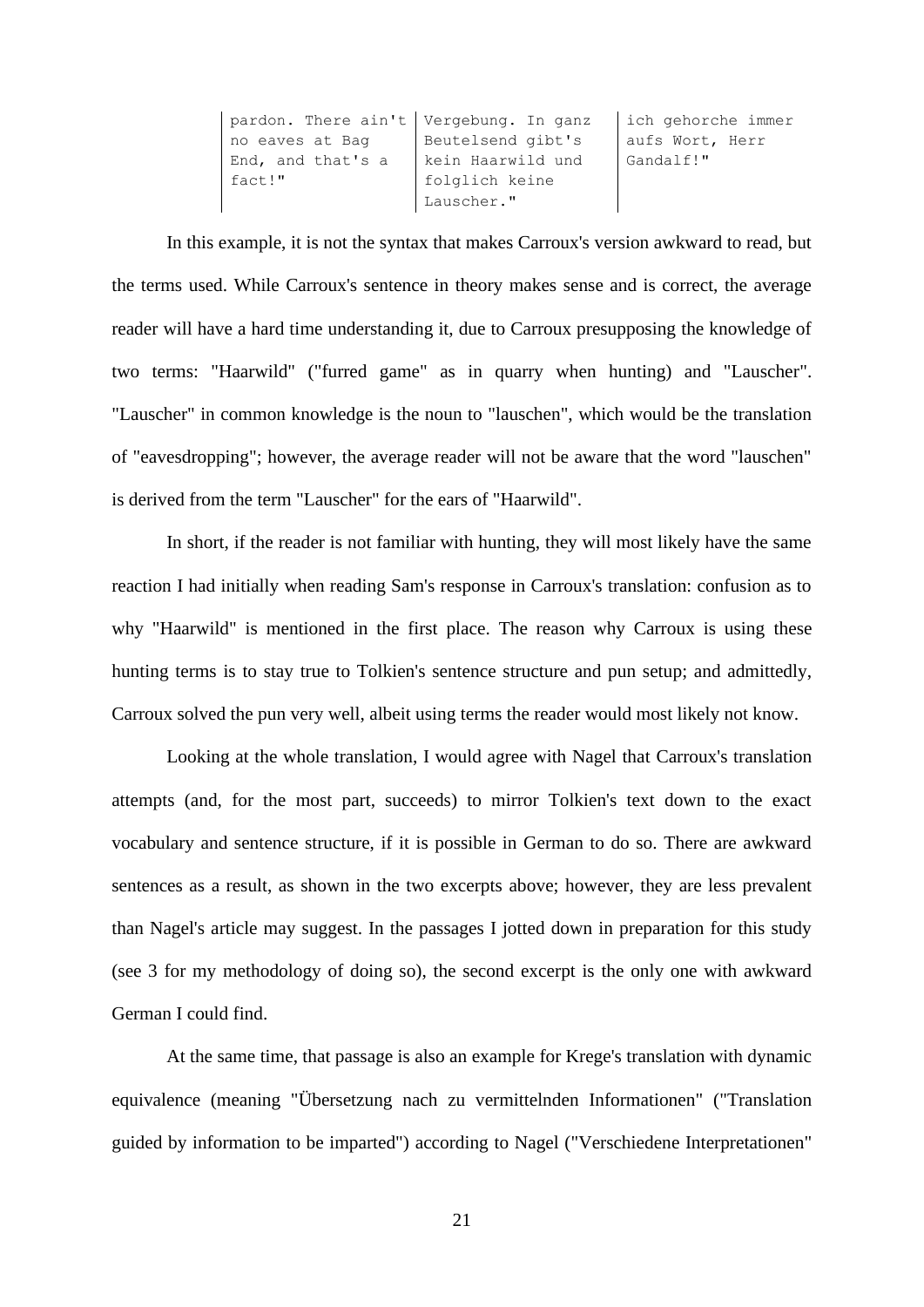88)). While Sam's attempt at pretending not to understand what Gandalf is on about is very weak in Krege's version, as it is in Tolkien's English text, so that Krege's creative translation conveys the same meaning: a flustered Sam tries to weasel out of an awkward situation under the eyes of a (to him) terrifying wizard.

| <b>Tolkien 31</b><br>Carroux I:47 | "There's something<br>fishy in this, my                                                                                                                                                                 | "Da ist irgendwas<br>faul, meine Liebe!                                                                                                                                                                                                                                                         | "Da ist doch etwas<br>faul, meine Liebe!                                                                                                                                                                                                                                   |
|-----------------------------------|---------------------------------------------------------------------------------------------------------------------------------------------------------------------------------------------------------|-------------------------------------------------------------------------------------------------------------------------------------------------------------------------------------------------------------------------------------------------------------------------------------------------|----------------------------------------------------------------------------------------------------------------------------------------------------------------------------------------------------------------------------------------------------------------------------|
| Krege 46                          | dear! I believe<br>that mad Baggins is<br>off again. Silly<br>old fool. But why<br>worry? He hasn't<br>taken the vittles<br>with him." He<br>called loudly to<br>Frodo to send the<br>wine round again. | Ich glaube, der<br>verrückte Beutlin<br>ist wieder auf und<br>davon. Alberner<br>alter Narr. Aber<br>warum sollen wir<br>uns darüber<br>Gedanken machen?<br>Die Weinbuddeln hat<br>er ja nicht<br>mitgenommen." Laut<br>rief er zu Frodo<br>hinüber, er möge<br>den Wein noch<br>einmal kreisen | Ich glaube, dieser<br>verrückte Beutlin<br>ist wieder auf und<br>davon. Alter Narr!<br>Aber was sollen wir<br>uns grämen? Das<br>Wichtigste hat er<br>ja dagelassen." Und<br>er rief laut zu<br>Frodo hinüber, dass<br>die Weinflaschen<br>noch mal herumgehen<br>müssten. |
|                                   |                                                                                                                                                                                                         | lassen.                                                                                                                                                                                                                                                                                         |                                                                                                                                                                                                                                                                            |

A clearer example of dynamic equivalence may be the following excerpt:

This excerpt is the reaction of Rory Brandybuck on Bilbo's party, right after Bilbo uses the Ring to turn invisible and leaves the party (and later the Shire) without a proper good-bye. The important part of this passage is the second-to-last sentence. Tolkien and Carroux mention the vittles/Weinbuddeln, conveying the message: there is no reason to worry about what Bilbo is doing, as the wine is still here to enjoy. Krege translates: "Das Wichtigste hat er ja dagelassen" (Re-translated: "He left the most important thing behind after all"). Thus, Rory Brandybuck's message in Krege is: there is no reason to worry about what Bilbo is doing, as he left the most important thing behind – as the reader learns in the following sentence, the wine. Krege takes much more liberty in translating this sentence compared to Carroux, who once again matches Tolkien's template verbatim.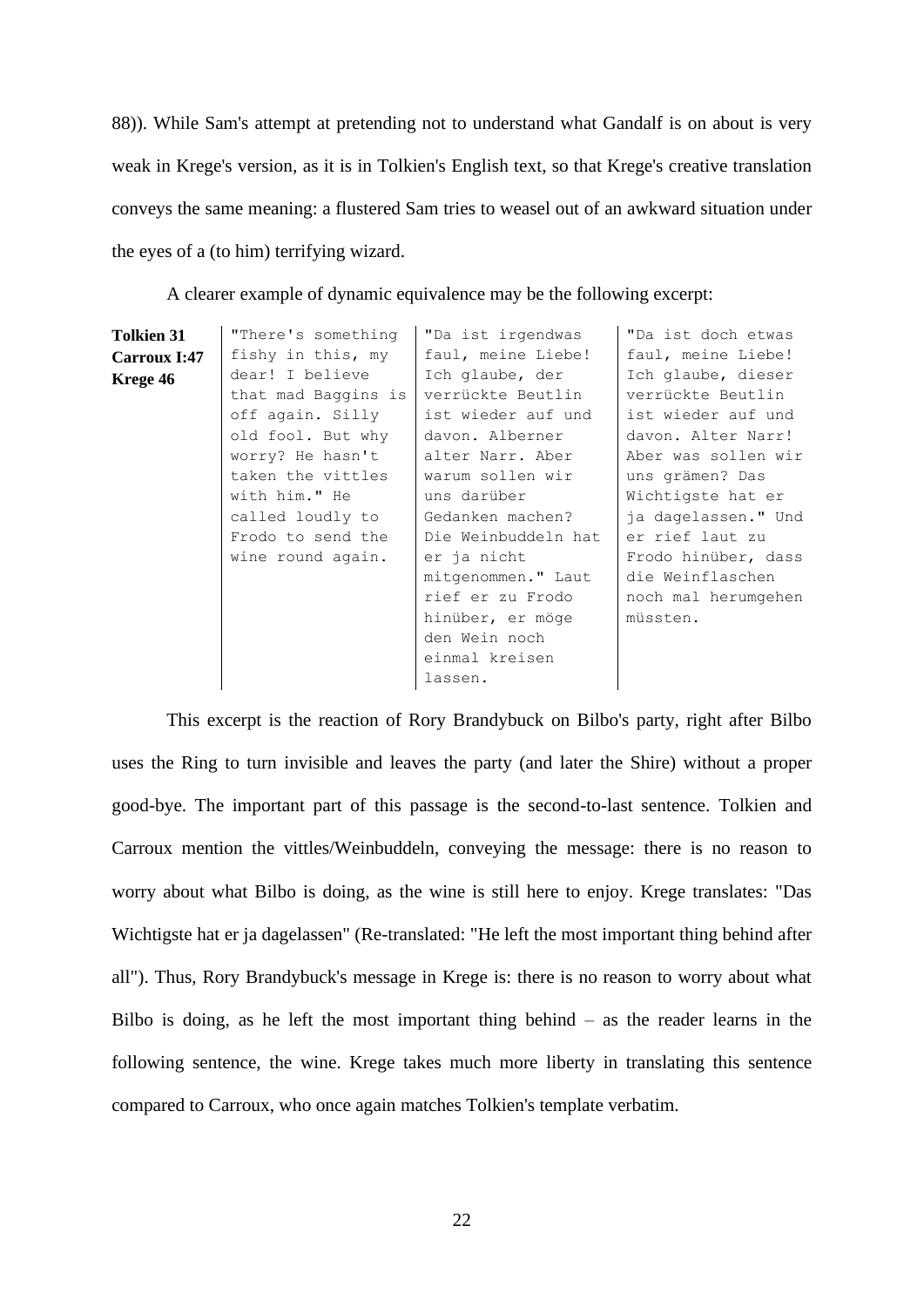Unlike the awkward sentences of Carroux, the freely translated examples for Krege's dynamic equivalence are encountered frequently throughout Krege's text, albeit not all of them are as obvious as the above example, which basically replaces a sentence with another that leads to a similar message being conveyed. Thus, I agree with Nagel's attribution of Krege's translation as a translation with dynamic equivalence opposed to Carroux's translation with formal equivalence.

However, Nagel also criticizes Krege for "tak[ing] unnecessary liberties" ("New One" 48) in his translation of *LotR*. Two reoccurring liberties are mentioned: the "tendency to give explanations to the reader, thus possibly falling prey to a form … of overspecification" ("New One" 40) and the use of familiar instead of deferential pronouns (while modern English does not differentiate between familiar and deferential pronouns, Nagel criticizes the use of familiar pronouns in Krege's translation when the situation (to Nagel) calls for a deferential pronoun).

Krege's tendency to give explanations is important in the scope of this study as it occasionally results in ambiguity being removed in his translation while Carroux manages to retain it – considering Ricœur's definition of interpretation as choosing a possible meaning in an ambiguous context, this is especially impactful when constructing the meaning of a sentence, paragraph or even character as a whole. It often surfaces as Krege stating explicitly what Tolkien and Carroux simply imply.

When examining the changing perception readers may have of characters when reading the three versions of *LotR* used in this study, the use of familiar or deferential pronouns plays a huge part: The pronoun a character uses when addressing another character not only tells the reader the social standing of the addressed character, but also of the character using the pronoun.

23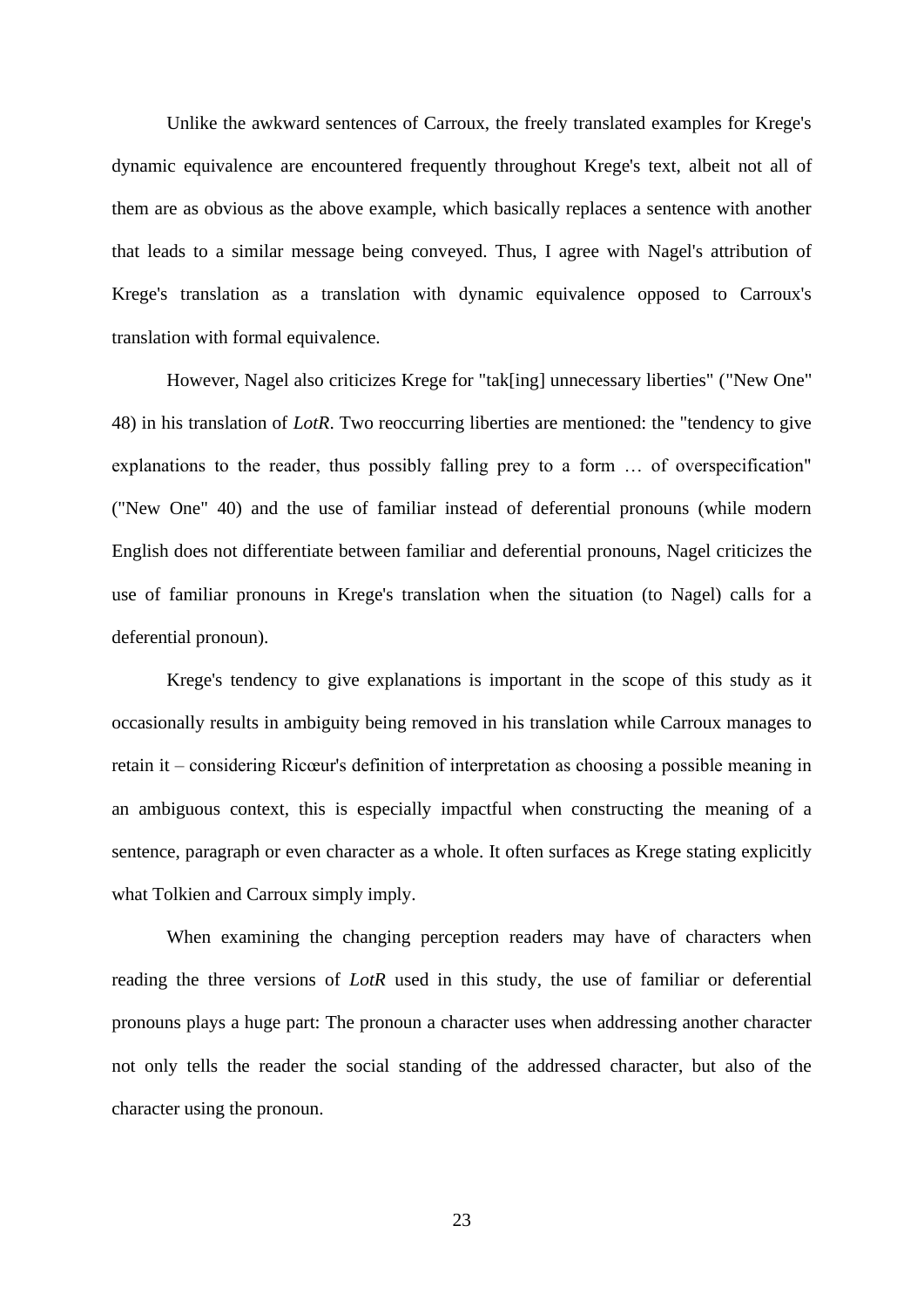The pronouns in Carroux's translation have been studied in-depth by Smith; however, a comparison to Krege's translation has not been made as Smith's article precedes it. To preface the comparison, Smith explains the deferential pronouns the following way:

[L]anguages like German … make a distinction in the second person pronouns between singular and plural and between familiar and deferential forms, whereas modern English makes no such distinctions. Thus, in translating out of English, the translator of a literary text must determine whether a character in the text is speaking to one or more other characters and what sort of relationship exists between these characters. (33)

In her translation of *The Lord of the Rings*, Carroux makes use of three second person pronouns: familiar singular *du*, familiar plural *ihr*, and polite singular and plural *Ihr*. She presumably eschews *Sie* in order to give the story a more medieval flavor. If she uses *Ihr* where *Sie* is used in the modern standard language, we should expect to find *du* and *ihr* used in addressing the following: relatives; spouses; (close) friends; equals in certain occupations …; someone to whom respect is deliberately not being shown …; young people and children; the dead; deities and saints; animals; inanimate objects; abstract concepts … we should expect *Ihr* in all other exchanges. (34)

Overall, Smith finds that Carroux adheres to these rules, with very few exceptions in complicated relationships (e.g. he finds Éomer and Éowyn addressing Theoden with "Ihr" even though they are relatives, likely because while Theoden is their uncle, he is also their king (36)) and some exceptions that appear to have been mistakes or oversights which were partly removed in later prints of the Carroux translation.

When comparing the use of pronouns between the Carroux translation and the Krege translation, then, as a general rule it could be said that, when in doubt, Carroux uses deferential pronouns, while Krege uses familiar pronouns. As examples may be mentioned: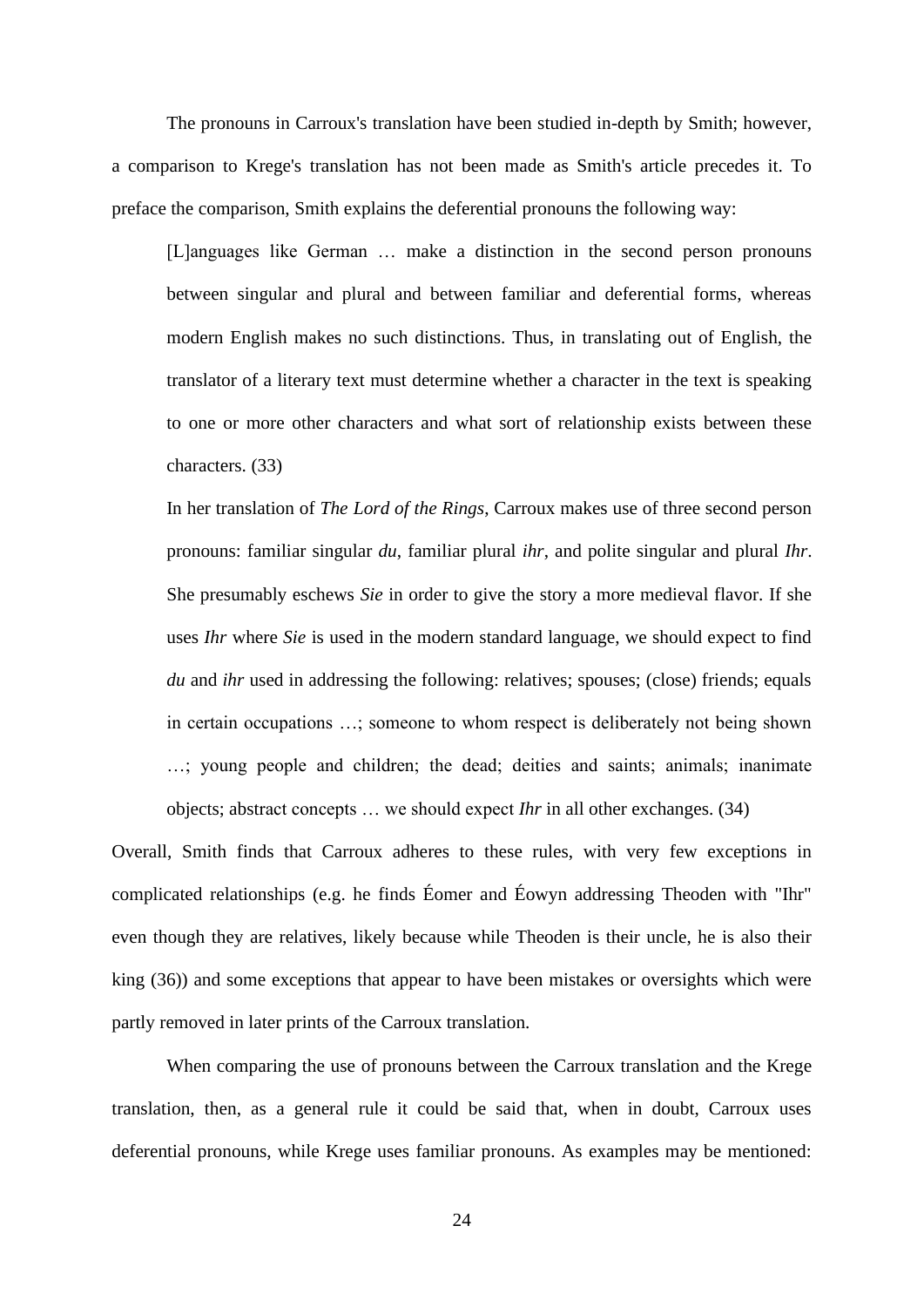Frodo uses deferential pronouns towards Tom Bombadil in Carroux (e.g. I:160), but familiar pronouns in Krege (147); Butterbur uses deferential pronouns towards Strider in Carroux (e.g. I:210), but familiar pronouns in Krege (190); Faramir uses deferential pronouns towards Frodo in Carroux (II:305), but familiar pronouns in Krege (695) (and vice versa respectively); Ingold uses deferential pronouns towards Gandalf in Carroux (III:17), but familiar pronouns in Krege (790) (and vice versa respectively). However, neither does Carroux use exclusively deferential pronouns, nor does Krege use exclusively familiar pronouns throughout their respective translations. The tendency of Krege to default to familiar pronouns does change character perception in some places, however, as I will show in the analysis later. It was the reason why Nagel criticizes Krege's usage of familiar pronouns: as an example Nagel gives Krege 390 (Tolkien 363), where Galadriel offers Frodo to look into her mirror. In that scene, Frodo uses familiar pronouns, even though their social standings call for deferential pronouns.

It is also worth to view the two German translations on the scale of foreignizing and domesticating translations, especially in the context of the ST, as Turner states in *Translating Tolkien*:

[T]he principles of domesticating and foreignising translation are already inscribed in the text of *The Lord of the Rings* as a part of its literary and philological structure. The device of pseudotranslation has given Tolkien the justification for making a clear linguistic distinction between those characters and settings which are intended to appear familiar to the reader, and those which are meant to be exotic. (69)

Foreignization in the sense of Venuti means preserving the culture of the foreign in the translation into the TL; for example, one could leave aristocratic titles of the source culture when translating from one language and thus culture into another, or one could attempt to replace them with those aristocratic titles of the target culture which best match the cultural implications of the original titles. Keeping the titles would be foreignization: the reader of the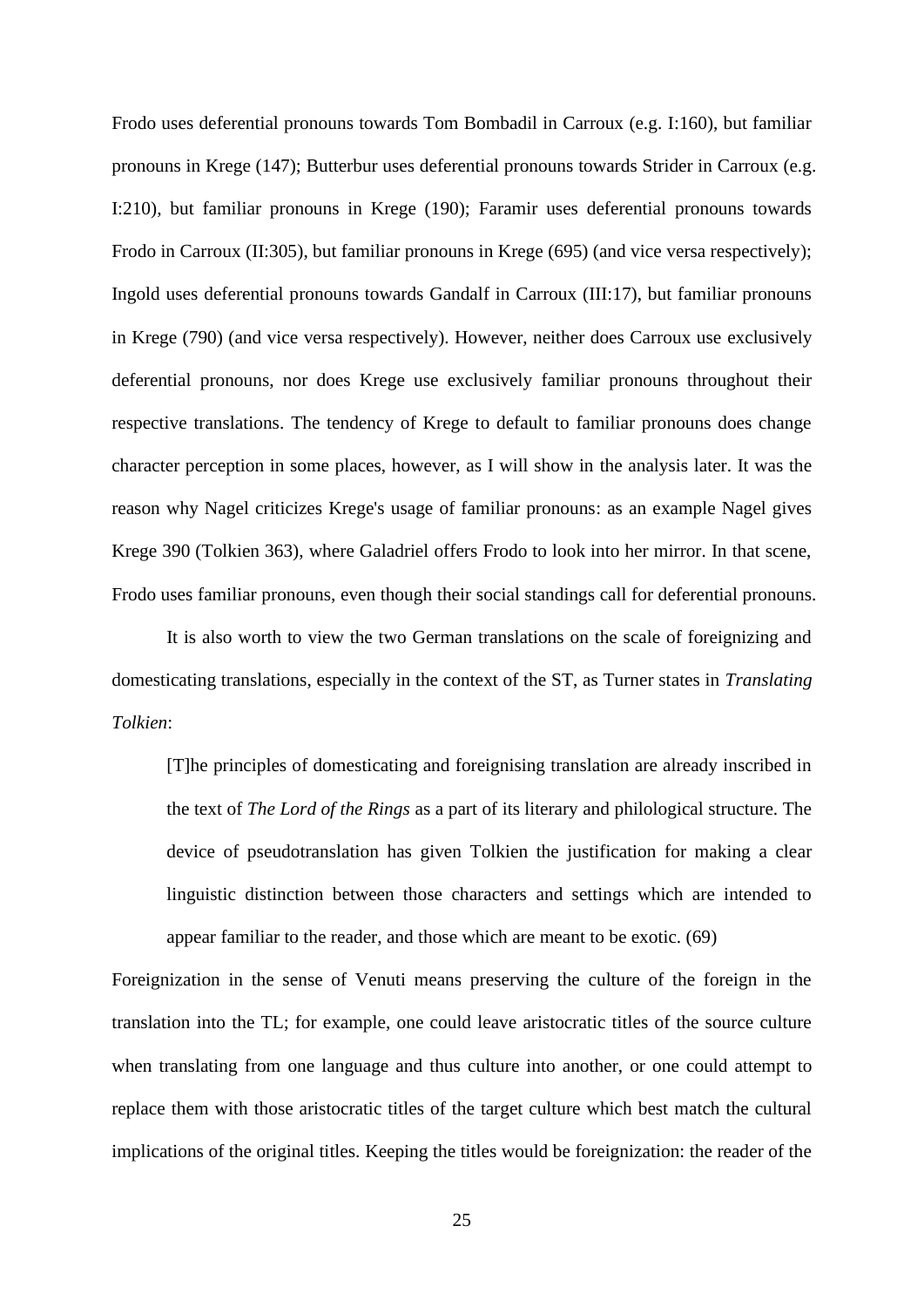translation in the TL is confronted with SL-titles, thus noticing that the ST was written in a different language, and the text he is confronted with is a translation. Changing the titles, and thus domesticating the translation, makes it more difficult for the reader to realize he is reading a translation.

Turner now argues that Tolkien already uses domestication and foreignization in the ST as he is "translating" the text from the fictional Red Book of Westmarch. Turner implies that the Hobbit culture would be domesticated, while for example Elvish culture is foreignized. Thus, Elvish words are often left in their language, e.g. Tolkien 377 ("*Ai! laurië lantar lassi súrinen,..."*), to show the "otherness" of the Elvish culture compared to the familiarity of the Hobbit culture: Tolkien's *Guide* helps with this "local" domestication and foreignization, as it (generally speaking) advises to translate names from around the Shire (including Bree), while names from e.g. Rohan are usually advised to be left untranslated. Additionally, Turner mentions the Rohirrim using a lot of archaic uses for contemporary words (the meaning of "skilful" for "cunning"), as well as compounds ("sister-son"), making their culture foreign in the sense of archaism.

A "second-hand" translation from English into a "third" language, then, should (if we assume authority for this proposal) domesticate the text where it is "domesticated" to the English reader, while leaving the text foreignized where it shows "otherness".

This is not the case in the German translations, however. Carroux's translation shows a sort of foreignization throughout the text, but not by preserving English allegories necessarily, but by using archaic language (e.g. the archaic deferential *Ihr* pronoun) and at places awkward syntax. There is also barely any effort being made in assimilating the text to the modern German culture (besides following the *Guide* to translate names). It may be a hyperbole, but for a potential target reader, who is not familiar with the SL English, and who thus does not notice that the syntax may stem from following the source syntax too closely,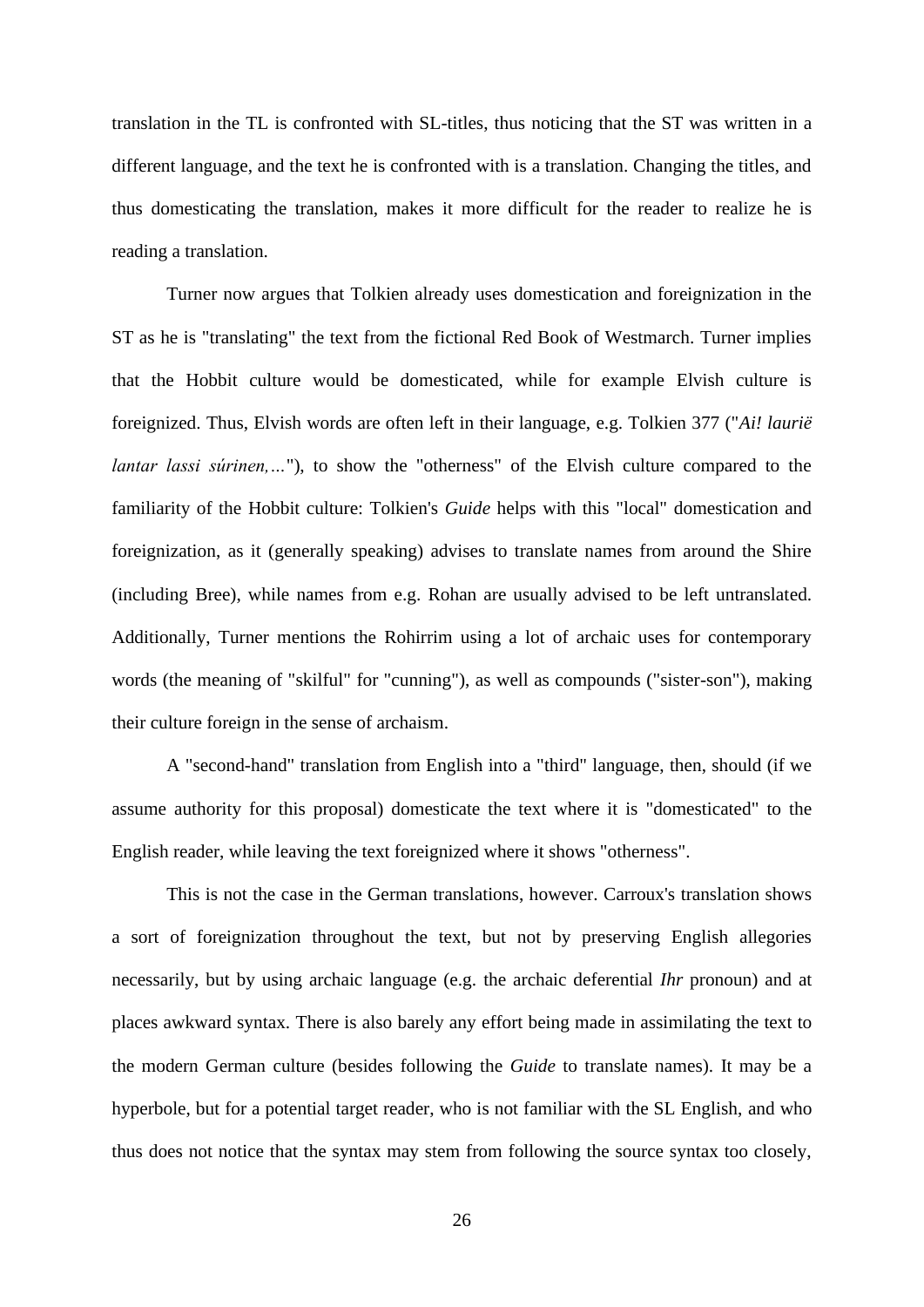Carroux's translation may read like a "translation" from Middle High German into modern German, and thus foreignized.

The only element in the text (I noticed) that will definitely mark it as a modern text is the anachronism Tolkien uses in the first Chapter: "express train" (28), or "Schnellzug" in Carroux (43). There is no feasible explanation as to why Tolkien chooses to let a fictional source from a mythical past compare something to an express train, besides the proposed theory of Turner that this was a change made by Tolkien to the fictional ST by domesticating it to modern English.

Krege's translation has no further problem with the "Expresszug" (43): he uses a, for the time of publication in 2000, modern German (though he preserves the archaism where a contrast between archaic and modern speech was made in Tolkien's text, e.g. in the first meeting of Theoden and the Hobbits in Isengard). This "modern" aspect of Krege's language does not hold up well to a reader in 2021: for example words like "Halunke" (412) are not used in the German of 2021; but Nagel in 2004 criticizes the use of "speziell" by Krege as it ruins the simple speech of Butterbur ("Verschiedene Interpretationen" 96), while a German reader in 2021 would not even notice it. However, as we can read in Nagel's articles, at the time of publication Krege's German struck readers as too modern for an epic tale such as *LotR*. In fact, Nagel even "accuses" Krege of creating the translation for young people as the target audience, following the *skopos* theory of Reis/Vermeer: "[I]t would appear that Wolfgang Krege approached his translation not merely as a translation, but as a modernisation of Tolkien's text to make it acceptable … for what he believed to be a 'new' generation of readers" ("New One" 28); "we … expect the new German translation to be a conscious modernisation of the original, adapting it to a younger audience by deliberately changing Tolkien's sometimes old-fashioned choice of words and phrases to a text easier to read for young people and … more 'in tune' with current German" ("New One" 32).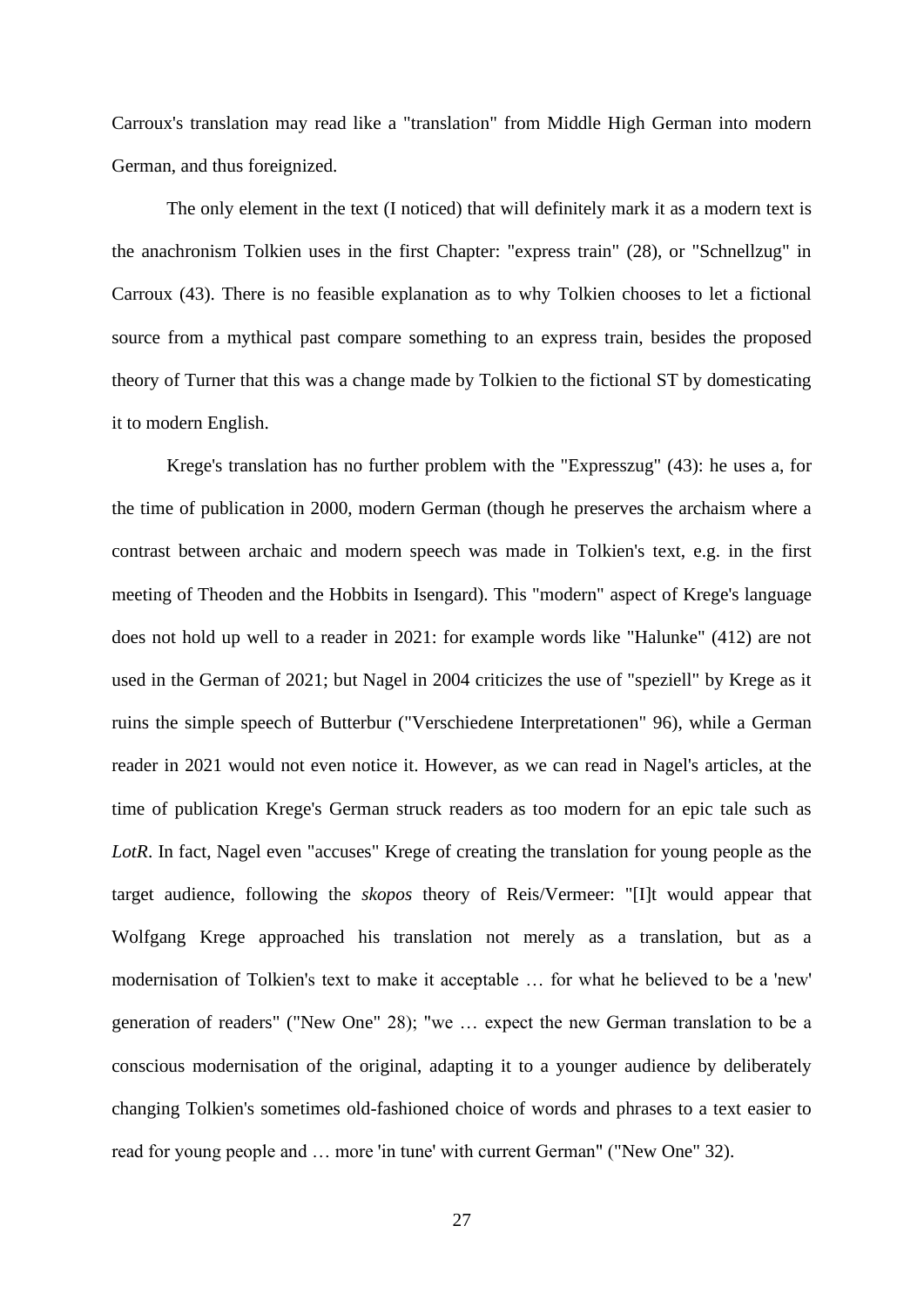While not all of the "modern" word choices of Wolfgang Krege preserved their "modernness" over the years, in total I would have to agree with Nagel that it is at least overall less archaic than Carroux's. Krege changes the manner of speech of certain characters, to lend Nagel's example of Butterbur: in Tolkien's text, Butterbur speaks a form of a rural English dialect in an old-fashioned form ("New One" 29;30); while Carroux, as usual, tries to translate verbatim with a similar syntax, Krege gives Butterbur a vernacular manner of speech, with expressions like "Dalli, dalli!" (174; Tolkien: "Double sharp!" 153; Carroux: "Schneller, schneller!" 193). This is symptomatic for Krege's translation, as he repeatedly replaces idioms or introduces an idiomatic phrase when the English text did not include one:

| <b>Tolkien 170</b> | If he forgets, I | Wenn er es vergißt, | Wenn er's vergisst, |
|--------------------|------------------|---------------------|---------------------|
| Carroux I:213      | shall roast him. | werde ich ihn       | wasch' ich ihm den  |
| Krege 193          |                  | rösten.             | Kopf.               |

As usual, Carroux sticks close to the English text, while Krege takes the opportunity to introduce a German idiom: "jemandem den Kopf waschen", literally "to clean somebody's head", but with a similar meaning of the English idiom: "to give somebody a piece of one's mind." This is not an exact translation of the double meaning of "roasting someone", but it does come close while using a German idiom; it does, however, lose the, considering that the writer of these words is Gandalf, a wizard, very real possibility that Gandalf meant it verbatim (thus changing the perception of the character Gandalf, also considering the fact that Krege lets Gandalf use oral forms ("er's"; "wasch'") in a written letter).

With these idiomatic domestications of the text in his translation, it can be said that Krege's translation falls under the translation tradition of domestication, even though some "foreignized" forms already existing in the ST prevail (e.g. "Schwestersohn" as translation of "sister-son" instead of using "Neffe") and the reader will still be confronted with "otherness" in the text; However, this stems from the genre of Fantasy itself, which by definition confronts the readers with strange places and cultures.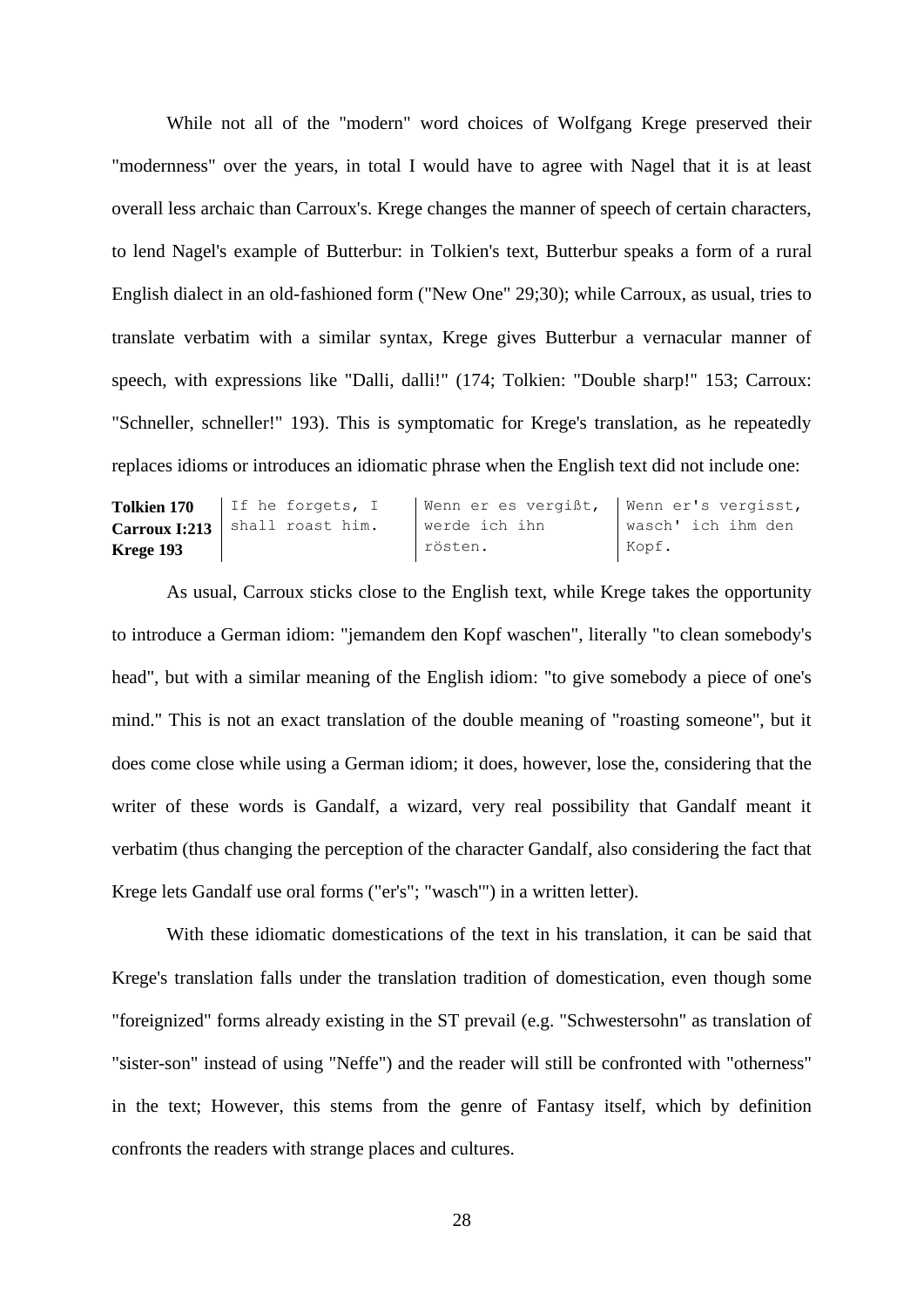# <span id="page-33-0"></span>5. Analysis

A theoretical framework, methodology and the general features of the German translations have now been established. With the groundwork thus being laid out, I will now begin the analysis of the changes in the reader's perception of characters across the three versions of *LotR* examined in this study.

Throughout my work with the three text versions, I noticed an abundance of character changes between the versions related to character perception. Some of these changes seem to be single cases, where a poor translator choice created a context which changed a character in this context, without additional, similar changes of perception of the same character appearing throughout the text; for example the following:

| <b>Tolkien 91</b> | 'But all the same,'   "Aber trotzdem", |                     | "aber trotzdem" -   |
|-------------------|----------------------------------------|---------------------|---------------------|
| Carroux I:120     | he added with a                        | fügte er mit einem  | und er lachte       |
| Krege 111         | shamefaced                             | verlegenen          | verlegen $-$ , "ihm |
|                   | laugh, 'I am                           | Lachen hinzu, "habe | und seinen Hunden   |
|                   | terrified of him                       | ich entsetzliche    | möchte ich um jeden |
|                   | and his dogs.                          | Angst vor ihm und   | Preis aus dem Weg   |
|                   |                                        | seinen Hunden.      | gehen.              |

Krege's translation is the only version of the text in which Frodo does not explicitly admit that he is terrified, instead stating that he wants to avoid Maggot and his dogs at any cost. However, this is not a part of a large-scale character change in Krege's translation which paints Frodo as someone who avoids admitting his own weaknesses, but a singular moment in the book.

Other character changes, however, pervade the text, with multiple examples from a lot of the scenes the character(s) in question appears in; other changes, again, pervade a certain scene, but the respective character shows (almost) no further changes in other scenes of the respective translation. Most of these changes are small, as they are made within translating from the same ST; however, there are exceptions I will show below.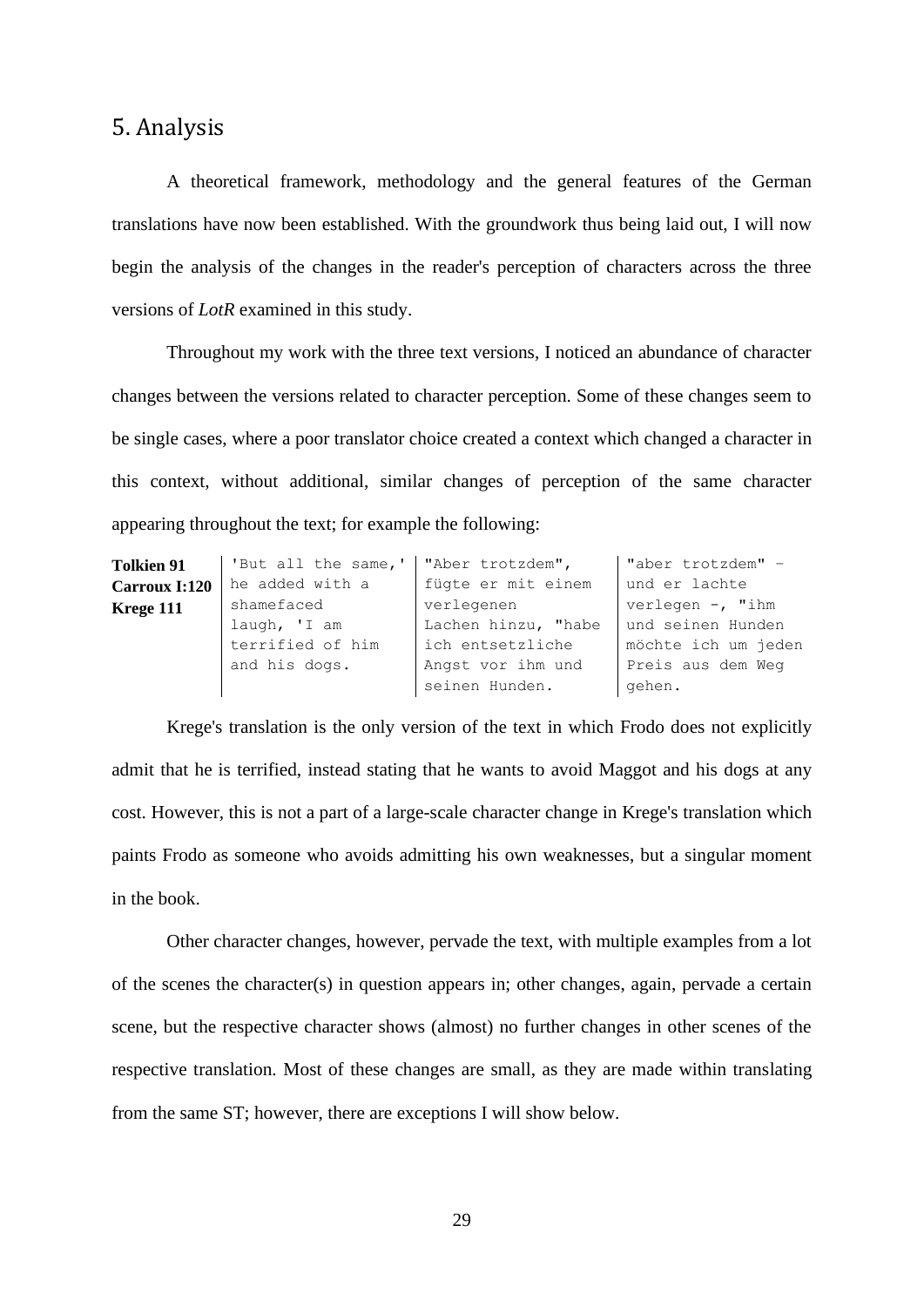#### <span id="page-34-0"></span>5.1 THE BLACK RIDERS

One of the most significant changes in the reader's perception of characters between the three versions of *LotR* analyzed in this study is the change in perception of the Black Riders, Nazgûl, or "The Nine."

The Black Riders are initially described as human, since the first appearance of one of them is written from the perspective of the hobbits Frodo, Sam, and Pippin. In their eyes, they see a man riding on a horse, wearing a black cloak and hood. However, it becomes clear later in the story that the Black Riders are not just human, but powerful spirits taking the form of men through their garments. Due to their nature as spirits they often show powers or behaviours not attributed to normal humans and are shrouded in mystery, often supported by vague descriptions by other characters or the narrator.

One of these vague descriptions is already used in the Black Riders first appearance:

| Tolkien 74    | Round the corner    | Um die Biegung kam  | Um die Biegung kam  |
|---------------|---------------------|---------------------|---------------------|
| Carroux I:100 | came a black horse, | ein schwarzes       | ein schwarzes       |
| Krege 93      | no hobbit-pony but  | Pferd, kein         | Pferd, kein         |
|               | a full-sized horse; | Hobbitpony, sondern | Hobbitpony, sondern |
|               | and on it sat a     | ein ausgewachsenes  | ein richtiger Gaul  |
|               | large man, who      | Pferd; und darauf   | in voller Größe,    |
|               | seemed to crouch in | saß ein großer      | und auf ihm saß ein |
|               | the saddle, wrapped | Mensch, der sich    | großer Mensch, der  |
|               | in a great black    | auf dem Sattel      | sich im Sattel zu   |
|               | cloak and hood, so  | niederzuducken      | ducken schien, ganz |
|               | that only his boots | schien, eingehüllt  | eingehüllt in einen |
|               | in the high         | in einen großen     | langen schwarzen    |
|               | stirrups showed     | schwarzen Mantel    | Mantel mit Kapuze,  |
|               | below; his face was | und eine Kapuze, so | sodass nur unten    |
|               | shadowed and        | daß nur seine       | die Stiefel in den  |
|               | invisible.          | Stiefel in den      | hohen Steigbügeln   |
|               |                     | hohen Steigbügeln   | hervorschauten,     |
|               |                     | unten               | während das Gesicht |
|               |                     | herausschauten;     | verhangen und nicht |
|               |                     | sein Gesicht war    | zu sehen war.       |
|               |                     | beschattet und      |                     |
|               |                     | unsichtbar.         |                     |

To note is the fact that both translations decide to translate the male "man" as genderneutral "Mensch"; however, this could be explained by Tolkien's decision to use "Men" to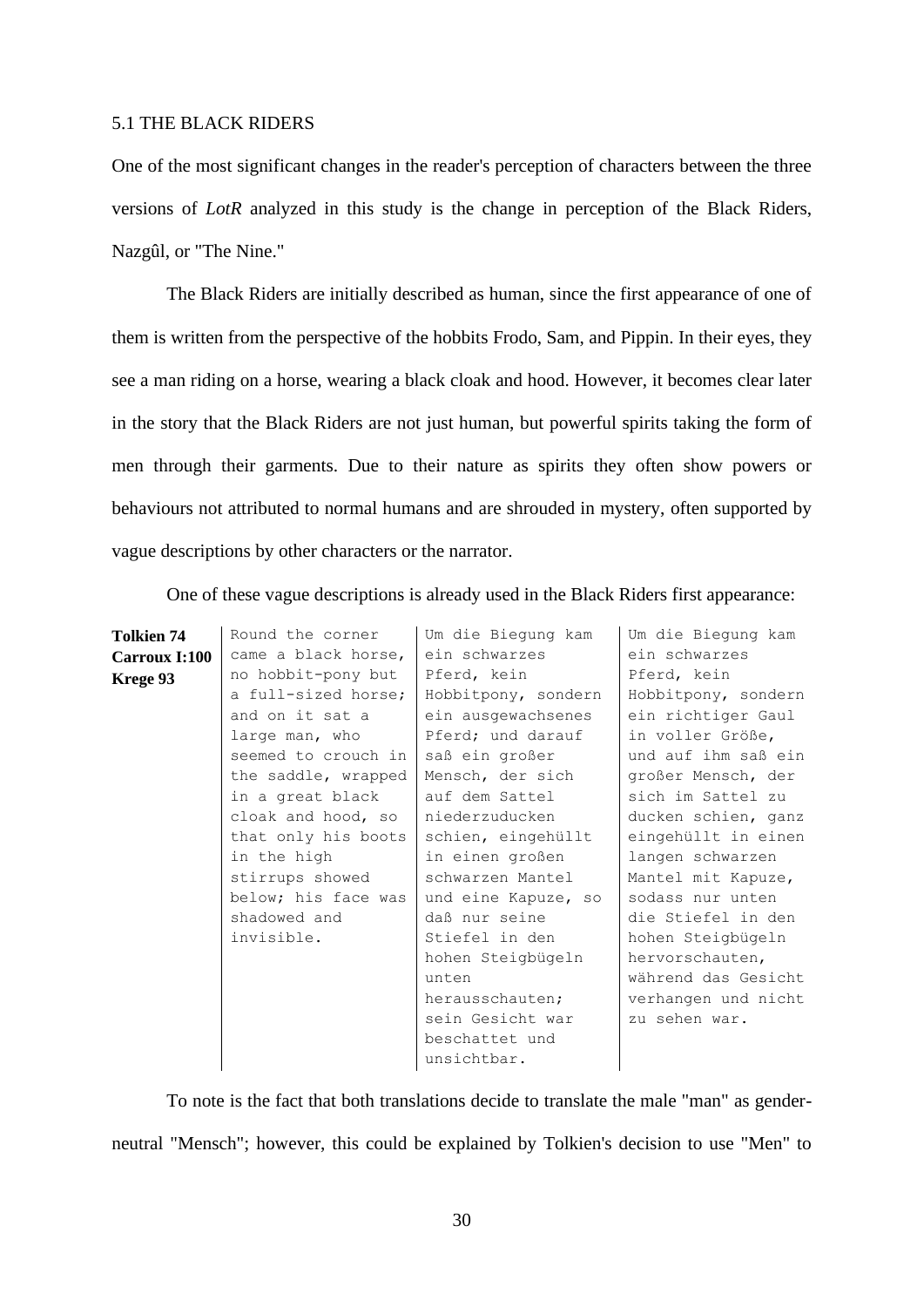represent "Humanity" throughout *LotR*, so that "man" can be read as "human" here. E.g.: "Only the Elves still preserve any records of that vanished time, and their traditions are concerned almost entirely with their own history, in which Men appear seldom and Hobbits are not mentioned at all." (Tolkien 2); here (and throughout *LotR*) Tolkien uses "Men" to distinguish humans from the races of Middle-Earth, in this example Elves and Hobbits.

However, the main reason why this paragraph is interesting for this study is the last phrase: "his face was shadowed and invisible". In Carroux's translation the Rider's face is invisible, probably due to a shadow (presumably of the hood) falling on the face. This is very close to Tolkien's English text. Krege, on the other hand, changes this phrase: in his text the face is "verhangen und nicht zu sehen".

"Verhängen" means to hide something with a cloth or something similar. For example, if someone covers a painting with a tablecloth, that painting is "verhangen". The Black Rider's face in Krege's version, thus, is not hidden in shadows, but behind his hood. It is also not invisible, but "nicht zu sehen" – it cannot be seen.

If we consider the Black Rider's nature as a powerful spirit, Krege's version robs the reader of a possible interpretation showing the supernatural might of the Rider. Consider that hobbits are described as much smaller than humans and the Rider sits on top of a full-sized horse, while the hobbits crouch low, thus giving the hobbits a worm's eye view. This should make it easy to glance underneath the hood of the Rider and yet the Rider's face is supposedly invisible. In fact, it is later heavily implied that the Black Riders do not have (visible) faces in the first place. When the Witch King, leader of the Black Riders, reveals his "face" there is nothing between the crown he wears and his armor: "The Black Rider flung back his hood, and behold! he had a kingly crown; and yet upon no head visible was it set. The red fires shone between it and the mantled shoulders vast and dark" (Tolkien 829). It is not unreasonable to assume that all Black Riders share this invisible body, so that only their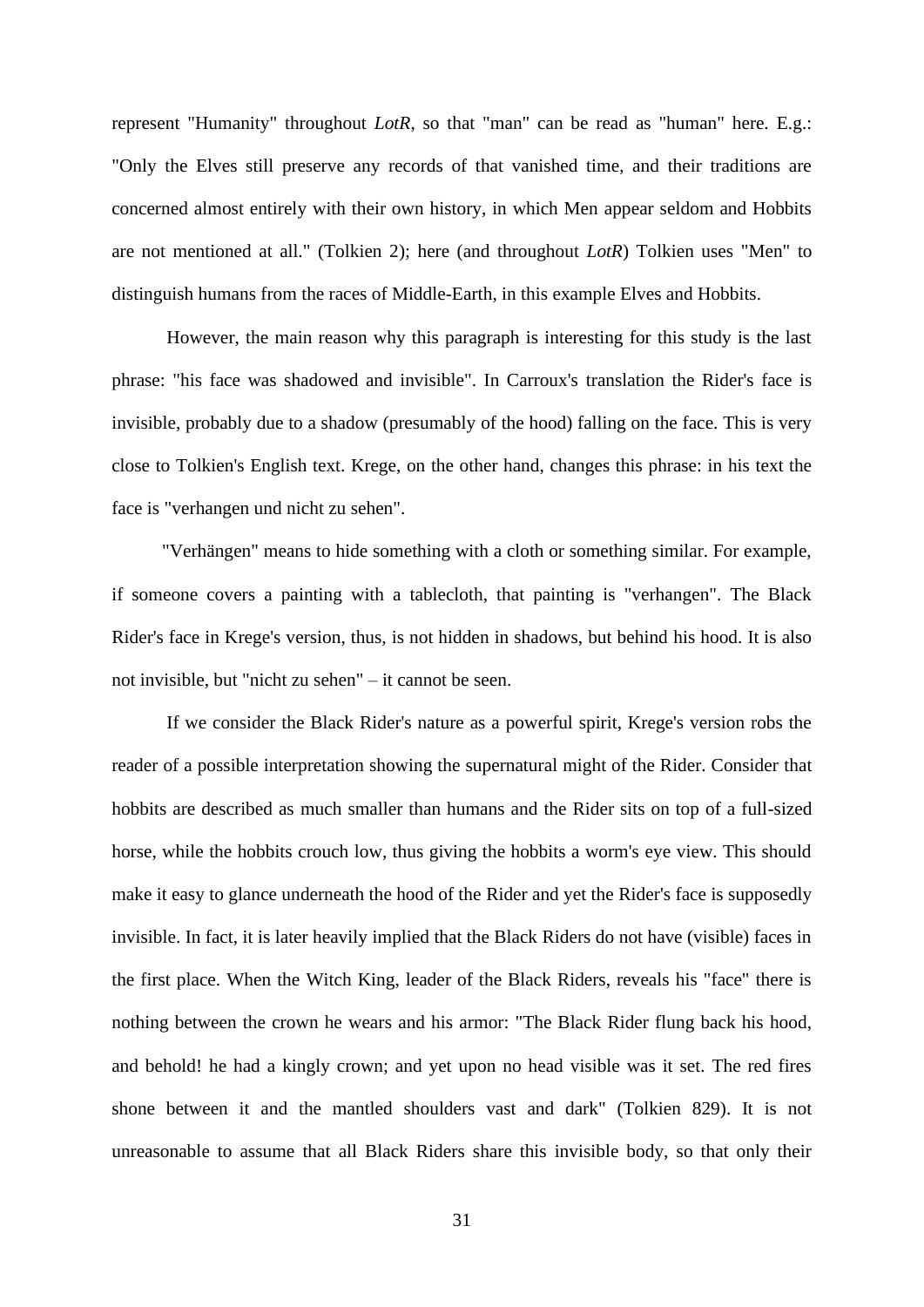garments give them a distinguishable form. Thus, when Frodo looks at the Rider, he is not only unable to see his face clearly, but also unable to see any facial features, like the shape of a nose, a chin, or any strand of hair.

Would it thus be unthinkable that the Black Riders use supernatural powers to conceal their quite literally invisible faces by not only using the natural shadow of their hood, but also by weaving the shadows unnaturally around their faces? Tolkien's text does not explain this invisible "state" of the Rider's face, due to the short and vague description, leaving it to the reader to construct whether it is really the shadow of the hood rendering the Rider's face invisible, or if it is the Rider's supernatural powers. It is of course possible, that the readers choose to think of the Riders as normal humans at this point of the text, and that the "invisible" face was the result of Frodo not looking long enough and/or Tolkien deciding to omit a lengthy description of barely visible shapes of facial features, which is also a possible explanation for this vague description. However, Krege's translation does not allow the supernatural interpretation, or at least not at this point in the text, robbing the reader of this possible construction and thus (possibly) changing the reader's perception of the Rider.

A second instance that can be observed in this passage is the translation of "horse": Carroux uses the word "Pferd", being the closest equivalent to "horse": a genderneutral noun describing the race of the animal. Krege's "Gaul", however, usually describes a working horse, like a draft horse or farm horse, but not a riding horse. It is also connoted with slow and stolid (and male) horses who are not fit to ride at a gallop, which will be important to come back to in the following passage.

In that paragraph Krege's translation changes the Riders in the opposite way: instead of concealing or removing a possible power, Krege's version gives the Riders a "power-up" in this paragraph: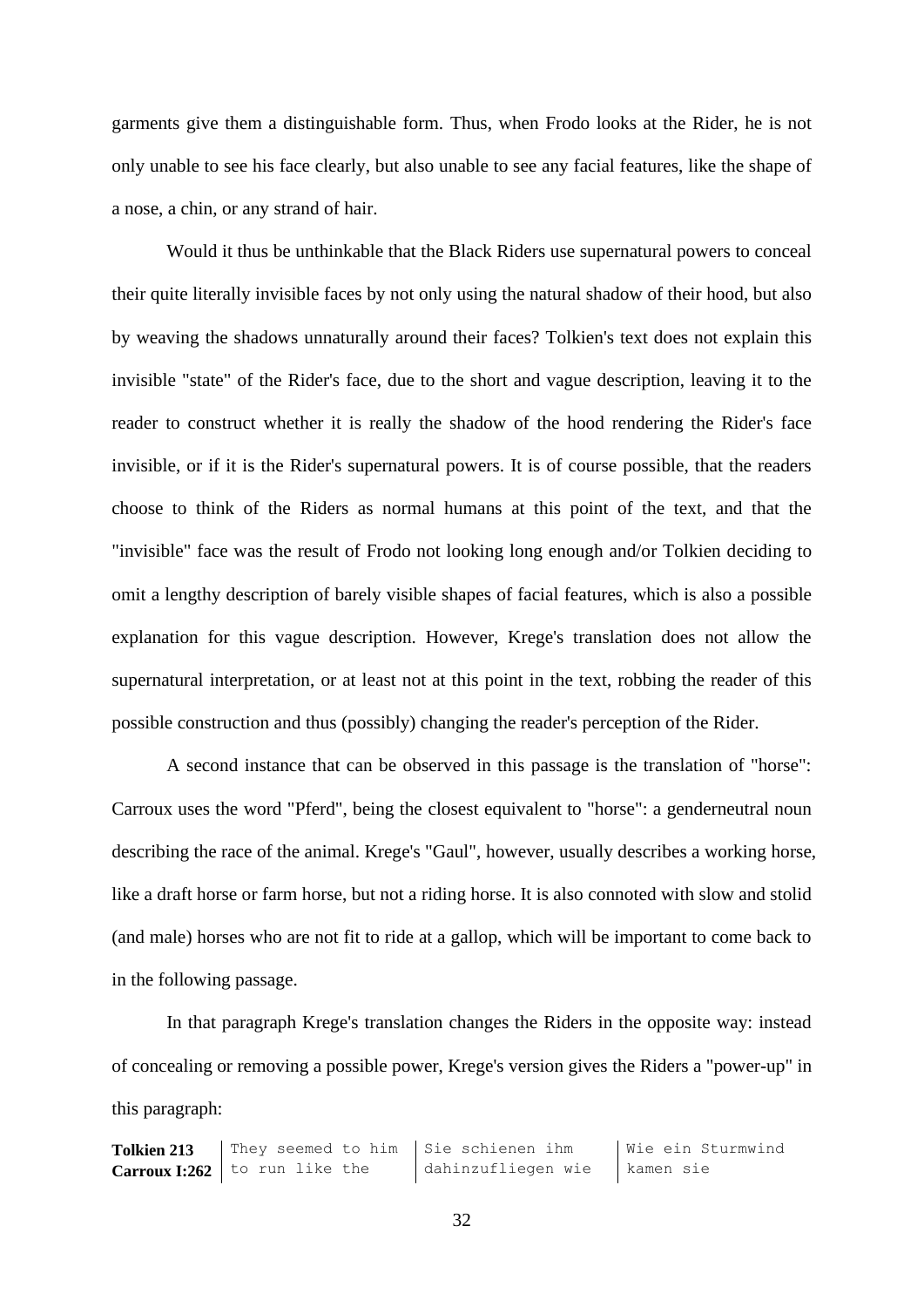| Krege 237 | wind and to grow   | der Wind und rasch  | dahergerast, rasch  |
|-----------|--------------------|---------------------|---------------------|
|           | swiftly larger and | größer und dunkler  | immer größer und    |
|           | darker, as their   | zu werden, als sie  | dunkler werdend, zu |
|           | courses converged  | nun in derselben    | dem Punkt hin, wo   |
|           | with his.          | Richtung ritten wie | ihre Bahnen sich    |
|           |                    | er.                 | kreuzen mussten.    |

The important difference between the three versions here is that Krege does not translate "seemed to him". Thus, the Riders do not *seem* "to run like the wind and grow swiftly larger and darker", they *actually do* – which contradicts Krege's earlier translation that the Riders ride on a "Gaul", as no horse capable of keeping up with an apparently magically enhanced Elven-horse should be called a "Gaul".

The Rider's feat of increasing in size and darkness is on one hand a significant increase in the power of the Black Riders; on the other hand it is repeated throughout the *LotR* books that the mightiest weapon of the Black Riders is fear (e.g.: "their power is in terror"; Tolkien 174). Thus, this change in Krege's version also takes power away from the Black Riders. The reason why they seem to grow larger and their pursuit so fast to Frodo in Tolkien's and Carroux's text seems to be due to the deep fear the Riders instilled in him ("Then at once fear and hatred awoke in him."; "Fear now filled all Frodo's mind."; Tolkien 213). Krege's text takes away the Black Riders' aura of fear that creates a sort of hallucination of their power in the mind of their enemies and replaces it by giving the Riders the hallucinated powers for real. However, this trade-off is not consistent throughout Krege's translation. Whatever Krege's reason was to not translate "seemed to him" (or maybe it was a mistake), it does change the reader's perception of the Black Riders.

Carroux's translation, meanwhile, decreases the danger emanating from the Riders: in Tolkien, "their courses converge" with Frodo's and in Krege their courses cross ("ihre Bahnen sich kreuzen mussten"). In Carroux's version, however, they merely ride in the same direction as Frodo ("in derselben Richtung ritten wie er"). This eliminates the immediate threat: Tolkien's and Krege's version imply that the Riders are faster: they will converge with or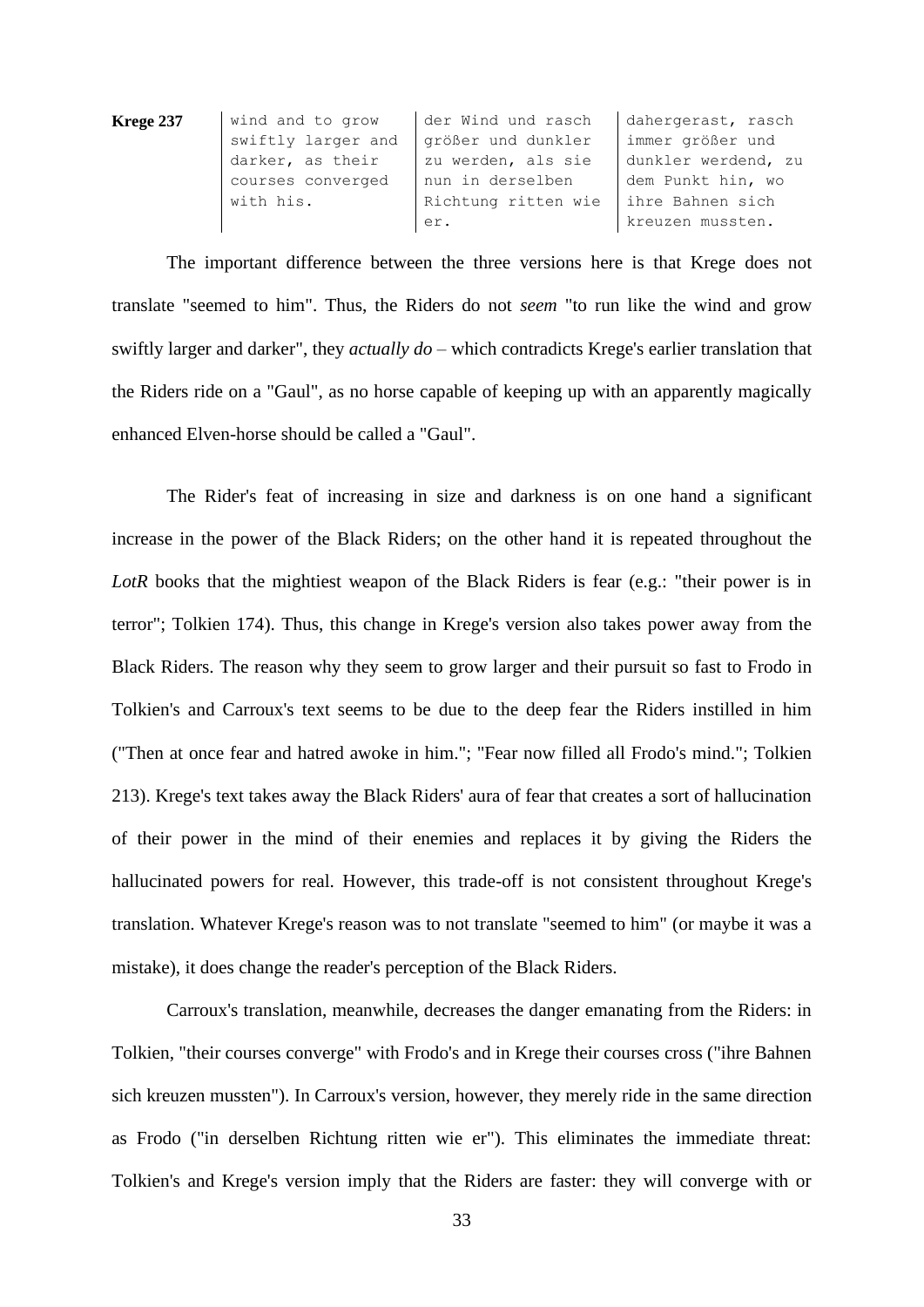cross Frodo's way, thus they will, in the foreseeable future, be at the same place as Frodo. In Carroux's translation this is not implied, as they merely travel along the same path, without any implications about their relative speed.

A similar change can be observed on the very same page in the following excerpt:

| Er konnte sie jetzt<br>Er sah sie nun ganz |
|--------------------------------------------|
| deutlich. Sie                              |
| offenbar hatten sie<br>hatten die          |
| schwarzen Mäntel                           |
| und Kapuzen                                |
| abgeworfen und                             |
| waren nun weiß und<br>trugen nun graue     |
| und weiße Gewänder.                        |
|                                            |

Here, both Krege and Carroux do not translate parts of the sentence: "appeared to". While it can be argued that Carroux's "offenbar" is meant to convey that this sentence is written exclusively from Frodo's perspective, I would argue that this is a suboptimal solution, as "offenbar" can also be read as "evidently", which is a factual statement.

Very similar to the previously untranslated "seemed to him" it is again a phrase showing uncertainty, a phrase that does not represent the factual state of the world, but only how it is perceived by a certain being or multiple beings. In this case, however, the German translators seem to have missed an important reason why Tolkien used "appeared to" in this context: The person perceiving the Black Riders, who appear "to have cast aside their hoods and black cloaks" in this sentence is Frodo. "[T]hey were robed in white and grey" shows that Frodo sees them in the same way as he did at the Weathertop when wearing the One Ring: "He was able to see beneath their black wrappings. … In their white faces burned keen and merciless eyes; under their mantles were long grey robes; upon their grey hairs were helms of silver; in their haggard hands were swords of steel" (Tolkien 195). As previously mentioned, however, the Black Riders appear invisible without their garments to any normal person. The reason Frodo can "see beneath their black wrappings" in the excerpt above, without the Ring, is due to the concept of "fading" that is explained by Gandalf: "You were beginning to fade"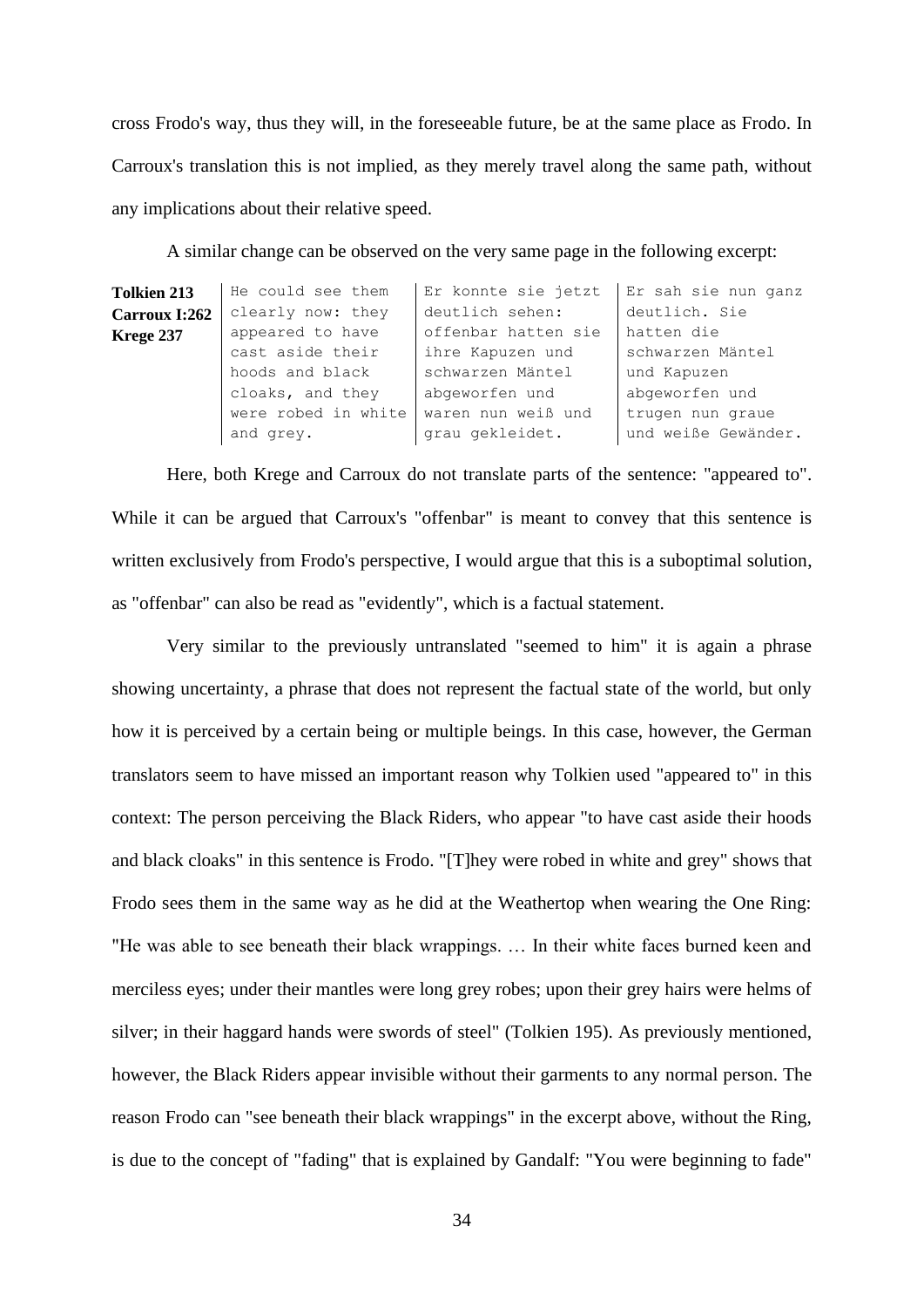(Tolkien 219); "If they had succeeded [in fading Frodo], you would have become like they are … You would have become a wraith under the dominion of the Dark Lord" (Tolkien 222). Hammond and Scull explain in the "Reader's Companion": "Gandalf explains in Book II, Chapter 1 that because of his wound Frodo was already on the threshold of becoming a wraith, and thus, even though he did not put on the Ring, he could see the Riders and they could see him." (195)

Thus, when Tolkien writes "He could see them clearly now", Frodo sees them as they are, as wraiths, since he himself is starting to become one. Any other character present in this scene, however, perceives the Black Riders as men hooded in black cloaks; thus, they only appear "robed in white and grey" to Frodo.

When the German translators do not translate "appear to" in this context, they present their readers with a weird situation: The Black Riders change clothes in the middle of their pursuit for seemingly no reason. It is virtually impossible for the reader to realize that only to Frodo it looks like they changed; and there will not be an "I see"-effect when Gandalf explains the concept of "fading" later on, solving this mystery. Due to these circumstances I would title this difference not just as a translation decision, but as a translation *mistake*.

A second translation mistake can be argued for in the following excerpt about the Witch King, leader of the Black Riders:

| <b>Tolkien 706</b> | This way and that | Hierhin und dorthin | Hin und her drehte  |
|--------------------|-------------------|---------------------|---------------------|
| Carroux II:363     | turned the dark   | wandte er voll      | er den schwarzen    |
| <b>Krege 745</b>   | head helmed and   | Furcht den          | Kopf mit der        |
|                    | crowned with      | behelmten und       | Schreckenskrone,    |
|                    | fear, sweeping    | gekrönten Kopf und  | durchkämmte die     |
|                    | the shadows with  | suchte mit seinen   | Schatten mit seinen |
|                    | its unseen eyes.  | unsichtbaren Augen  | unsichtbaren Augen. |
|                    |                   | die Schatten ab.    |                     |

As previously mentioned, their ability to instill fear is one of the chief weapons the Black Riders possess. Thus, I argue that when Tolkien writes "helmed and crowned with fear" he does not mean, as Carroux translates it, that the Witch King feels fear. In contrast I

35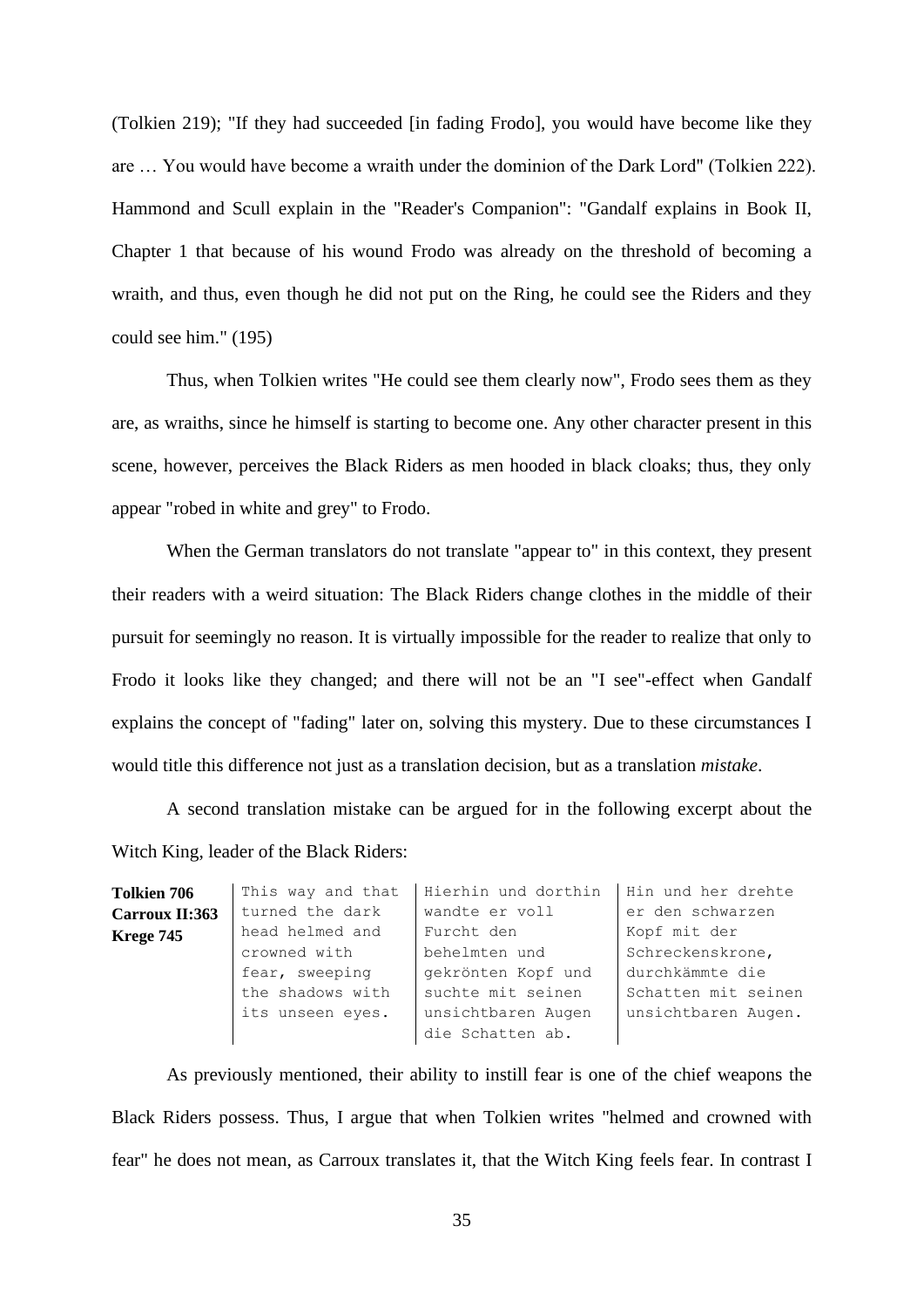would argue that Tolkien's text explains the relationship between the Riders and the emotion of fear: they rule over fear, as they can use fear as a weapon – thus they are "crowned with fear". The fear they instill in their enemies also keeps those enemies from harming them: even if these enemies had means to do so, their fear prevents them from attacking and thus using these potential means. Thus, the Black Riders are "helmed … with fear", as the fear they instill is a protective measure as well.

Carroux's translation misses this metaphor completely. However, Krege's translation does not convey this metaphor as clearly as Tolkien's version either, as his translation pictures the Witch King with a dreadful crown (literally: "dread-crown" instead of "crowned with fear"). "Dread-crown" could be read as a metaphor, in context of the text, however, it seems to me to be a physical crown. This does fit the description of the Witch King Tolkien gives during the siege of Minas Tirith (Tolkien 829), but it does not allow easily for the reading of the metaphor that is available to the reader of the English text. Thus, we have a very different picture of the Witch King between all three versions of the text.

Besides the differences in the depictions of the Black Riders' powers as seen in the previous examples, one can also observe differences in the depictions of their animality and their character.

The Black Riders are depicted as animalistic already at their first appearance in the Shire: "I can't say why, but I felt certain he was looking or *smelling* for me" (Tolkien 75). Especially their reliance on their sense of smell is repeatedly described. But it is not the only animalistic behaviour they show:

| <b>Tolkien 173</b> | Suddenly I shivered | Plötzlich überlief  | Auf einmal läuft    |
|--------------------|---------------------|---------------------|---------------------|
| Carroux I:216      | and felt that       | mich ein Schauer    | mir's kalt über den |
| Krege 196          | something horrible  | und ich spürte, daß | Rücken und ich      |
|                    | was creeping near:  | etwas Entsetzliches | spüre, wie etwas    |
|                    | there was a sort of | näherkroch: da war  | Entsetzliches       |
|                    | deeper shade among  | sozusagen ein       | heranschleicht,     |
|                    | the shadows across  | tieferer Schatten   | eine Art dichterer  |
|                    | the road, just      | zwischen den        | Schatten zwischen   |
|                    | beyond the edge of  | Schatten jenseits   | den Schatten auf    |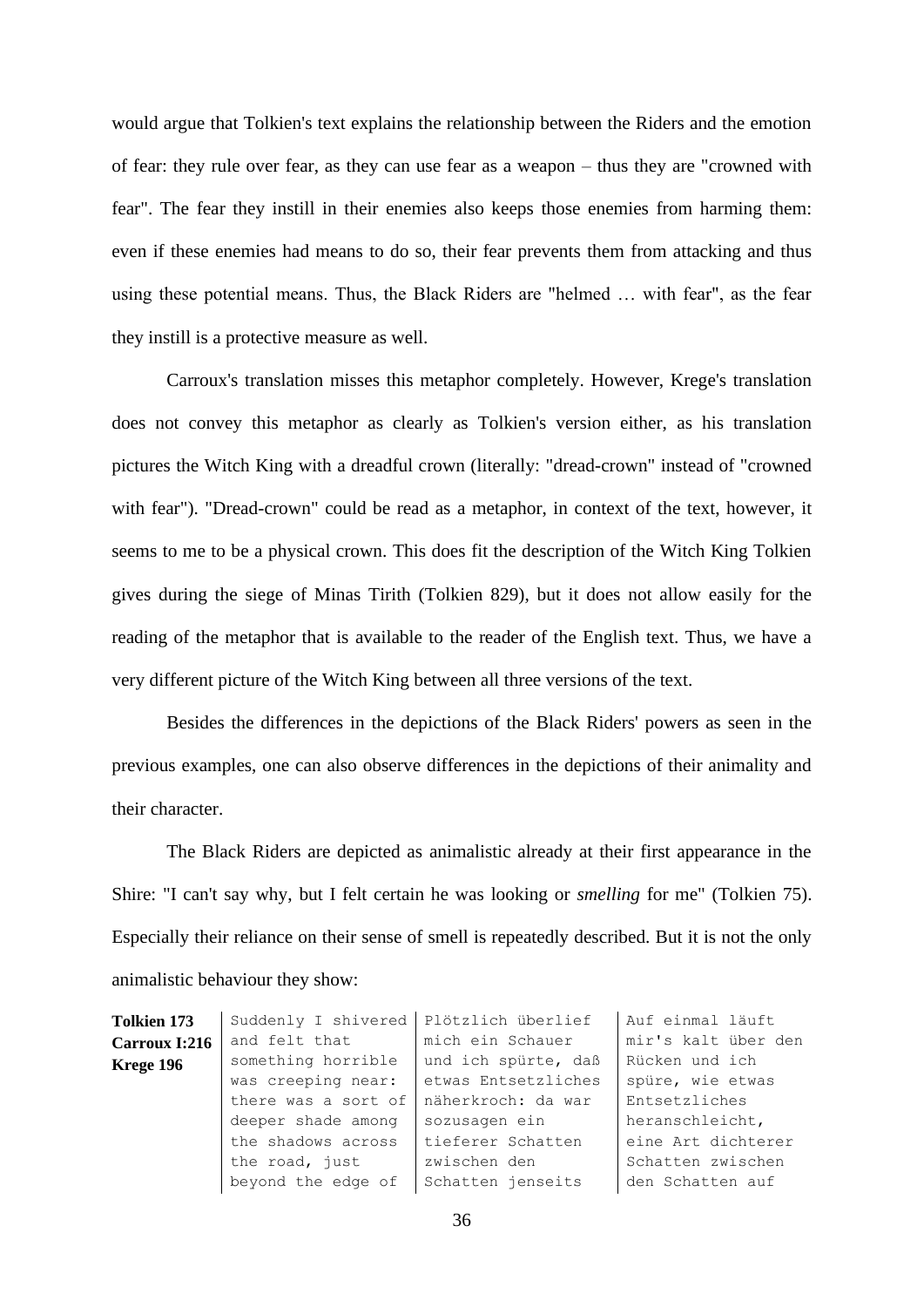| the lamplight. It | der Straße, gleich            | der andern Seite    |
|-------------------|-------------------------------|---------------------|
| slid away at once | hinter dem                    | der Straße, dicht   |
| into the dark     | Lichtkreis der                | hinter dem Rand des |
| without a sound.  | Lichtkreises. Er<br>Lampe. Er |                     |
|                   | verschwand sofort             | huschte sofort weg  |
|                   | geräuschlos im                | in die Dunkelheit,  |
|                   | Dunkeln.                      | lautlos.            |

Carroux pushes the animalistic behaviour here: Tolkien's "creeping" is not necessarily equivalent to the German "kriechen" (crawl, grovel, crouch) which Carroux uses; Krege's translation of "schleichen" (sneak, lurk, tiptoe) is also valid. In the end this comes down to translator preference: Carroux decides to give the Black Riders another animalistic trait by using "kriechen", while Krege stays neutral with "schleichen". Interestingly, both German translators also decide to translate the "It" at the start of the last sentence as "Er" (He). This means they translated it as a pronoun for "shade" which is grammatically male in the German language (though the German translation does lose the meaning of "shade" as "wraith", as German does not differentiate between "shade" and "shadow", using "Schatten" for both). However, the translators could have also translated "It" as "Es" (It), using it as a pronoun for "something horrible" ("etwas Entsetzliches" in both German translations). Using "Es" instead of "Er" could have further dehumanized the Black Riders, though due to "something horrible" being further away in the passage it does make sense to refer back to "shade" instead.

The most jarring differences in the reception of the Black Riders between the three versions is the reception of their character, in the sense of their mannerisms and how other characters talk about them.

These differences mainly stem from the retelling of Farmer Maggot's meeting with a Black Rider. When Frodo, Sam and Pippin arrive at Farmer Maggot's house, the farmer tells the other three hobbits of the Black Rider that came by earlier that day. In this retelling, the Black Rider appears, at least in Krege's translation, extremely uncouth:

| <b>Tolkien 94</b>                 | Have you seen | Habt ihr Beutlin | Hast du gesehn |
|-----------------------------------|---------------|------------------|----------------|
| <b>Carroux I:122</b>   $Baggins?$ |               | gesehen?         | Beutlin?       |
| Krege 113                         |               |                  |                |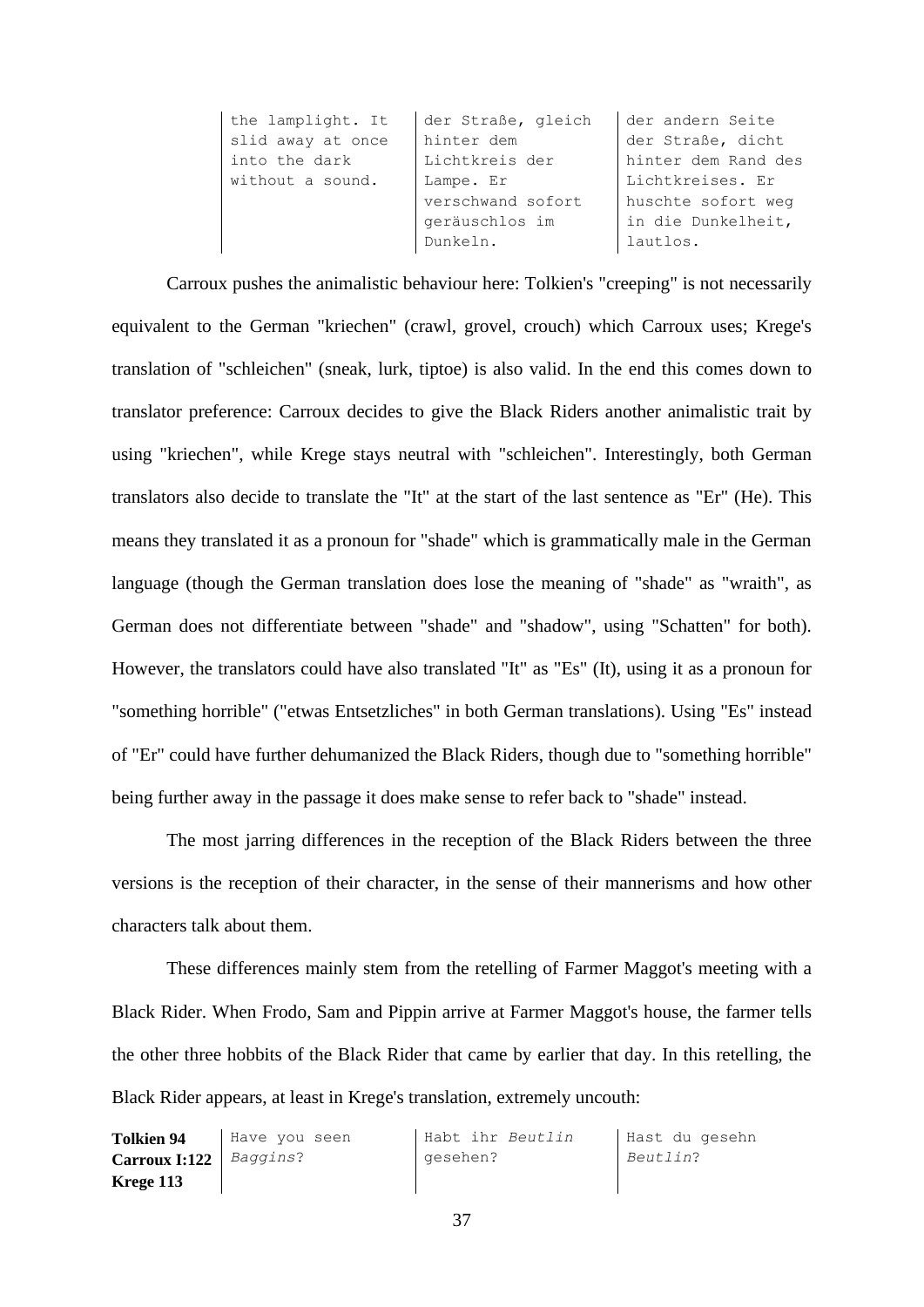The differences between Krege's translation and Carroux's translation are immense, even in this short sentence. Firstly, the Black Rider uses "ihr" in Carroux's translation, while he uses "du" in Krege's. As was shown in Smith's article discussed earlier in this study, "du" is familiar speech, while "ihr" is deferential and, thus, polite. Since Maggot and the Black Rider are strangers and not relatives, spouses, friends, or equals in their occupation and neither is Maggot a child, the use of "du" of the Black Rider in Krege's version is very impolite. Addressing an adult stranger with "du" is universally considered bad manners. Using "Sie" is a basic rule to show respect (or "Ihr" in the case of Carroux's translation).

Thus, the Black Rider is rude in this excerpt in Krege's translation, while meeting the norm for talking to strangers in Carroux's translation. In contrast, Maggot uses "Sie" or "Ihr" respectively throughout the whole conversation, staying polite even when he gets angry at the Black Rider (Krege 113, Carroux 122).

However, this is not the only difference between the translations that makes the Black Rider impolite in Krege's translation. Krege also lets the Rider speak in an ungrammatical way, swapping verb and object in the sentence. This style of speech shows the Rider's lack of understanding of the language. Nowadays (in Germany), it is also often (negatively) connoted with low education and a migration background, and native speakers will use this style of speech to imitate and/or mock foreigners with little grasp of the German language.

Combine these connotations with the following excerpt from the same passage:

| <b>Tolkien 94</b> | If he passes will   Wenn er            |                    | Du sagst mir, wenn  |
|-------------------|----------------------------------------|--------------------|---------------------|
| Carroux I:123     | you tell me? I will vorbeikommt, wollt |                    | er des Weges kommt. |
| Krege 113         | come back with                         | Ihr es mir sagen?  | Ich kehre wieder    |
|                   | gold.                                  | Ich komme mit Gold | mit Geld.           |
|                   |                                        | zurück.            |                     |

Yet again, the Rider is polite in Carroux's translation, as he is in Tolkien's text. He uses "Ihr" and asks a question with the option for Maggot to decline. In Krege's translation, however, the Rider once again uses "Du", being impolite, and does not ask Maggot for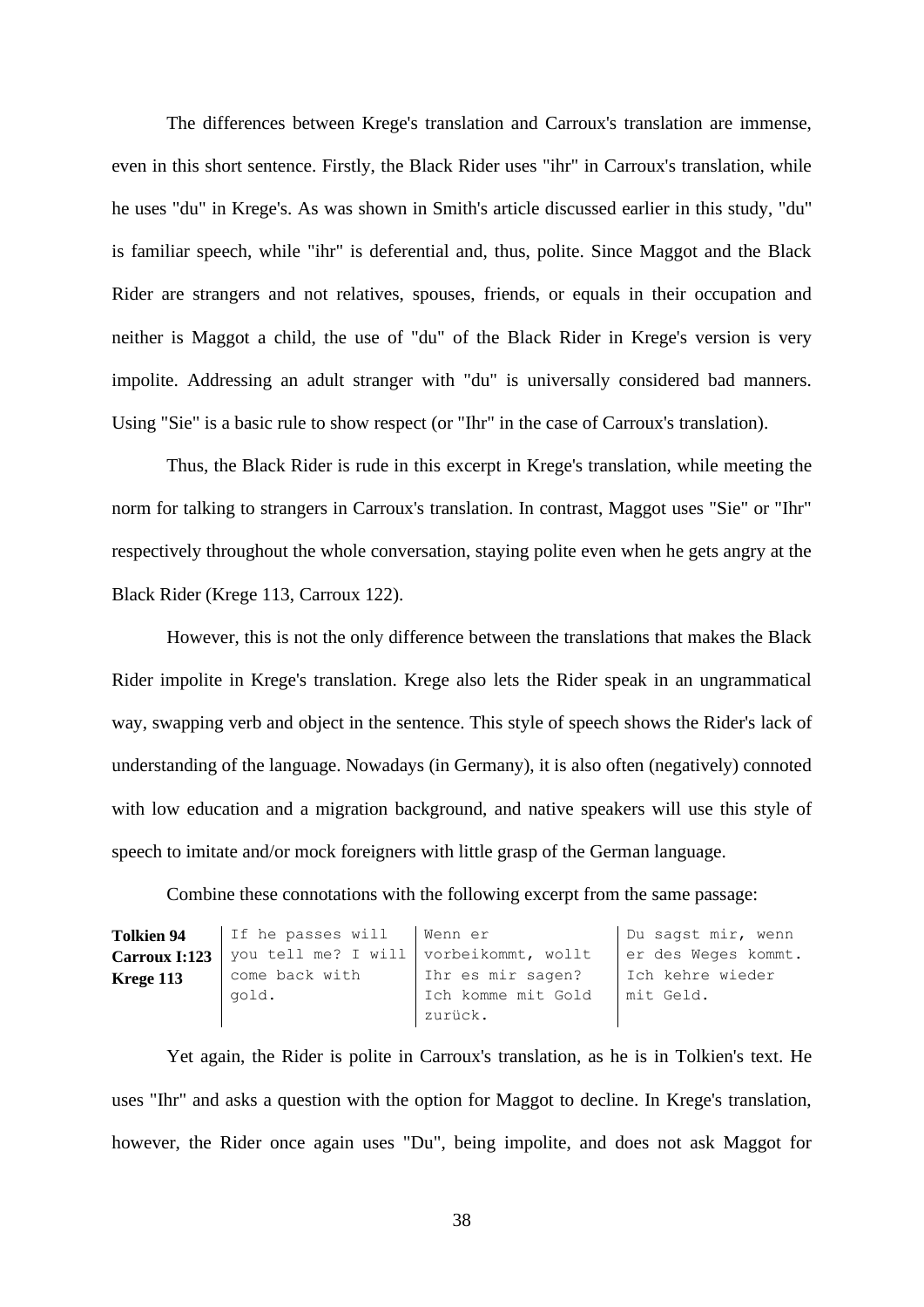cooperation. Instead, Krege's translation rephrases the original question as an assumption, implying that Maggot will cooperate no matter what: "You tell me, when he passes. I will return with money." (re-translation by me; it is also worth mentioning that Krege uses "money" instead of "gold", which means his Rider is cheaper than Carroux's or Tolkien's).

In fact, the choice to make the Black Riders impolite removes (or changes) possible interpretations of the Black Riders' characters as well: the reader will in later chapters find out that the Black Riders are beings with supernatural powers. Questions then may arise, like: why did the Riders not use force, but resulted to polite information gathering (though their "otherness" gained them a lot of attention while doing so)? A possible explanation could be, that politeness was used to show civility and no desire to fight; and a possible explanation for that lacking desire to fight could be, that they were not sure how powerful the Ringbearer would turn out to be, as suggested in *The Hunt for the Ring* by Tolkien, as quoted in *A Reader's Companion* (Hammond and Scull 164). However, the Black Riders in Krege's translation are the opposite of polite, a behaviour that emanates hostility and brings about conflict. This could open up other interpretations the reader could construct of course; it does change the perception of the characters even later on in the book though, compared to Carroux's and Tolkien's versions.

Besides giving the Black Riders much worse mannerisms in his translation than in Carroux's or Tolkien's text, Krege also further pushes the migration background connotation of the Riders in this paragraph:

| <b>Tolkien 95</b> | If any of these    | Wenn irgendwelche  | Und wenn noch mal  |
|-------------------|--------------------|--------------------|--------------------|
| Carroux I:123     | black fellows come | von diesen         | so ein Schwarzer   |
| Krege 113         | after you again,   | schwarzen Gesellen | nach dir fragt,    |
|                   | I'll deal with     | noch einmal hinter | dann werd' ich dem |
|                   | them.              | Euch her sind,     | was erzählen!      |
|                   |                    | werde ich sie mir  |                    |
|                   |                    | vornehmen.         |                    |

Krege translates "black fellow[s]" as "Schwarzer". "Schwarzer" is the word used in German to describe people of colour (literally: "black" (as a noun) or "black guy"; full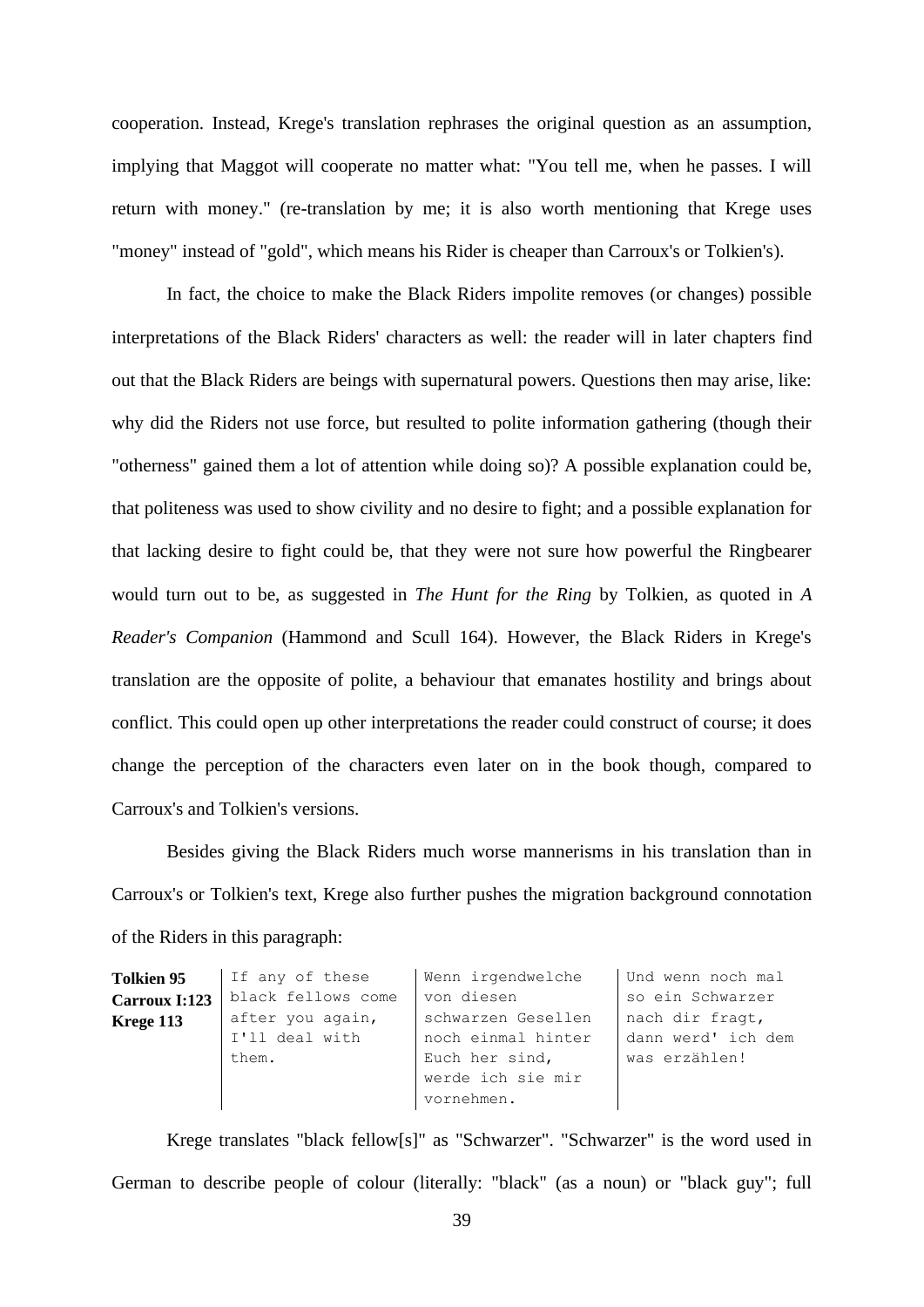sentence re-translated: "If another black guy asks for you again, I'll tell him something [aggressively/threatening]".). Due to the native population in Germany being white, black skin colour is connoted with a migration background as well. Thus, Krege depicts the Black Rider in this scene as an uncouth foreigner and likens him to a person of colour.

This opens up a racism/xenophobia discussion in Krege's *LotR* translation. This is not to imply or argue for Krege being (or having been) racist, however. One should keep in mind that all of these descriptions are used in the retelling of the meeting between Maggot and the Black Rider, told from the perspective of Maggot. It is not the tale of the *actual* meeting, told by a neutral narrator that describes the meeting from the sidelines.

This is important to note since Maggot is described (in all three versions) as being extremely cautious or even hostile towards any kind of foreigner, especially Men or other non-hobbit folk, falling in line with the majority of Shire-folk. It is repeatedly stated that Hobbits do not mingle with foreigners: Bilbo is often described as "queer" for having "outlandish" relations (e.g. Tolkien 24) and Tolkien writes: "The Shire-hobbits referred to those of Bree, and to any others that lived beyond the borders, as Outsiders, and took very little interest in them, considering them dull and uncouth" (150).

It can thus be established that Shire-Hobbits show quite a bit of prejudice towards foreigners in the Shire. Thus, the additional framing of the Black Rider as foreign Krege employs in his translation can be read as a criticism of societies such as the Shire that tend to talk negatively about anyone not fitting into their community, based on race (Hobbits versus Men), looks (black clothing of the Riders versus bright colours of the Hobbits (Tolkien 2)) or manner of speech (ungrammatical question of the Rider versus grammatically correct speech by the Hobbits).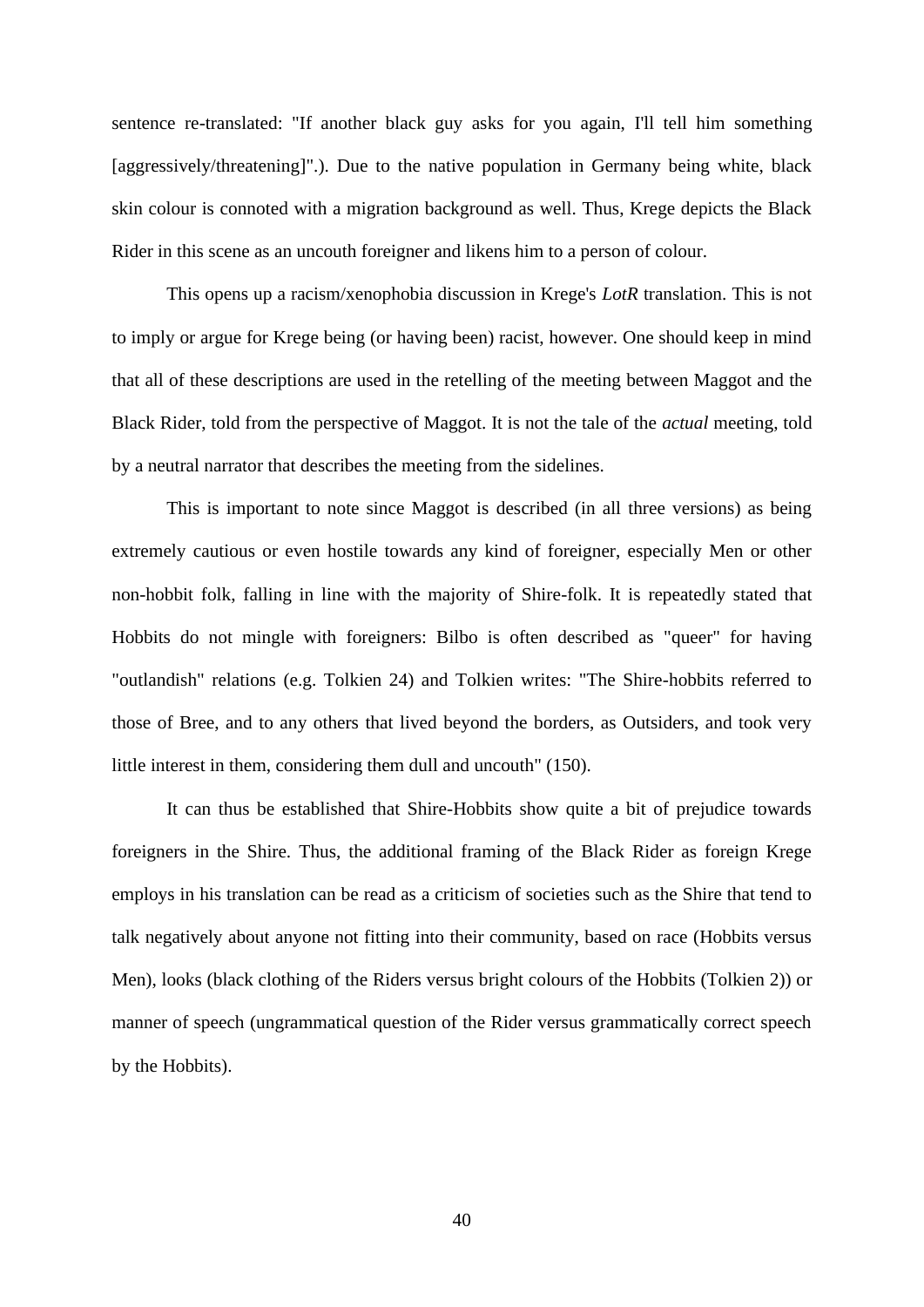However you read Maggot's retelling of his meeting with the Black Rider, though, it is the case that this framing of the Black Riders is exclusive to Krege's translation, since neither Carroux's nor Tolkien's text support this kind of framing in a tangible way.

How should Maggot's increased xenophobia in Krege be read then? Maggot is the only Hobbit talking about a direct meeting with a Black Rider, and, as established prior, he shares a lot of characteristics with the "typical" Hobbit as described by Tolkien. Additionally, in 2.3 I paraphrased the popular theory in Tolkien criticism of the Shire being a representation of an England of the not-so-distant past, as described by Turner in *Translating Tolkien*. If the reader subscribes to this theory, the xenophobic Maggot in Krege is a representation of a stereotypical person in real life society. It is not clear, exactly which society's stereotypical older rural man Maggot is representing: in Tolkien, it may be rural England from around 1900; but in Krege's text the vernacular mannerisms of Maggot's speech may point towards a German speaking society, albeit the Shire in general is largely unchanged compared to Tolkien's template.

This is where the reader's construction of meaning comes in. As Greiner mentions in *Übersetzung und Literaturwissenschaft*, the reader's experience and expectation play a part in constructing the meaning of the text. A reader born and raised in Germany may see Maggot as a xenophobic German farmer, while someone experienced with other cultures who reads Krege's translation may attribute him to another society  $-$  one way or the other, the fact remains that Maggot can be read as a symbolism for xenophobia.

As a short tangent, I would like to bring in Stopfel's criticism of Krege's translation at this point, pointing out "homoerotic" erasure in his translation: "Where Carroux translated Tolkien's frequent uses of the words 'love' and 'dear' to describe relationships between characters as she found them, using their German equivalents without a sign of

41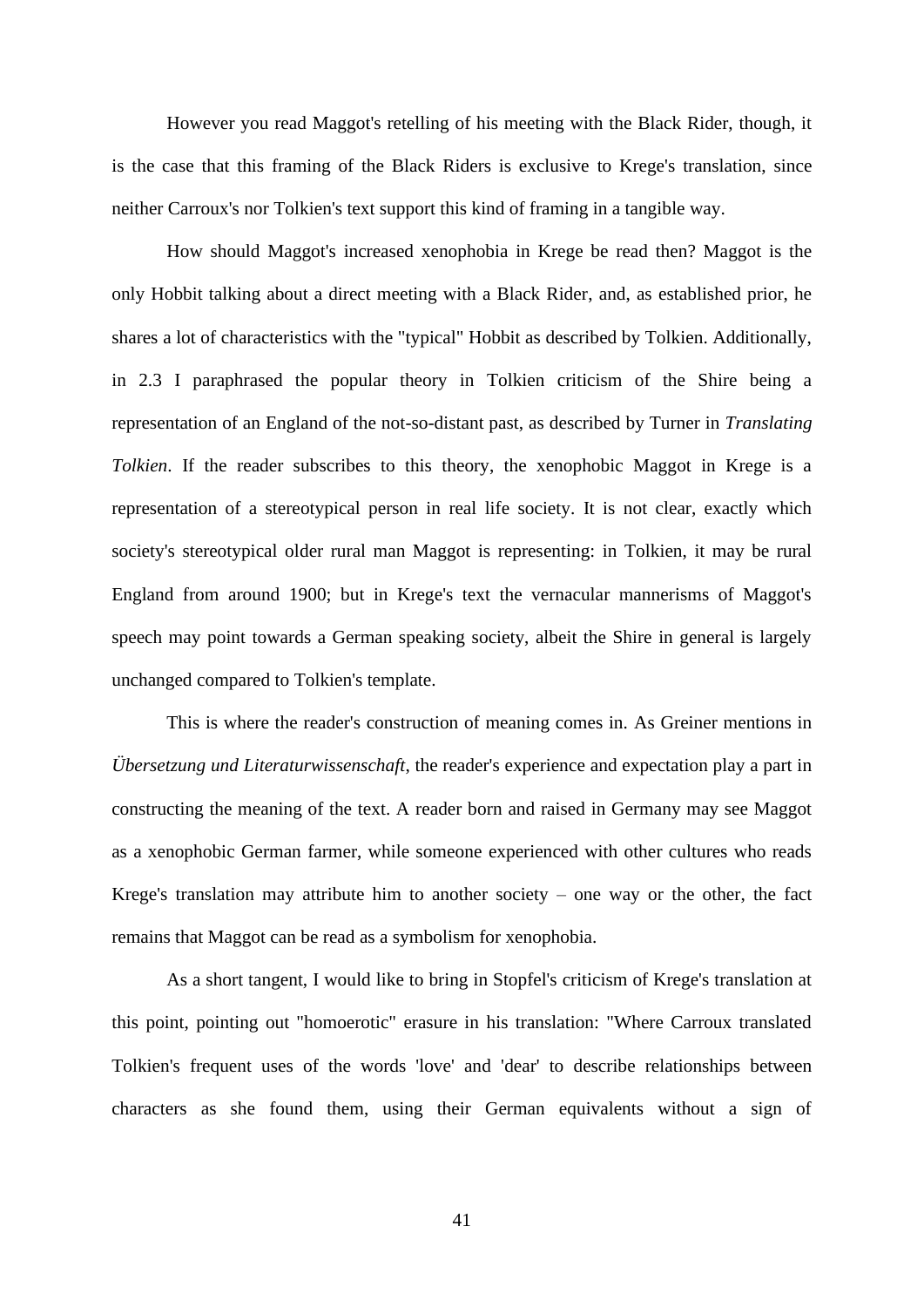embarrassment, Krege's vocabulary consistently eliminates anything suggesting strong emotion between males" (13).

Whether Stopfel's criticism is justified or not is, in my opinion, debatable; it is true, "dear" gets repeatedly translated with a form of "guter", but when we take a look at a passage where this happens (Tolkien 910, Krege 957), Frodo still lays down in Sam's arms, and Sam still kisses Frodo's forehead. A complete homoerotic erasure has not been undertaken, and a reasonable explanation for Krege's translation choices for "love" and "dear" could be a change in connotations of the German counterparts: friends may have told each other that they "love" each other in the past, but in current, and presumably also in 2000's German, this is a highly unusual phenomenon, presumably due to the rise of awareness of homosexuality, introducing the sheer possibility that a man telling another man he "loves" him in a public setting (like a published book) can be sexually connotated – though I am not a sociologist. One way or another, it is likely that Krege's "erasure" of the German equivalents to "love" and "dear" was not done by homophobic intent.

However, this is the same issue as Maggot's xenophobia in Krege's translation. In the end, following my theoretical framework, it is the reader's decision what meaning to construct from Krege's changes: whether it is a ironically non-self-aware text with criticism of xenophobia while pushing homophobia or whether the Black Riders are just wraiths with a weird manner of speech and the various male-to-male relationships are just good friends or family. Krege's part in this is offering the clues to these interpretations with his translation.

If one follows these clues, then, it will sensitize the reader to xenophobia and racism throughout *LotR*. Considering that Middle-Earth is the home to a huge variety of races (Men, Hobbits, Elves, Dwarves, Orcs, Trolls, sentient Eagles, Ents and more), the question of racist prejudices, xenophobia and how different races interact with each other in general is one that can be very interesting to the reader and of course shows parallels to our real world, where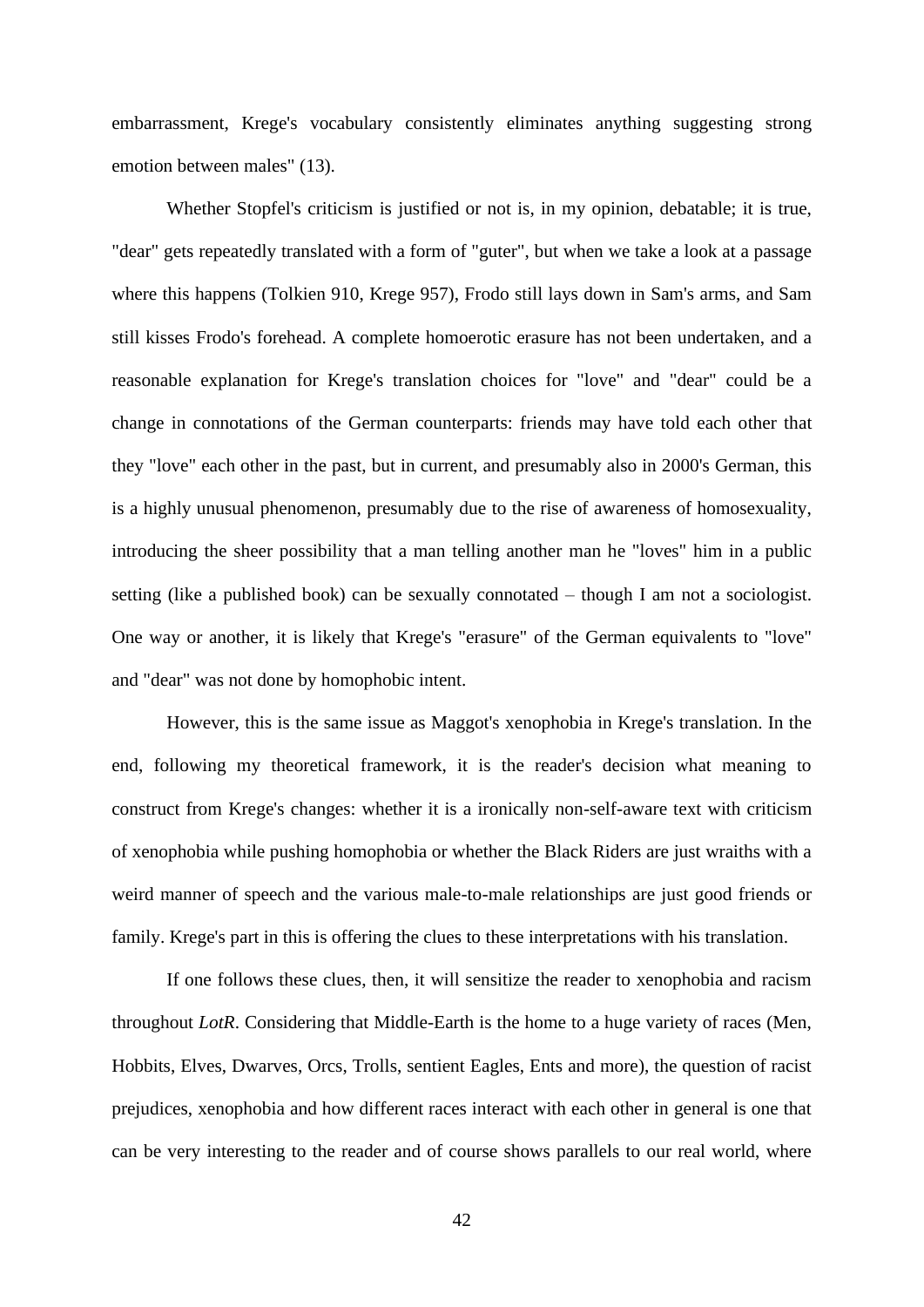racism and xenophobia still run wild (even though Tolkien himself denies any allegory to real world problems in *LotR* (Tolkien XXIII-XXV), this does not stop the reader from seeing these allegories).

To conclude my examination of the Black Riders: It can be said that across the three text versions the Black Riders have differing levels of power, sometimes (seemingly) gaining additional powers in one translation, sometimes losing them in another. The three text versions also differ in how animalistic the Riders are described, and, lastly, the Krege translation introduces xenophobic framing to the Riders. Due to these differences, the perception the reader may have of these characters may differ greatly between readers of the three different text versions, as the clues in the text changed greatly.

# 5.2 GOLLUM

| <b>Tolkien 11</b>   | He was a loathsome  | Das war ein         | Er war eine         |
|---------------------|---------------------|---------------------|---------------------|
| <b>Carroux I:26</b> | little creature: he | widerwärtiges       | widerwärtige        |
| Krege 28            | paddled a small     | kleines Geschöpf:   | Kreatur: mit seinen |
|                     | boat with his large | mit seinen großen   | breiten Plattfüßen  |
|                     | flat feet, peering  | Plattfüßen paddelte | paddelte er ein     |
|                     | with pale luminous  | er in einem kleinen | kleines Boot,       |
|                     | eyes and catching   | Boot, schaute mit   | spähte mit fahl     |
|                     | blind fish with his | blassen,            | leuchtenden Augen   |
|                     | long fingers, and   | leuchtenden         | durch die           |
|                     | eating them raw.    | Katzenaugen um sich | Dunkelheit und      |
|                     |                     | und fing mit langen | schnappte mit       |
|                     |                     | Fingern blinde      | seinen langen       |
|                     |                     | Fische, die er roh  | Fingern nach        |
|                     |                     | verschlang.         | blinden Fischen,    |
|                     |                     |                     | die er dann roh     |
|                     |                     |                     | verzehrte.          |
|                     |                     |                     |                     |

This excerpt is the first appearance of Gollum in *LotR* (the previous sentence being: "At the bottom of the tunnel lay a cold lake far from the light, and on an island of rock in the water lived Gollum" (Tolkien 11)). According to a famous saying, first impressions are everything: they may permanently define the image a person has of another person. This saying is consistent with current psychological research about first impressions, including first impressions in writing (e.g. Stanchi 2010).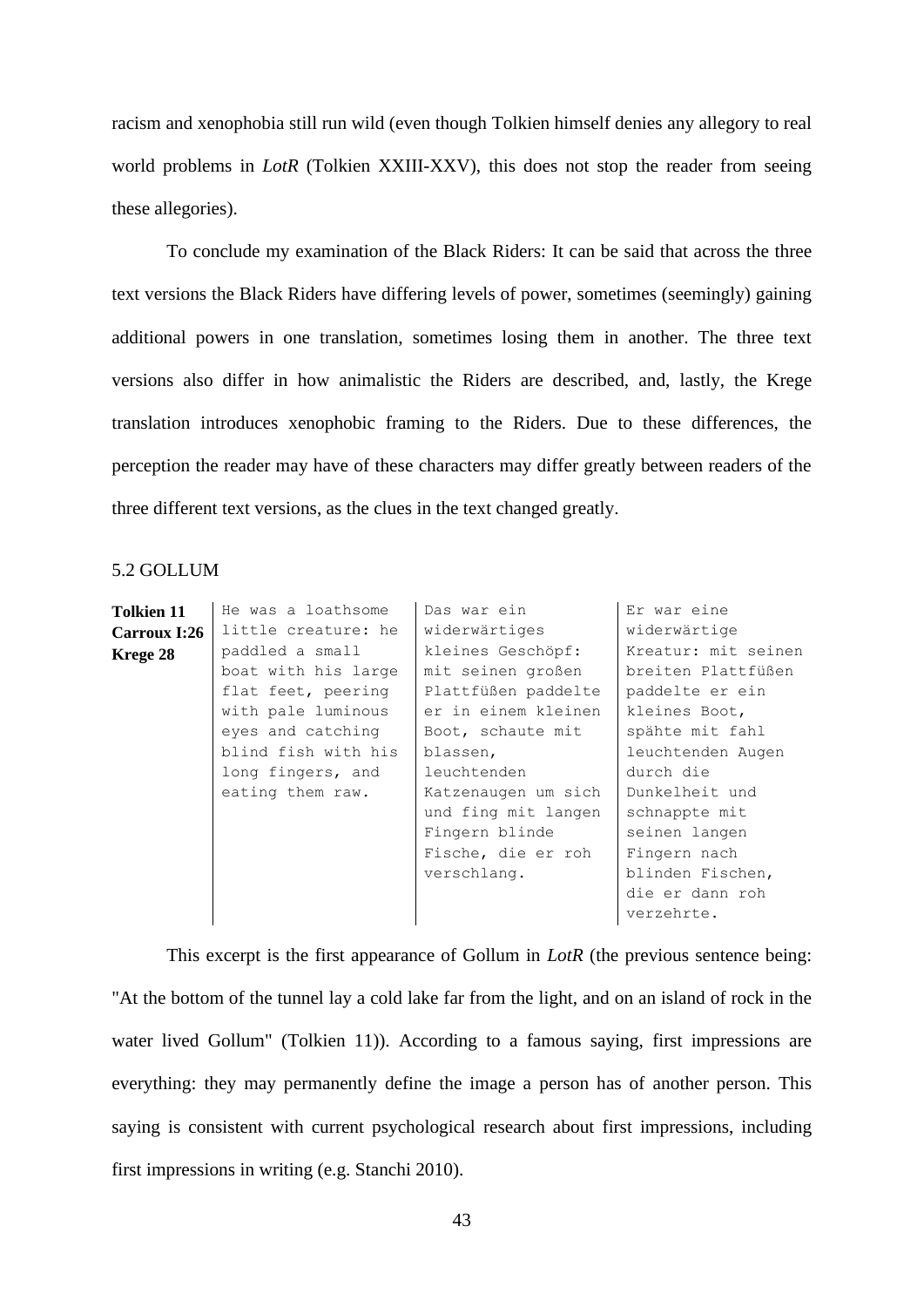However, the first impression readers may have after reading this introduction may vary between the three versions of the text. This is due to Carroux dehumanizing Gollum in her version, two-fold. While Tolkien and Krege introduce Gollum as "He" or "Er" respectively, Carroux uses "Das" (It/That). All three versions describe Gollum as "loathsome little creature", but Tolkien and Krege at least give Gollum the pronoun of a person, while Carroux uses an article that is definitely not used for a person, but for things or animals.

Speaking of animals, Carroux also describes Gollum's eyes as "Katzenaugen" (literally "cat's eyes", but also a German word for reflectors, e.g. on bicycles); while this is not to be taken literally, but as a description for the trait of Gollum's eyes to light up in the dark, it still furthers the reader's impression of Gollum as an animal.

Krege, on the other hand, translates Gollum in a more humanizing way than Carroux or even Tolkien, for example in these excerpts:

| <b>Tolkien 384</b>    | I wish I could  | Ich wollte, ich     | Wenn ich ihn nur zu |
|-----------------------|-----------------|---------------------|---------------------|
| Carroux I:463         | lay my hands on | könnte diesen Wurm  | fassen bekäme, den  |
| Krege 412             | the wretch.     | packen.             | Halunken!           |
| Tolkien 612           | Like a nasty    | Wie eine            | Wie eine krabbelnde |
| Carroux II:251        | crawling spider | scheußliche         | Spinne an der Wand! |
| Krege 646             | on a wall.      | krabbelnde Spinne   |                     |
|                       |                 | auf einer Wand.     |                     |
| Tolkien 685           | I marvel at the | Ich staune über das | Ich frage mich, was |
| Carroux II:337        | creature:       | Geschöpf:           | in dem Burschen     |
| Krege 723             |                 |                     | vorgeht:            |
| Tolkien 685           | The creature is | Das Geschöpf ist    | Dem Kerl geht es    |
| <b>Carroux II:338</b> | wretched and    | unglücklich und     | elend, und er hat   |
| Krege 724             | hungry          | hungrig             | Hunger              |

Carroux's dehumanization of Gollum does not seem to continue, in contrast to the introductory paragraph. One could argue that using "Wurm" (worm) as translation for "wretch" in the first example listed here likens Gollum to an animal again, thus dehumanizing him, but I do not think this is necessarily the case in this context, as "Wurm" is commonly used to describe people in German, either when they are pitiable, despicable, or both (as is the case with Gollum).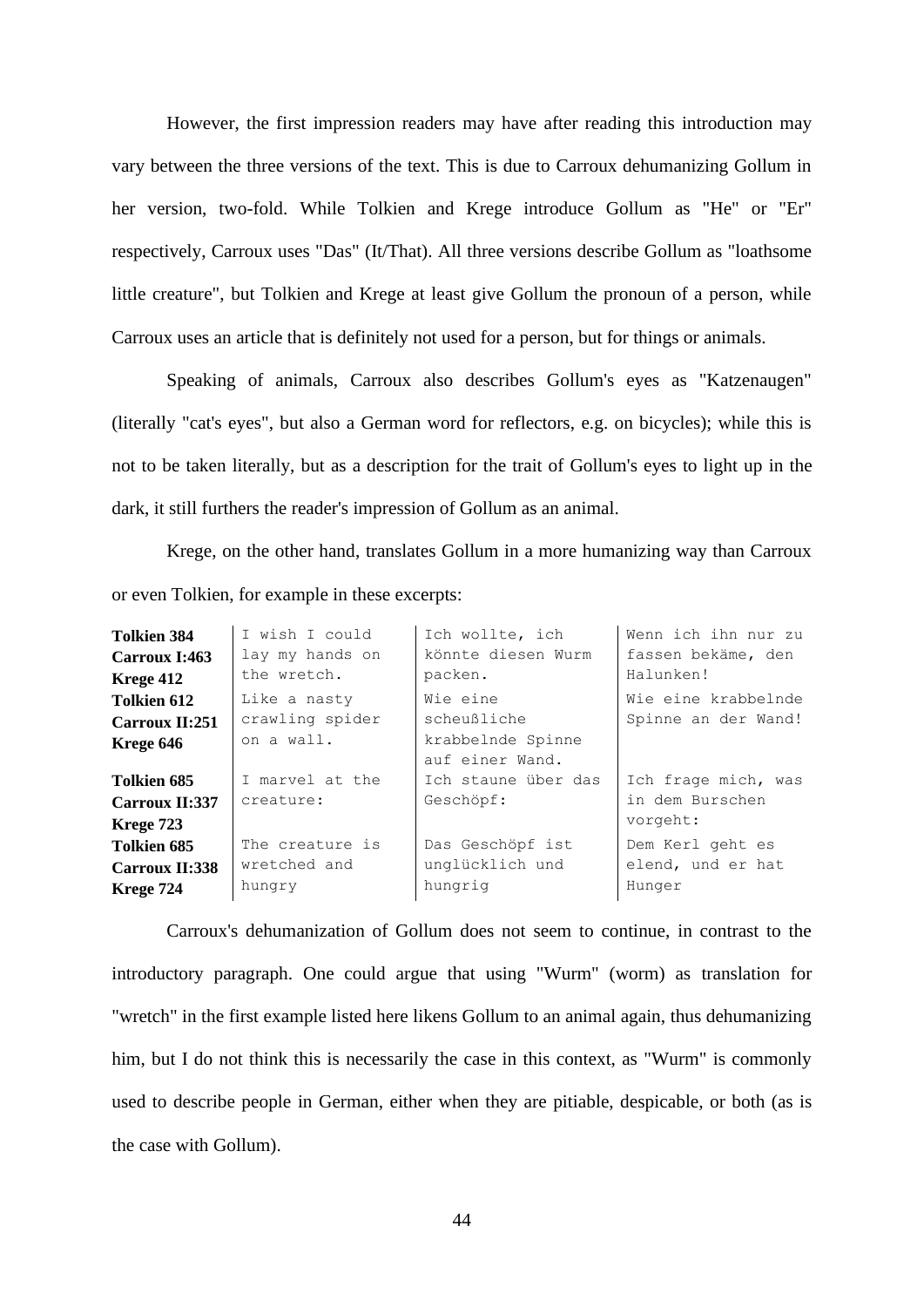Krege, however, shows a trend of humanizing Gollum. "Halunke" is unmistakably human; in the second example, Krege chooses to not translate "nasty", which shifts the statement of the sentence from emphasis on the (arguably) disgusting movements of a spider towards the possible interpretation of admiration: admiration of Gollum's skill in climbing; in the third and forth example, Krege translates "creature" as "Bursche" and "Kerl", both describing male humans (both could be re-translated as e.g. chap, lad or bloke; in any case a word describing a (typically young) male). The only exception to this trend is when Sam talks about Gollum:

| <b>Tolkien 614</b>    | "Well, what's to  | "Na, was soll nun   | "Na, was machen wir |
|-----------------------|-------------------|---------------------|---------------------|
| Carroux II:253        | be done with it?" | mit ihm geschehen?" | mit dem Biest?"     |
| Krege 648             | said Sam. "Tie it | fragte Sam.         | sagte Sam. "Es      |
|                       | up, so as it      | "Fesseln, damit er  | anbinden, damit es  |
|                       | can't come        | uns nicht mehr      | uns nicht mehr      |
|                       | sneaking after us | nachschleichen      | nachschleichen      |
|                       | no more, I say."  | kann, das sage      | kann, würd' ich     |
|                       |                   | ich."               | sagen."             |
| Tolkien 688           | And nothing will  | Und nichts wird     | Und nichts kommt    |
| <b>Carroux II:342</b> | ever be all right | jemals qutgehen,    | wieder ins Reine,   |
| Krege 727             | where that piece  | wenn dieses         | solange wir dieses  |
|                       | of misery is.     | Häufchen Elend      | Häufchen Dreck      |
|                       |                   | dabei ist.          | nicht los sind.     |

Sam does not like Gollum. This is evident to any reader of *LotR*, in any (of the three) version(s). Krege seems to have decided to show this very aggressively in his translation, as he inserts even more demeaning remarks by Sam than the text by Tolkien prescribes. In the first example, Krege adds "dem Biest" (the beast) instead of just translating "it", comparing Gollum to a wild animal or monster. In the second example, Krege does not translate "piece of misery" closely as "Häufchen Elend" (heap of misery) as Carroux does, but instead chooses to translate it as "Häufchen Dreck" (heap of filth/dirt). Carroux's "Häufchen Elend" is incredibly more human than Krege's translation, as "Häufchen Elend" is a German idiom commonly used to describe people in a pitiable state, often with an endearing connotation: a mother may for example refer to her child as "Häufchen Elend", for instance when that child is sad over a broken toy or a similar tragedy. From the context of Sam's usage of "Häufchen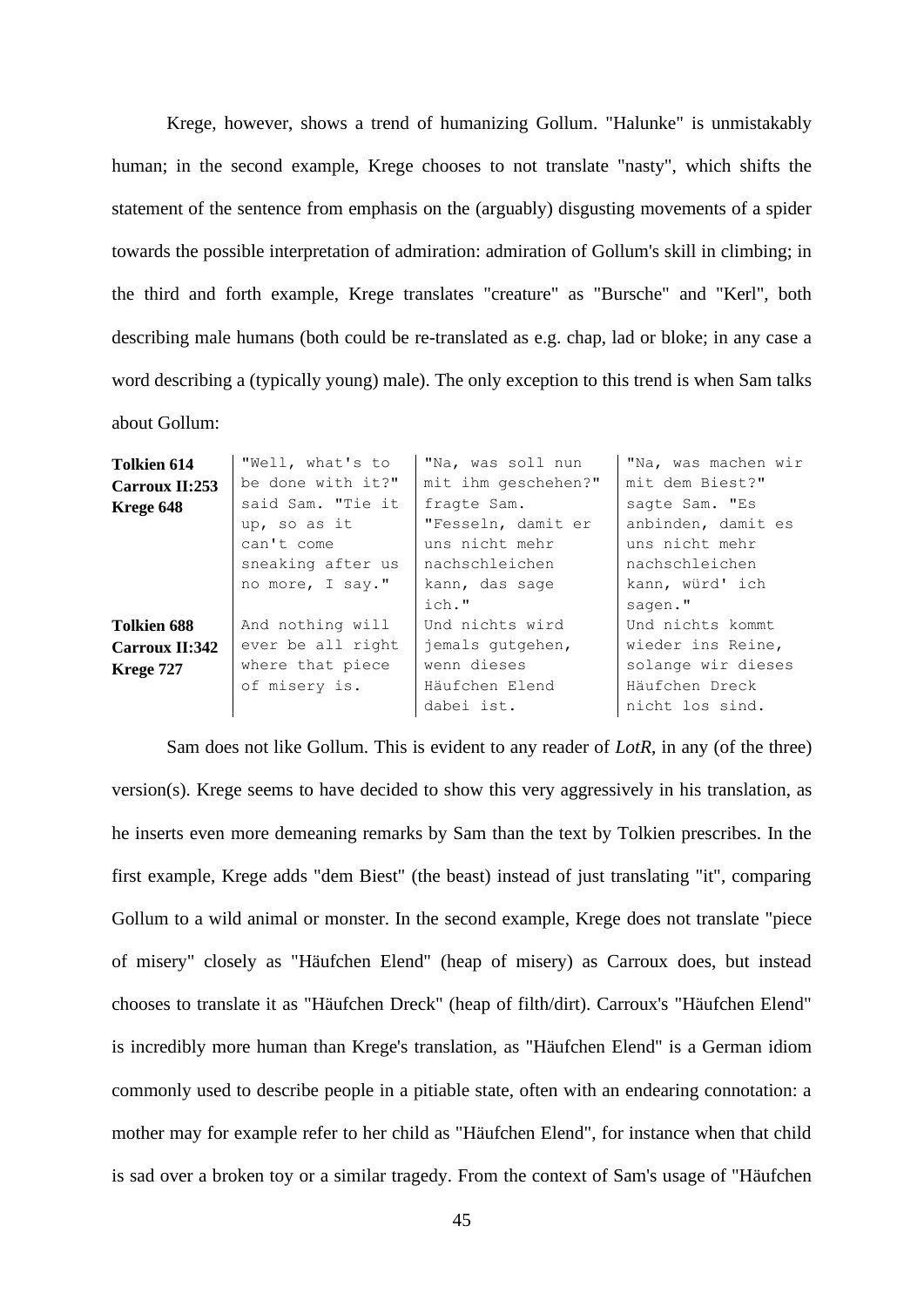Elend" any endearing factor can be easily dismissed; however, the fact prevails that this idiom is used to refer to a fellow human (or fellow hobbit-like creature in this case).

The same can not be said for "Häufchen Dreck". In fact it is quite the opposite: The aim of a person using "Häufchen Dreck" to describe another person is usually to deny that person's humanity and portray them as a sub-human creature who should not be treated as human or enjoy the same rights as a human. For example, it can be used to excuse a crime committed against that person, since a crime can't be committed against someone without rights.

With these translation decisions, Krege elevates Sam's hatred of Gollum to a new level: not only does he make some of Sam's remarks harsher, he also makes other people's comments about Gollum more kind. This creates a stronger contrast in the treatment of Gollum and makes Sam's hatred more pronounced to the reader. Thus, we see both a change of Gollum's and, indirectly, of Sam's character in Krege's translation: due to the elevation of Gollum as a character, the character of Sam becomes comparatively meaner.

The trend of humanizing Gollum even extends to Gollum's manner of speech. For example, read the following excerpt taken from the Prologue of *LotR*, Gollum's first appearance in the books:

| Tolkien 12               | We hates it | I Wir hassen es auf | Wir hassen ihn auf |
|--------------------------|-------------|---------------------|--------------------|
| $Carrow I:28$   forever! |             | immerdar!           | l immerdar!        |
| Krege 29                 |             |                     |                    |

In a linguistic thesis the focus would be the failure of both German translations to recreate the unique grammar uses in his speech with "We hates", using the third person singular verb form while speaking in the first person plural – a possible explanation would be that Gollum, due to his double persona references himself as "We", speaking of both personas, but uses third person singular since he is taking about himself in third person, as the single body Gollum, thus showing the awareness of the currently talking persona that two personas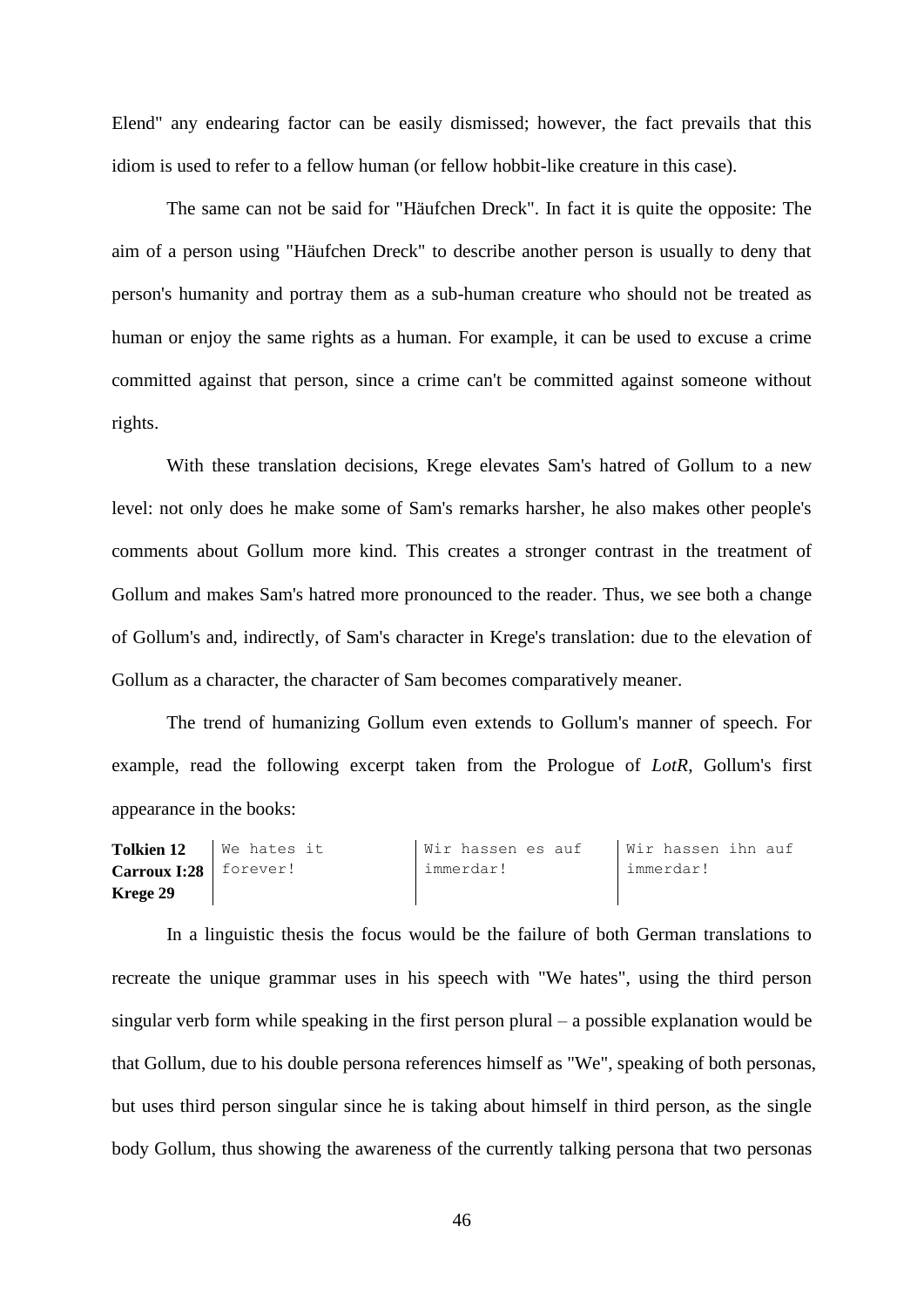("We") are living in a single body ("[he] hates"). In German, this could be translated as "Wir hasst ihn/es auf immerdar!". However, an explanation for why this was not done in either German translation is Gollum's habit of sometimes hissing in his speech ("Nice fissh" Tolkien 686; "He musstn't hurt Preciouss" Tolkien 943). Thus, the translators may have attributed the "s" in "hates" to hissing rather than to a unique way of addressing himself in third person singular and first person plural at the same time. Additionally, this unique grammar is not used consistently throughout *LotR* ("We hate it" Tolkien 613 opposed to "We hates them" on the same page just a paragraph later, which makes it unlikely that the "hate" and "hates" grammar are used by different personas)<sup>2</sup>.

This study, however, is mainly interested in Gollum's use of pronouns between the two translations in this excerpt: Carroux uses "es" (it), following Tolkien's lead in the English text ("it" being Bilbo). Krege decides to translate "er" (he) instead. Thus, Gollum recognizes Bilbo as a person in Krege's text, while Bilbo is just a thing or animal in Tolkien's and Carroux's versions. By having Gollum elevate Bilbo to a person, Krege also elevates Gollum to a person in the reader's mind.

Gollum even falls less into "mindless" brabbling compared to Tolkien and Carroux. Consider the following examples:

| Tolkien 686    | Fissh, nice fish. | Fisch, netter       | Fissch, lieber      |
|----------------|-------------------|---------------------|---------------------|
| Carroux II:339 | White Face has    | Fisch. Weißes       | Fissch! Weißfratze  |
| Krege 725      | vanished, my      | Gesicht ist endlich | ist verschwunden,   |
|                | precious, at      | verschwunden, ja,   | mein Schatz,        |
|                | last, yes. Now we | Schatz. Jetzt       | endlich, ja! Jetzt  |
|                | can eat fish in   | können wir Fisch in | in aller Ruhe Fisch |
|                | peace. No, not in | Frieden essen.      | fressen. Nein,      |
|                | peace, precious.  | Nein, nicht in      | nicht in aller      |
|                | For Precious is   | Frieden, Schatz.    | Ruhe, mein Schatz.  |
|                | lost; yes, lost.  | Denn Schatz ist     | Schatz ist weg, ja, |
|                | Dirty hobbits,    | verloren; ja,       | weg. Dreckige       |
|                | nasty hobbits.    | verloren. Dreckige  | Hobbits, garstige   |
|                |                   |                     |                     |

 $2$  It is possible that "hates" is consistently used when the object of hate is a plural form (them), while "hate" is used for singular form (with the same formular for other verbs as well); however, this was not paid further attention to in this study.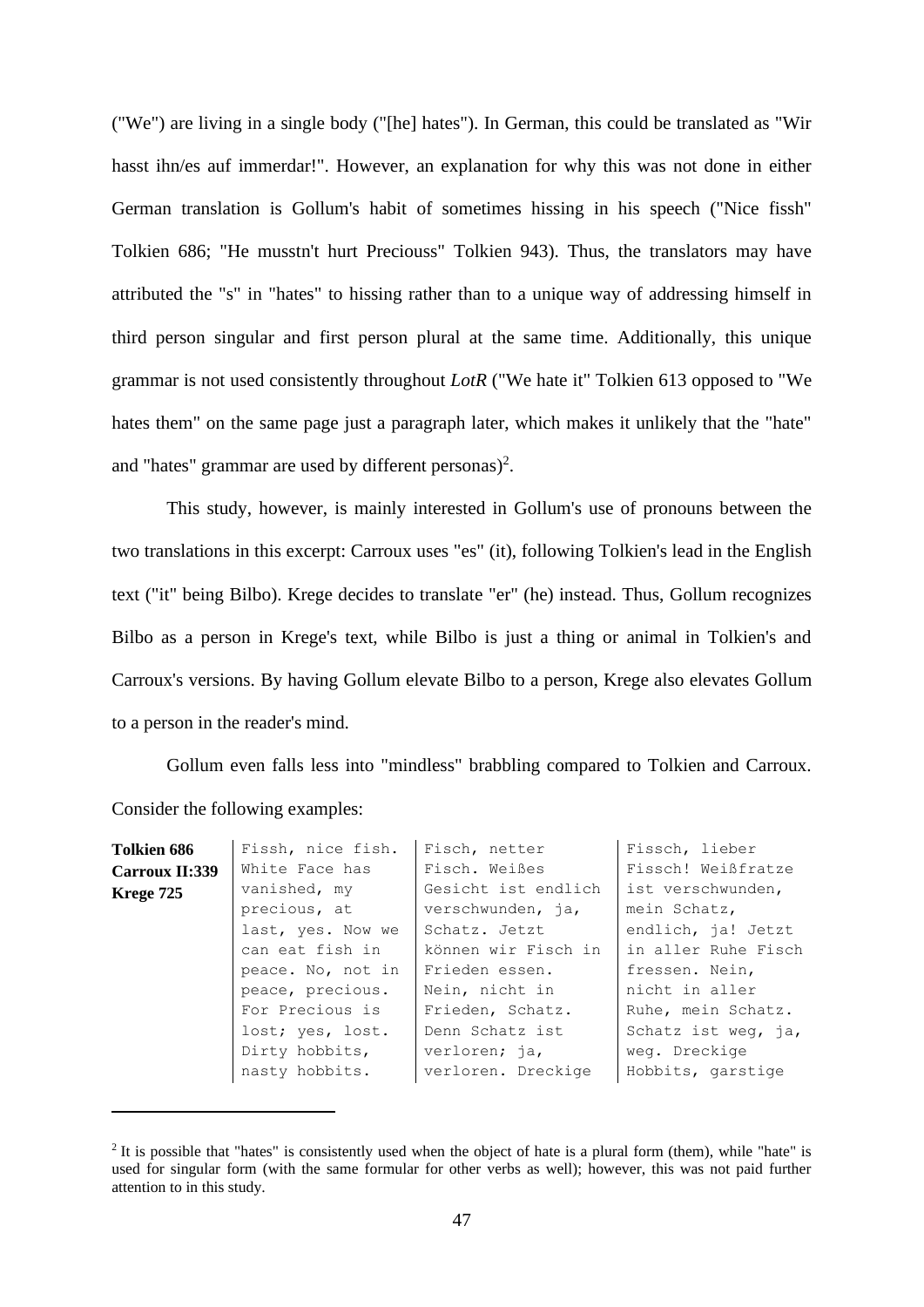|                    | Gone and left us, | Hobbits, gräßliche  | Hobbits! Gehen und  |
|--------------------|-------------------|---------------------|---------------------|
|                    | gollum; and       | Hobbits. Weg und    | lassen uns allein,  |
|                    | Precious is gone. | haben uns           | gollum, und Schatz  |
|                    | Only poor Sméagol | verlassen, gollum;  | ist weg. Und der    |
|                    | all alone. No     | und Schatz ist weg. | arme Sméagol ganz   |
|                    | Precious. Nasty   | Nur der arme        | allein. Kein        |
|                    | Men, they'll take | Sméagol ist ganz    | Schatz. Garstige    |
|                    | it, steal my      | allein. Kein        | Menschen, die       |
|                    | Precious.         | Schatz. Gräßliche   | nehmen ihn weg,     |
|                    | Thieves. We hates | Menschen, sie       | stehlen meinen      |
|                    | them. Fissh, nice | werden ihn nehmen,  | Schatz! Diebe! Wir  |
|                    | fissh. Makes us   | werden meinen       | hassen sie. Fissch, |
|                    | strong. Makes     | Schatz stehlen.     | lieber Fissch!      |
|                    | eyes bright,      | Diebe. Wir hassen   | Macht uns stark.    |
|                    | fingers tight,    | sie. Fisch, netter  | Macht Augen scharf  |
|                    | yes. Throttle     | Fisch. Macht uns    | und Finger fest,    |
|                    | them, precious.   | stark. Macht Augen  | ja. Erwürgen,       |
|                    | Throttle them     | scharf, Finger      | Schatz, alle        |
|                    | all, yes, if we   | kräftig, ja. Sie    | erwürgen, ja, wenn  |
|                    | gets chances.     | erwürgen, Schatz.   | wir sie zwischen    |
|                    | Nice fissh. Nice  | Sie alle erwürgen,  | die Finger kriegen! |
|                    | fissh!            | ja, wenn wir        | Lieber Fissch,      |
|                    |                   | Gelegenheit haben.  | lieber Fissch!      |
|                    |                   | Netter Fisch.       |                     |
|                    |                   | Netter Fisch!       |                     |
| <b>Tolkien 724</b> | We'll see. It may | Wir werden sehen, o | Mal sehn! Es könnte |
| Carroux II:384     | well be, O yes,   | ja, es mag wohl     | sein, o ja, könnte  |
| Krege 764          | it may well be    | sein, wenn Sie die  | sein, dass wir ihn  |
|                    | that when She     | Knochen und die     | finden, wenn SIE    |
|                    | throws away the   | übriggebliebenen    | die Knochen und die |
|                    | bones and the     | Kleider wegwirft,   | Kleider wegwirft,   |
|                    | empty garments,   | daß wir ihn finden, | dass wir ihn        |
|                    | we shall find it, | ihn bekommen, den   | finden, den Schatz, |
|                    | we shall get it,  | Schatz, eine        | und dann kriegt ihn |
|                    | the Precious, a   | Belohnung für den   | der arme Sméagol    |
|                    | reward for poor   | armen Sméagol, der  | zum Lohn dafür,     |
|                    | Sméagol who       | nettes Essen        | dass er so feines   |
|                    | brings nice food. | bringt. Und wir     | Futter bringt. Und  |
|                    | And we'll save    | werden den Schatz   | so retten wir ihn   |
|                    | the Precious, as  | retten, wie wir     | ja, den Schatz, wie |
|                    | we promised. O    | versprochen haben.  | versprochen. Und    |
|                    | yes. And when     | O ja. Und wenn wir  | wenn wir ihn erst   |
|                    | we've got it      | ihn in Sicherheit   | mal haben, dann     |
|                    | safe, then She'll | haben, dann wird    | soll SIE's          |
|                    | know it, O yes,   | Sie es erfahren, o  | erfahren! O ja,     |
|                    | then we'll pay    | ja, dann werden wir | dann zahlen wir's   |
|                    | Her back, my      | es Ihr heimzahlen,  | IHR heim, mein      |
|                    | precious. Then    | mein Schatz. Dann   | Schatz. Allen       |
|                    | we'll pay         | werden wir es jedem | werden wir's        |
|                    | everyone back!    | heimzahlen!         | heimzahlen!         |
|                    |                   |                     |                     |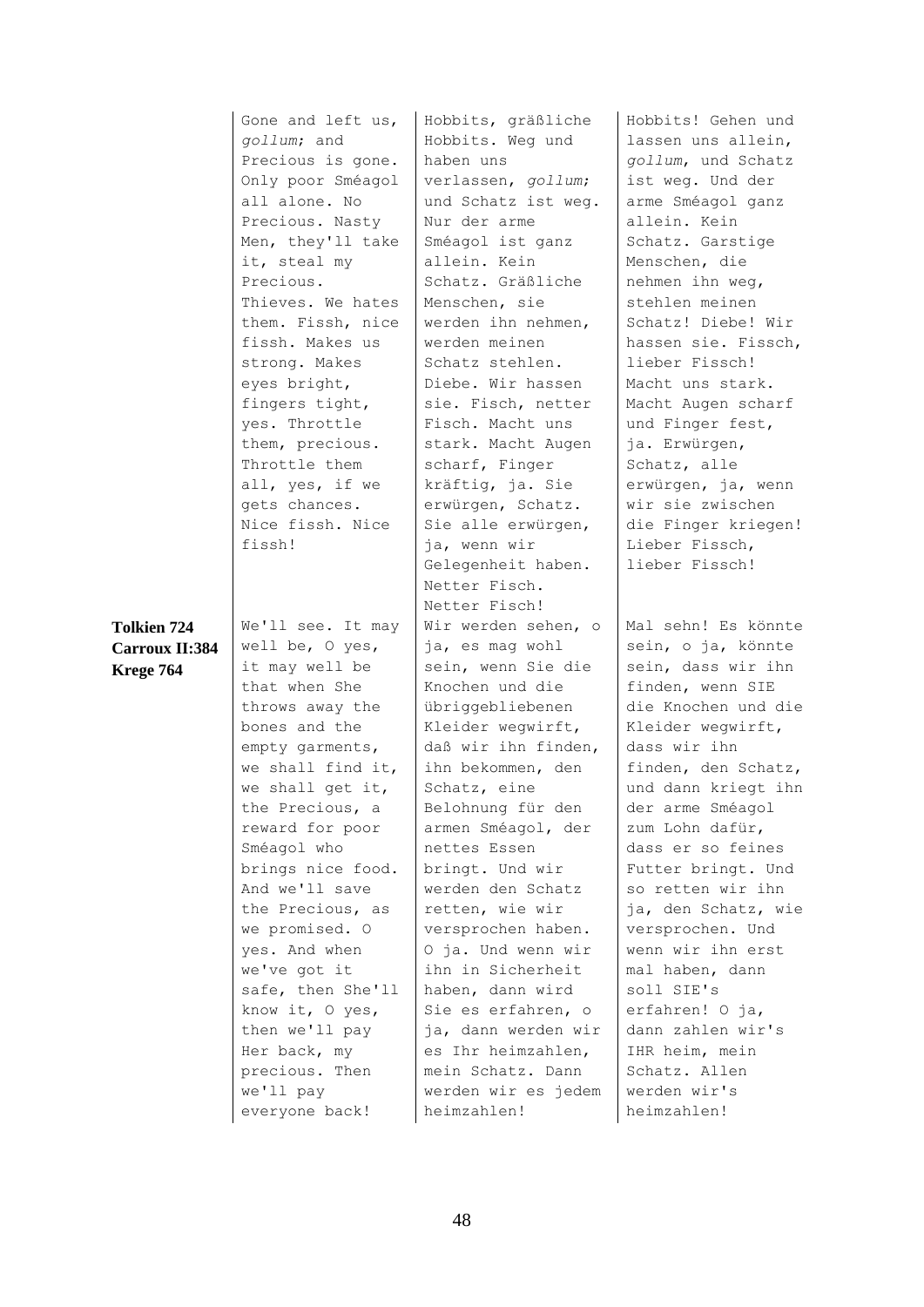These are just two of multiple examples of this sort of brabbling monologue by Gollum (see also Tolkien 57/614, Carroux I:80/II:253, Krege 75/648). They do not only show an (arguably) untranslatable method of Tolkien to differentiate when Gollum refers both to the Ring (uppercase) and to himself (lowercase) as "Precious/precious" (see Hammond and Scull 38); but they also show that Krege's Gollum appears more thoughtful or concerned about his monologues.

Gollum in Tolkien's and Carroux's text brabbles mindlessly. This is shown in the punctuation and syntax: Gollum uses a lot of short sentences in parataxe, at times not even using full sentences ("No Precious."; "Thieves."; "O yes."). This leads to a staccato of short utterances the reader can easily read over without paying attention to it, a train of thought with no brakes, so to speak. While there is an underlying logic to the monologue, as the content is not completely random, and jumps in topic are somewhat related ("Now we can eat in peace. No, not in peace, precious. For Precious is lost;"), the monologue has no point to make, as it is just Gollum talking to himself; not to evaluate his options to find a solution to a problem, but to describe his situation in relation to the Ring (first example) or to reiterate what he already decided (in the second example). Neither of these monologues results in a change of heart for Gollum. Thus, they have no greater purpose: Gollum is just brabbling.

Krege's translation is, with all the liberties he is taking, still a rather faithful adaption of the English text. As such, the content of Gollum's brabbling is still the same in Krege's version, and it does not impact his character development, just like it didn't in Tolkien's text. However, the Krege Gollum seems to at least be more aware of his own monologue in Krege's version due to the differing punctuation: Tolkien (and following Tolkien, Carroux) use mainly dots to connect the brabbling sentences. Krege, however, introduces additional exclamation marks (nine exclamation marks combined replacing dots in the two examples). These exclamation marks interrupt the reading flow of the reader more than a simple dot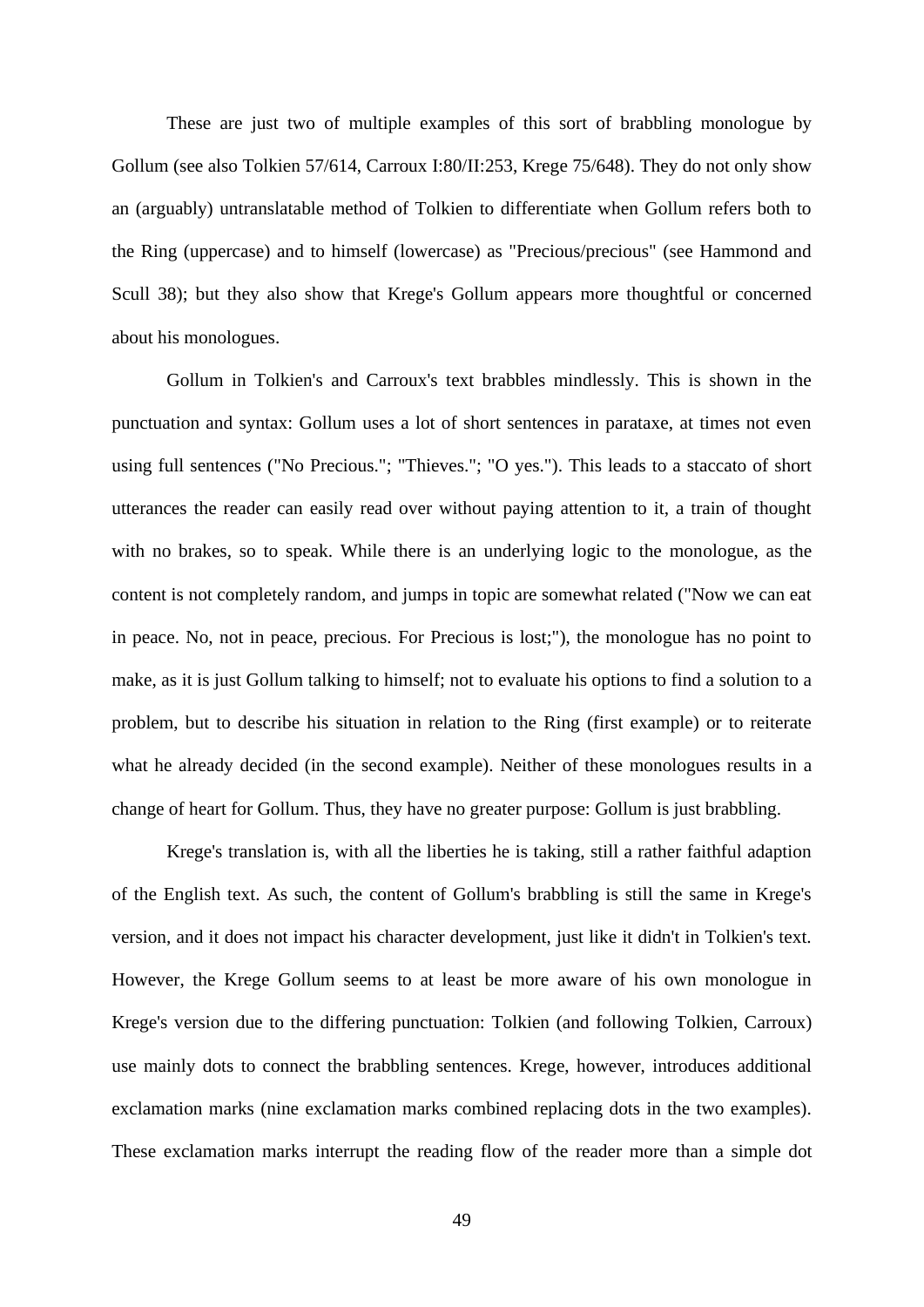would do it, thus separating the monotonous monologue of the English text into small bits the reader consciously reads. In the second example, Krege also translates the uppercase "She" as "SIE" in all capital letters, putting way more emphasis on Shelob than Carroux's "Sie".

In total, the Krege Gollum, thanks to the translation decisions in Krege's version, seems more human and, thus, more sympathetic than his counterparts. While all three versions show that Gollum once was a normal person who turned into an animalistic evil through the influence of the Ring, Gollum preserves more of his humanity in Krege's version: his mind seems clearer, and his past as a normal person shines through more compared to the other two versions. Of course, Krege's version is still a translation of Tolkien's text – thus Gollum does not change completely. He is still betraying Frodo and Sam by luring them into Shelob's lair and he is still addicted to the evil influence of the Ring, holding his Precious dearer than himself. But I believe that the changes Krege made may make it easier for the reader to understand why both Bilbo in *The Hobbit* and Frodo in *LotR* pity Gollum.

## 5.3 GALADRIEL

My third in-depth character analysis will be about the character of Galadriel, the Lady of Lórien. Galadriel is a prime example of a character with a very "concentrated" appearance in LotR, with the vast majority of her appearances being in the chapter "The Mirror of Galadriel" and the chapter directly following that chapter, "Farewell to Lórien".

Due to her character being mainly explored in these 26 pages (in Tolkien), with only short appearances or mentions throughout the rest of *LotR*, her depiction in this short part of *LotR* greatly influences her character perception.

Before the first mention of her name by a character, the name of Galadriel appears twice in *LotR*: once in a passing mention in the prologue, and the second time in the title of the chapter "The Mirror of Galadriel" before she gets mentioned in the text. Thus, this introduction by Haldir is the first real impression a reader gets of this character: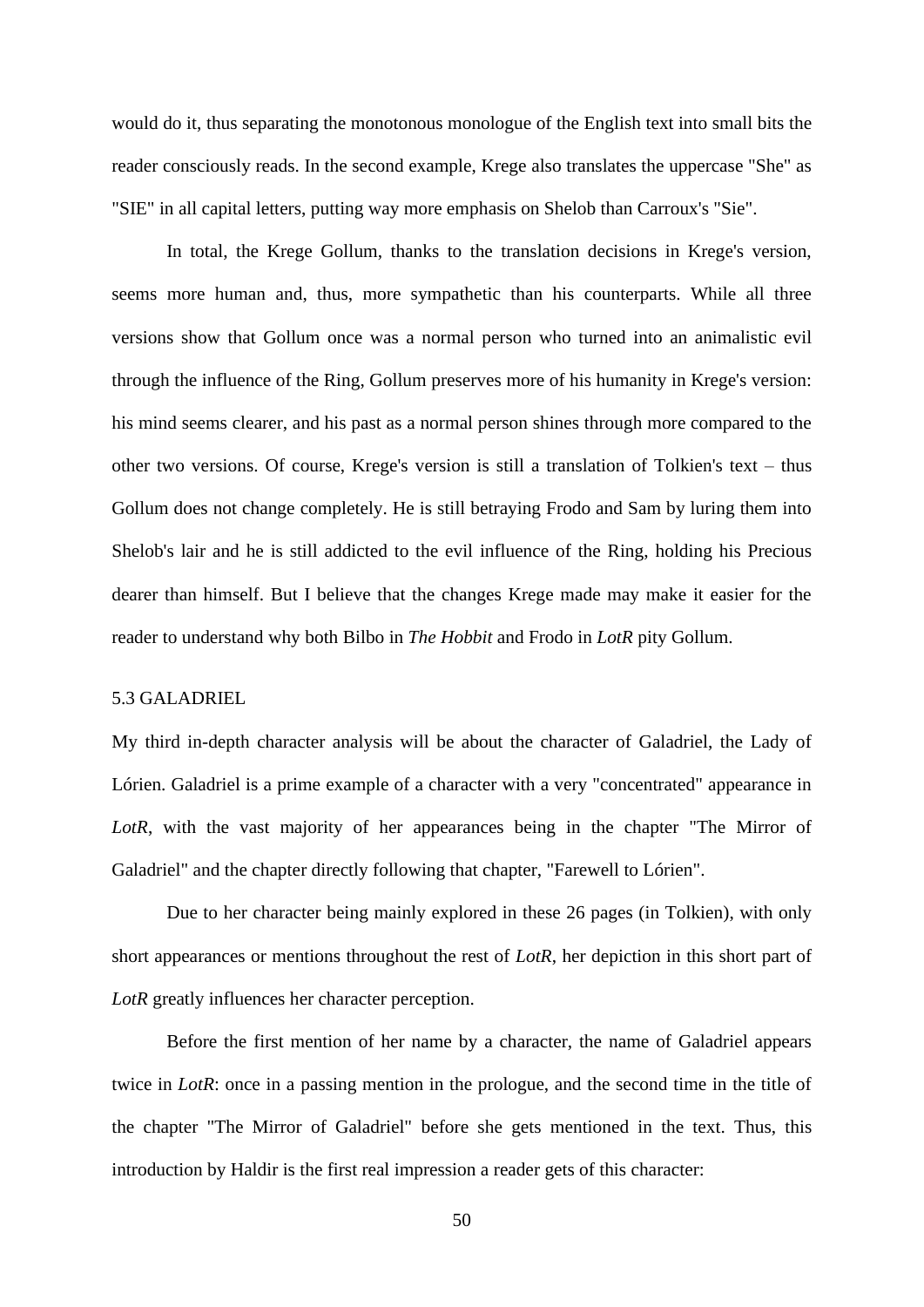| <b>Tolkien 353</b> | Here is the city of Hier ist die Stadt |                    | Dies ist die Stadt |
|--------------------|----------------------------------------|--------------------|--------------------|
| Carroux I:426      | the Galadhrim where der Galadrim, wo   |                    | der Galadhrim, wo  |
| Krege 380          | dwell the Lord                         | der Herr Celeborn  | der Herr Celeborn  |
|                    | Celeborn and                           | und Galadriel, die | und die Frau       |
|                    | Galadriel the Lady                     | Herrin von Lórien  | Galadriel wohnen,  |
|                    | of Lórien.                             | wohnen.            | der Herr und die   |
|                    |                                        |                    | Herrin von Lórien. |

As usual, Carroux mirrors Tolkien's semantics and syntax as closely as possible, while Krege shows some liberties again. This was criticized by Nagel: "It is obvious from [Tolkien] that Galadriel is ruler of Lórien, while Celeborn is not. He is called "Lord" as title of honour, but the qualification "of Lórien" is applied to Galadriel alone; thus, [Krege] overgeneralises" (36). Thus, Krege changes the standing of Galadriel. However, he does not do so in this excerpt alone: whenever Galadriel is mentioned by, exclusively, "Lady" outside of spoken conversation, Krege translates the title by simply writing "Galadriel" (compared to "Lady Galadriel", which he usually translates with "Frau Galadriel"); examples:

| <b>Tolkien 358</b><br>Carroux I:432<br>Krege 385 | the Lady          | die Herrin                  | Galadriel                 |
|--------------------------------------------------|-------------------|-----------------------------|---------------------------|
| Tolkien 359<br>Carroux I:433<br>Krege 386        | the Lord and Lady | Den Herrn und die<br>Herrin | Celeborn und<br>Galadriel |
| <b>Tolkien 361</b><br>Carroux I:436<br>Krege 389 | the Lady          | Frau Galadriel              | Galadriel                 |
| <b>Tolkien 363</b><br>Carroux I:438<br>Krege 390 | the Lady          | Frau Galadriel              | Galadriel                 |
| <b>Tolkien 366</b><br>Carroux I:441<br>Krege 393 | the Lady          | die Herrin                  | Galadriel                 |
| <b>Tolkien 376</b><br>Carroux I:454<br>Krege 404 | the Lady          | die Herrin                  | Galadriel                 |
| <b>Tolkien 376</b><br>Carroux I:454              | the Lady          | Frau Galadriel              | Galadriel                 |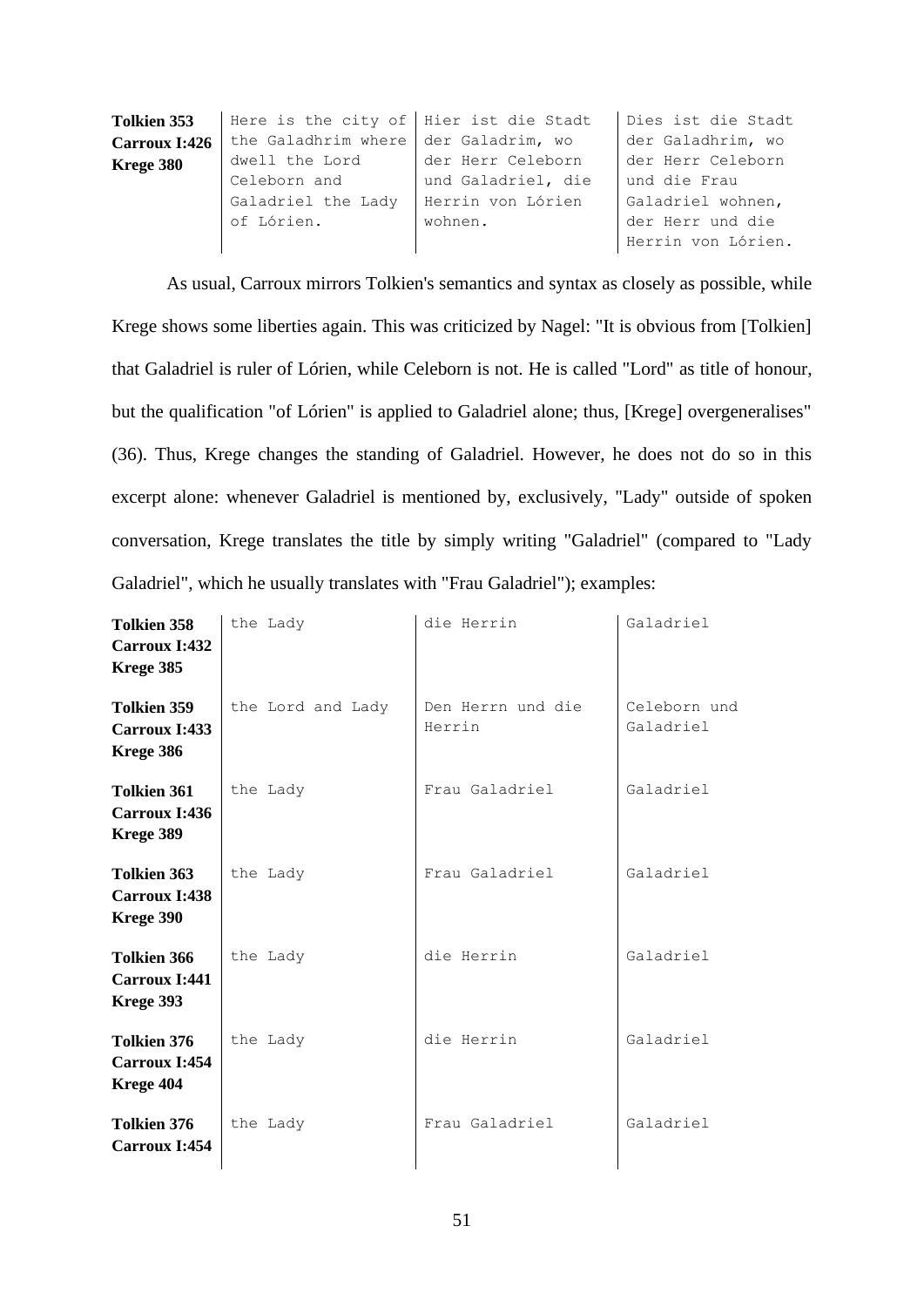| Krege 404                                        |             |            |            |
|--------------------------------------------------|-------------|------------|------------|
| <b>Tolkien 377</b><br>Carroux I:455<br>Krege 405 | the Lady    | die Herrin | Galadriel  |
| <b>Tolkien 377</b><br>Carroux I:455<br>Krege 405 | of the Lady | der Herrin | Galadriels |

As can be seen from these examples, Krege often replaces the title of Galadriel with her name in his translation, when the title is used outside of spoken sentences, while Galadriel retains her title in conversation<sup>3</sup>:

| <b>Tolkien 361</b><br>Carroux I:435<br>Krege 388 | the Lord and Lady        | den Herrn und die<br>Herrin | den Herrn und die<br>hohe Frau |
|--------------------------------------------------|--------------------------|-----------------------------|--------------------------------|
| <b>Tolkien 361</b><br>Carroux I:436<br>Krege 382 | the Lady of the<br>Elves | die Herrin der<br>Elben     | die hohe Frau                  |
| <b>Tolkien 362</b><br>Carroux I:437<br>Krege 389 | Lady                     | Herrin                      | hohe Frau                      |
| <b>Tolkien 366</b><br>Carroux I:442<br>Krege 394 | Lady                     | Herrin                      | hohe Frau                      |
| <b>Tolkien 375</b><br>Carroux I:452<br>Krege 403 | Lady                     | Herrin                      | Hohe Frau                      |
| <b>Tolkien 376</b><br>Carroux I:453<br>Krege 404 | Lady                     | Herrin                      | Hohe Frau                      |
| <b>Tolkien 376</b><br>Carroux I:454<br>Krege 404 | Lady                     | Herrin                      | hohe Frau                      |

<sup>&</sup>lt;sup>3</sup> The upper- and lowercase occurences of "hohe/Hohe Frau" follow conventional German capitalization rules within their context.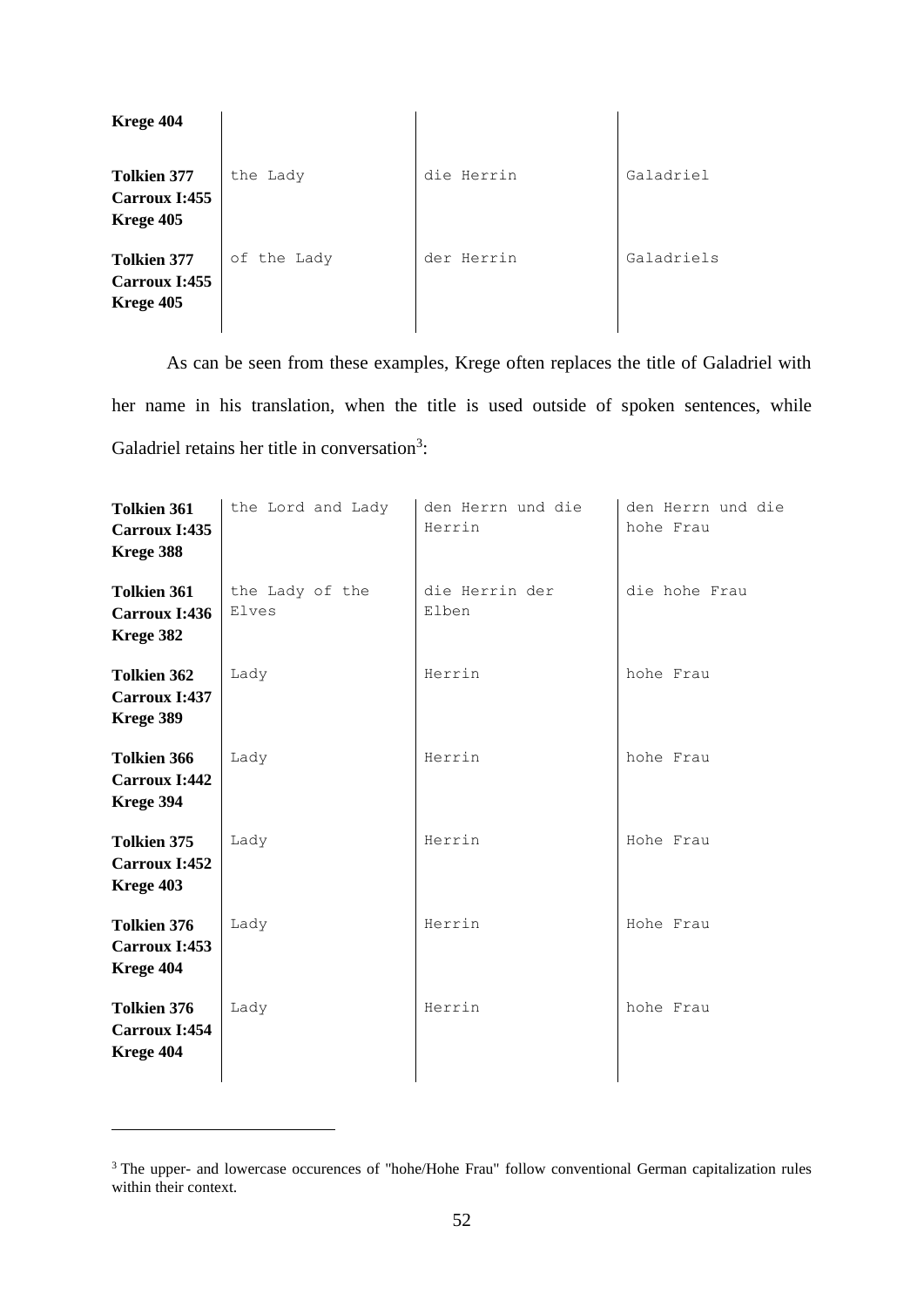All of these instances of "Lady" have been spoken by other characters (Frodo, Sam, Aragorn, Gimli). An explanation for why Krege (mostly) replaces Galadriels title outside of spoken utterances could be his "modernizing" of the text: perhaps Krege thought it outdated or strange for his readers to refer to characters as their title instead of their name while writing as the narrator, while characters referring to other characters by title fits the textworld. The "modernity" argument does fall flat, though, since "hohe Frau" is an extremely outdated title, that arguably feels more archaic than, whilst not improving on, Carroux's translation of "Herrin".

Krege was not throughout with these changes, however, leaving single occurrences of the title in the narrators' words. Most of these occurrences can be explained otherwise, however: either do they directly follow a mention of her name, while they cannot be replaced by a pronoun ("Sehr groß waren sie beide, Frau Galadriel nicht minder als Herr Celeborn, sehr schön und würdevoll. Gekleidet waren sie ganz in Weiß; das Haar der hohen Frau …" Krege 382); or they are mentioned in indirect speech, thus indirectly being uttered by a character in the text-world ("Ein Weilchen sprachen die Reisenden noch … über den Herrn und die Herrin der Galadhrim" Krege 385); or she is mentioned in a double mention after Celeborn was named directly ("An diesem Abend wurden die Gefährten abermals in Celeborns luftigen Palast hinaufberufen und vom Herrn und der Herrin aufs liebenswürdigste empfangen" Krege 395).

Carroux is equally (in-)consistent with the translations of the title, usually sticking to "Herrin", while at times using "Frau Galadriel", even when the English text only mentions "Lady" (and, in one instance, even translating "Frau Galadriel" when Tolkien only writes "Galadriel", without title). Unlike for Krege, I cannot access the English text Carroux translated from. Thus, it is possible that these inconsistencies stem from changes in the English *LotR* between Carroux's translation in 1969 and the 2004 edition I use in this study.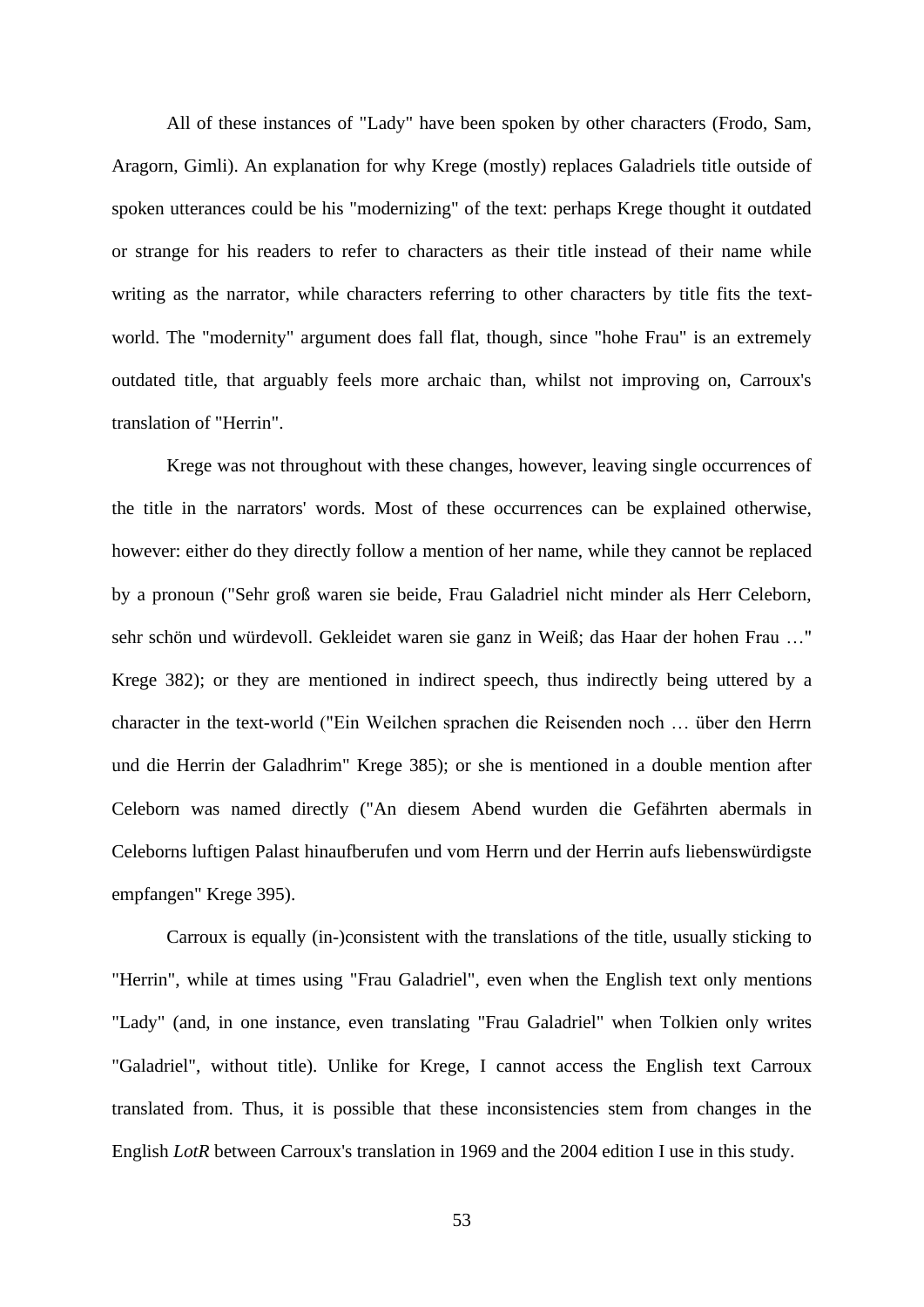There are three additional occurrences of the title mentioned by the narrator in Krege's translation which can not be explained in the ways I mentioned above:

| <b>Tolkien 373</b>   |                  | The Lady ended her   Die Herrin beendete   Frau Galadriel |                   |
|----------------------|------------------|-----------------------------------------------------------|-------------------|
| <b>Carroux I:450</b> | song and greeted | ihr Lied und                                              | beendete ihr Lied |
| Krege 401            | them.            | begrüßte sie.                                             | und begrüßte sie. |
|                      |                  |                                                           |                   |

There is no discernible reason why Krege would translate this particular instance of "Lady" with "Frau Galadriel" instead of just "Galadriel" as he does everywhere else in these two chapters. I will thus attribute this instance to an oversight. I will detail the second and third occurrence below.

What is the effect of these title translations, however? In Krege, the decision to almost exclusively mention any sort of title in spoken utterances of characters in the text-world leaves multiple viable interpretations to the reader. On the two far ends of the scale of interpretations, then, is either the interpretation that Krege's Galadriel is less awe-inspiring and/or less worthy of respect than the Galadriel in Carroux's and Tolkien's version; or the interpretation that the reader should realize the social standing, and maybe even that Galadriel deserves her social standing, through the behaviour of Galadriel herself and those around her, and not through the imposition of the author (and translator) by forcing ominous titles on the reader in passages written by the "neutral" narrator, thus this interpretation gives the most power to the reader.

Carroux, meanwhile, managed to mirror Tolkien's title very well: "Lady" is without a doubt a title; but at the same time, it is not very descriptive of Galadriels specific position, as "Duchess", "Baroness", or "Queen" would do. With "Herrin", Carroux manages to capture this perfectly: its an unspecific title, yet it is a title, thus showing the superior social standing of Galadriel.

At the same time, it is interesting to see that both German translations choose to translate the title as "Frau" when in combination with her name (as in "Lady Galadriel"),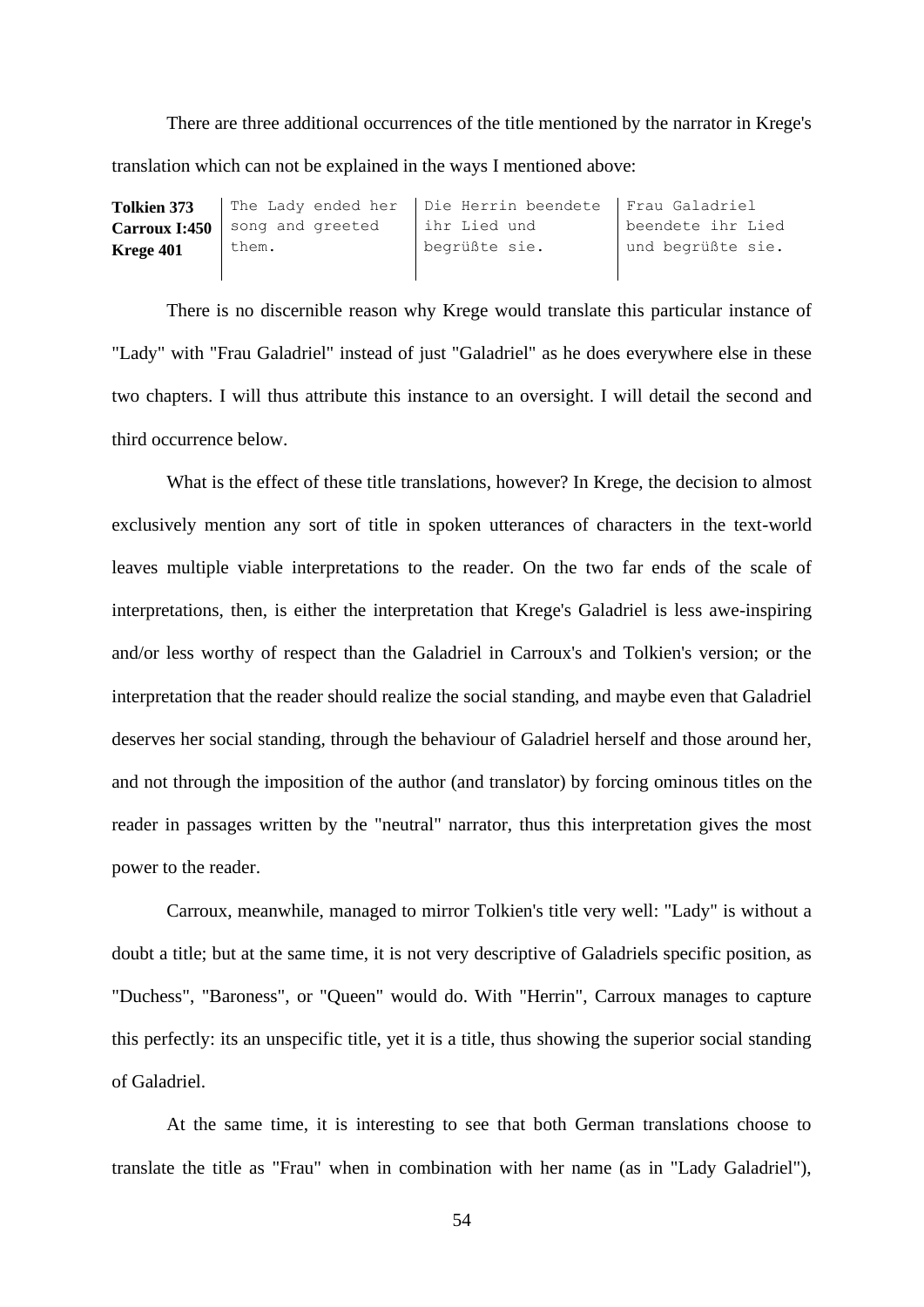instead of translating the title as usual (e.g. "(die) Herrin Galadriel" or "(die) hohe Frau Galadriel") respectively).

Two more title translations are also interesting to observe:

| <b>Tolkien 358</b>                               | Elvish Lady | Elben-Herrin | Elbendame    |
|--------------------------------------------------|-------------|--------------|--------------|
| <b>Carroux I:432</b><br>Krege 385                |             |              |              |
| <b>Tolkien 361</b><br>Carroux I:436<br>Krege 389 | Elf-lady    | Elben-Herrin | Elbenfürstin |

In the first example, Boromir talks about Galadriel and calls her "Elvish Lady". Carroux stays consistent with her translation of "Lady" (when the name "Galadriel" does not follow) and chooses to separate the title from the descriptor ("Elvish" or "Elben"), instead of creating a compound, as Krege does in his translation. Since this is an utterance by a character in the text-world, and not a passage by the narrator, this is not in line with his observed practice of handling the title. "Dame" is a word for a mature woman, usually connotated with respect. However, it is far from being a title on the level of "Herrin". This instance may say more about Krege's treatment of Boromir's character than that of Galadriel's, though. One could argue that Boromir chooses to not use the title in Krege's translation, as he is in disdain towards Galadriel's mind-reading in the context of this utterance (see also the translation of "To me it seemed exceedingly strange" (Tolkien 358) as "Ich fand es unerhört" (Krege 385) – re-translated: "I thought it outrageous").

The second instance, however, is a description by the narrator and is the second occurrence in which Krege breaks with his established practice. Not only does he translate the title in a narrator-passage (though it could be argued that it is again due to the name "Galadriel" appearing close-by when Galadriel names her "Mirror of Galadriel"), Krege even chooses a title implying nobility: "Fürstin". This is the title of a high-ranking noble woman, often translated as "Princess". Krege most likely intended the "Fürstin" to simply mean "ruler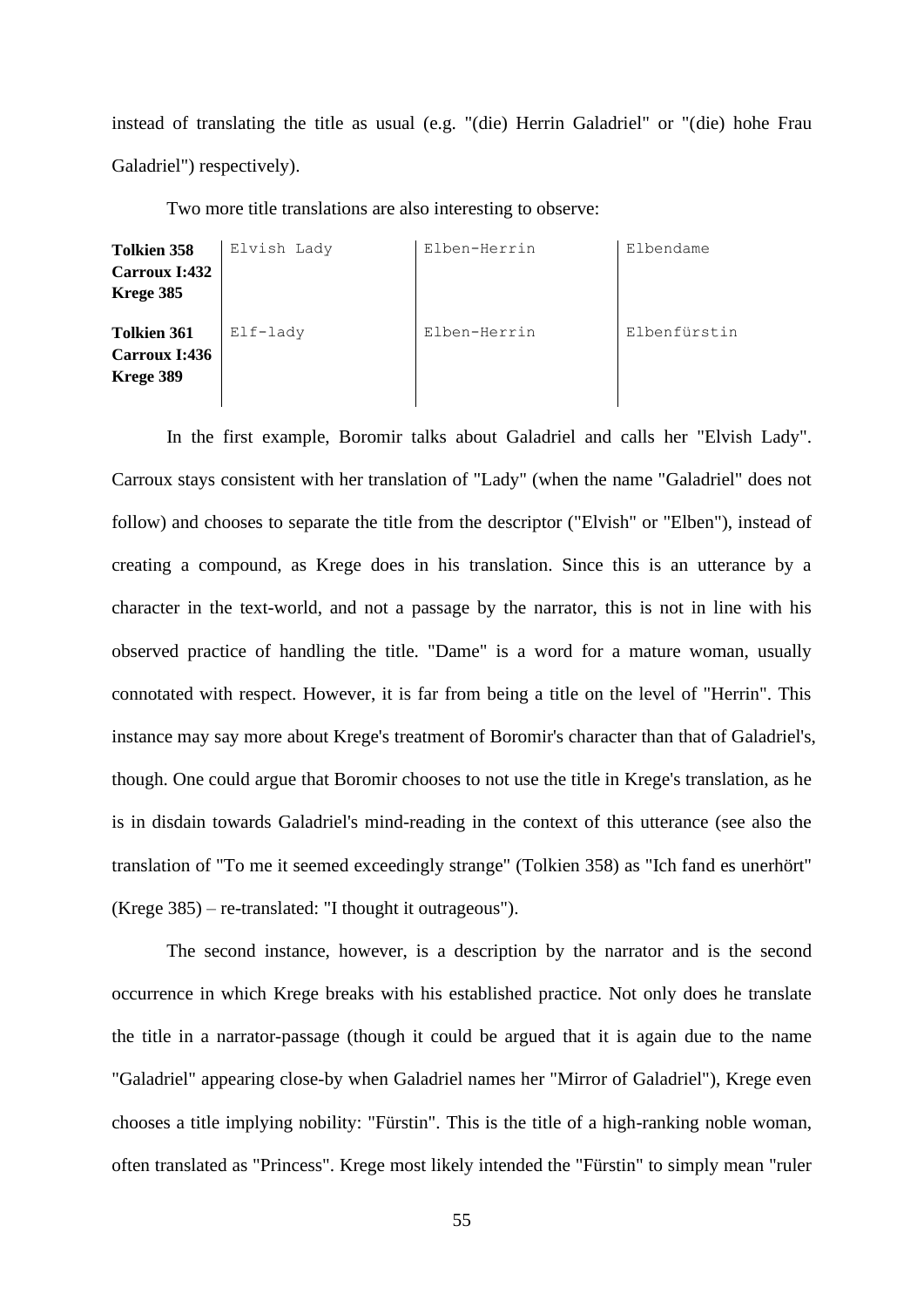(of Lórien)" instead of introducing an Elvish nobility system. However, his intention has no effect on the reader, who may now be left with unanswerable questions if the existence of a "Fürstin" also implies the existence of Elf-Dukes, Elf-Barons and Elf-Earls.

I can not give a satisfying explanation for Krege's translation choice in the last occurrence of breaking his practice either, however it does lead me away from the title discussion:

| Tolkien 362   |                 | "Like as not," said   "Höchstwahrscheinli   "Na klar!" sagte |                     |
|---------------|-----------------|--------------------------------------------------------------|---------------------|
| Carroux I:437 | the Lady with a | ch", sagte die                                               | die hohe Frau leise |
| Krege 389     | gentle laugh    | Herrin und lachte                                            | kichernd            |
|               |                 | leise                                                        |                     |
|               |                 |                                                              |                     |

Krege's translation of "gentle laugh" as "leise kichernd" has been repeatedly criticized, including Stopfel and Nagel: "[T]he translation of "'Like as not,' said the Lady with a gentle laugh" ... reads somewhat like "'Sure!' said the Lady giggling softly"" (Stopfel 13); ""Kichern" (*giggle*) is nowhere near within the span of meaning of "to laugh gently", and in this context … provides the elven ruler with some kind of 'girlish' image" (Nagel 47). They both also criticize Galadriel's "Na klar!" (Nagel explicitly, Stopfel implicitly); however, this criticism is misguided, as Galadriel merely mocks Sam (gently, as we can see from the quote), who uses the respective words ("Like as not", "Höchstwahrscheinlich" and "Na klar!") right before Galadriel. Thus, criticizing Galadriel's use of Sam's words is equal to criticizing Krege's choice of Sam's words, but uttering "Na klar" fits Sam's character as portrayed in Krege and Tolkien.

Both German translations have trouble conveying the "gentle" part of Galadriel's laugh, however. This makes Galadriel meaner in both German translations, and in Krege's translation she even degrades, to use Nagel's comparison to an extreme, to a female High School bully, mocking Sam's simple manner of speech. In Tolkien's text, meanwhile, Galadriel is merely amused, without ill intent.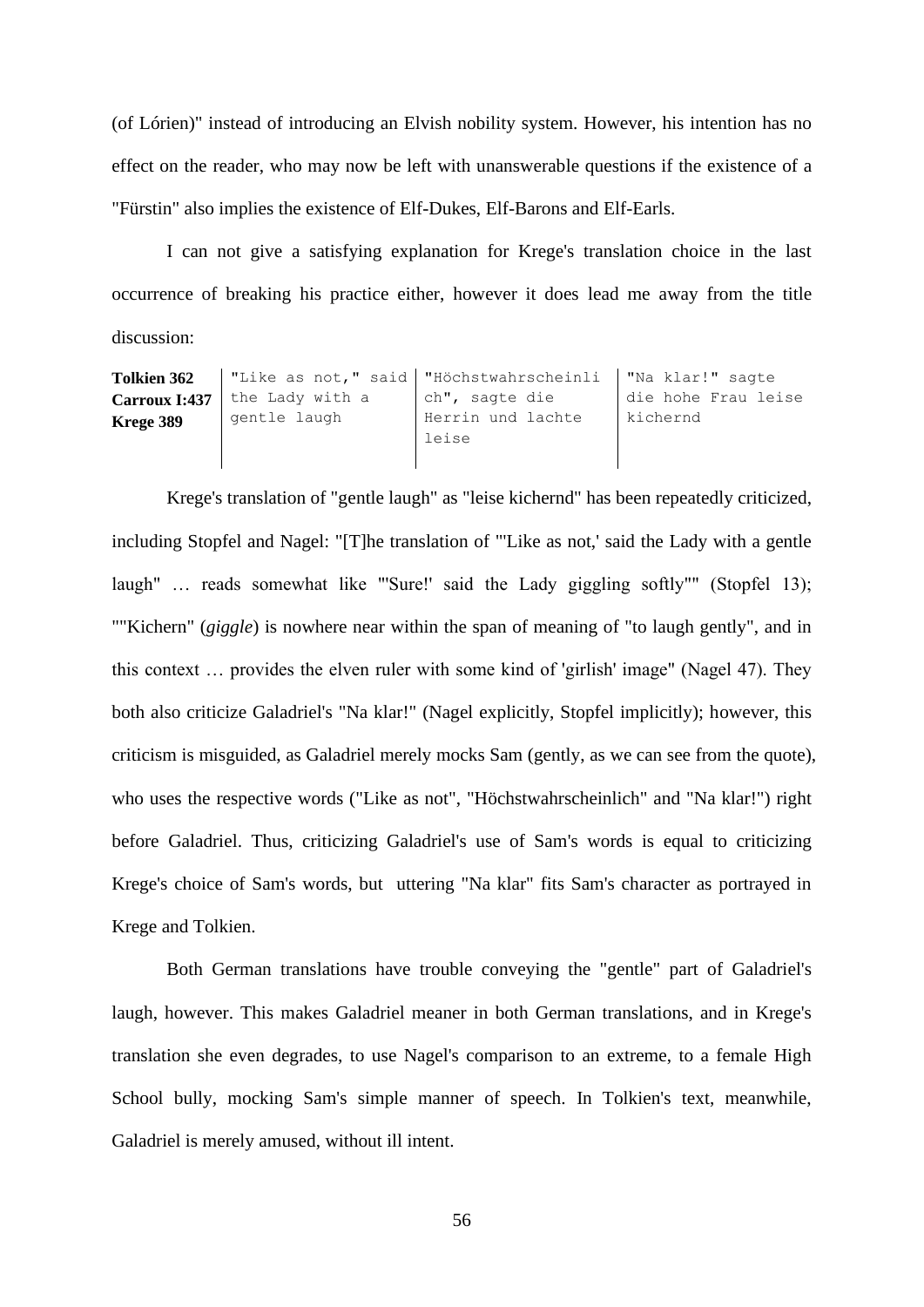There are some other parts of Galadriel's character which were changed between translations. As with the Black Riders, Galadriel's powers were also changed:

| <b>Tolkien 357</b> | And with that word  | Und nach diesen     | Und mit diesen      |
|--------------------|---------------------|---------------------|---------------------|
| Carroux I:431      | she held them with  | Worten hielt        | Worten fasste       |
| Krege 384          | her eyes, and in    | Galadriel sie mit   | Galadriel sie ins   |
|                    | silence looked      | ihrem Blick         | Auge und sah sie    |
|                    | searchingly at each | gefangen und        | einen nach dem      |
|                    | of them in turn.    | schaute schweigend  | andern forschend    |
|                    | None save Legolas   | der Reihe nach      | an, ohne ein Wort   |
|                    | and Aragorn could   | jeden einzelnen von | zu sagen. Niemand   |
|                    | long endure her     | ihnen forschend an. | bis auf Legolas und |
|                    | glance. Sam quickly | Keiner außer        | Aragorn konnte      |
|                    | blushed and hung    | Legolas und Aragorn | ihrem Blick lange   |
|                    | his head. At length | vermochte ihren     | standhalten. Sam    |
|                    | the Lady Galadriel  | Blick lange zu      | wurde gleich rot    |
|                    | released them from  | ertragen. Sam       | und senkte den      |
|                    | her eyes, and she   | errötete gleich und | Kopf. Dann entließ  |
|                    | smiled.             | ließ den Kopf       | Frau Galadriel sie  |
|                    |                     | hängen. Schließlich | aus ihrem Blick und |
|                    |                     | entließ Frau        | lächelte.           |
|                    |                     | Galadriel sie aus   |                     |
|                    |                     | ihrem Blick und     |                     |
|                    |                     | lächelte.           |                     |
|                    |                     |                     |                     |

On first glance, all three text versions appear to carry the same meaning. However, Carroux's use of the German idiom "Blick gefangen halten" subtly changes Galadriel's power: the idiom is similar to the English "catching your eye", in that it describes something you can not look away from. If a person catches your eye in the active sense, as is the case for Galadriel in this passage, it implies that this person locks eyes with you in a way that you can not avert your eyes voluntarily. Carroux's choice of words suggests a similar situation.

However, this is not what is happening in this passage, as the reader will notice from the context: Galadriel's gaze does not capture the body of the Fellowship, but their minds. The respective person being "held … with her eyes" is able to turn away with their body, but they can not turn away from Galadriel's words in their mind. As the reader will read a few pages later, Galadriel tests the endurance and willingness of each member of the Fellowship to push on and continue their journey after the death of Gandalf in this passage. That's why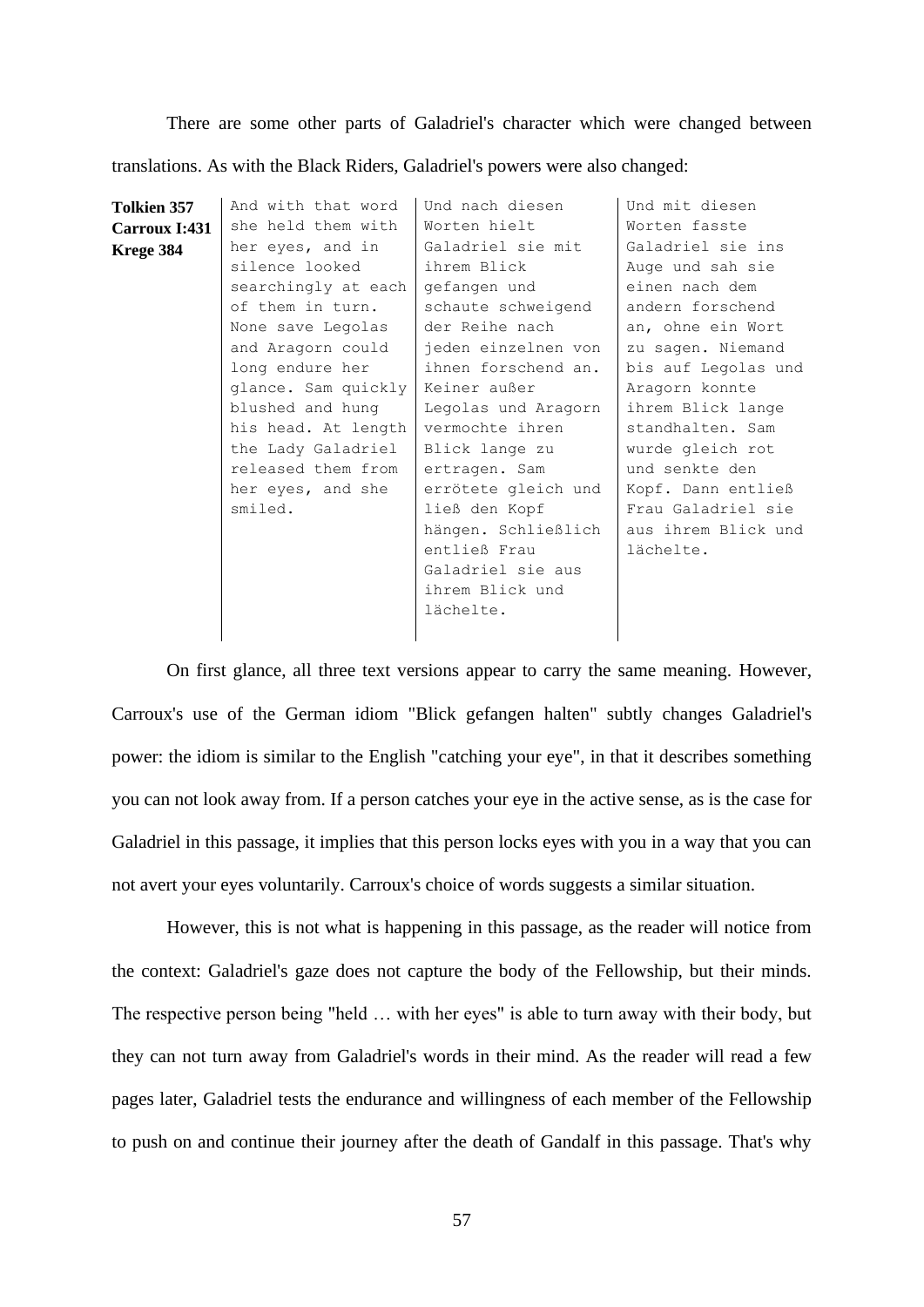the Fellowship can turn away from Galadriel first and afterwards be released by her later: because her eyes are not holding them physically.

Krege's translation fits Tolkien's meaning better here. His translation states that Galadriel looks at them deeply and later releases them from her gaze. This captures the English meaning perfectly, arguably better than the English text itself.

Another change can be observed in this passage:

| <b>Tolkien 365</b> | she said, divining sagte sie und    |              | sagte sie, seine  |
|--------------------|-------------------------------------|--------------|-------------------|
|                    | <b>Carroux I:440</b>   his thought, | erriet seine | Gedanken erratend |
| Krege 392          |                                     | Gedanken.    |                   |
|                    |                                     |              |                   |

"Divining", according to the *Reader's Companion*, means "to determine or interpret by supernatural insight" (Hammond and Scull 324). Both German translations, on the other hand, translate it with "guessing his thoughts", eliminating any supernatural activity by Galadriel here, and instead leaving the impression of good guesswork. More fitting German translations, in my opinion, would have been "Gedanken erforschen" (explore thoughts) or "Gedanken (er)fühlen" (feel thoughts). This would have preserved Galadriel's power of touching on the mind of other people, which is lost in the German translations.

In total it appears that Galadriel has been subject to changes on two broad subjects: how her titles were handled, and how powerful her telepathic powers are. While the power translation falls into a category of close versus liberal reading already seen in this study, where small changes in the translation may result in small changes of a character, the title translations show a big challenge for translators: here cultures clash, as German translators attempt to find a cultural equivalent to an English title, which appears to not be perfectly doable. As an additional challenge, the title is that of a fictional culture, creating even more difficulties, as the standing of a "Lady" is not clearly defined in Elvish culture and the translator has to decide on a proper translation of the title in context of Galadriel's social standing in the text-world.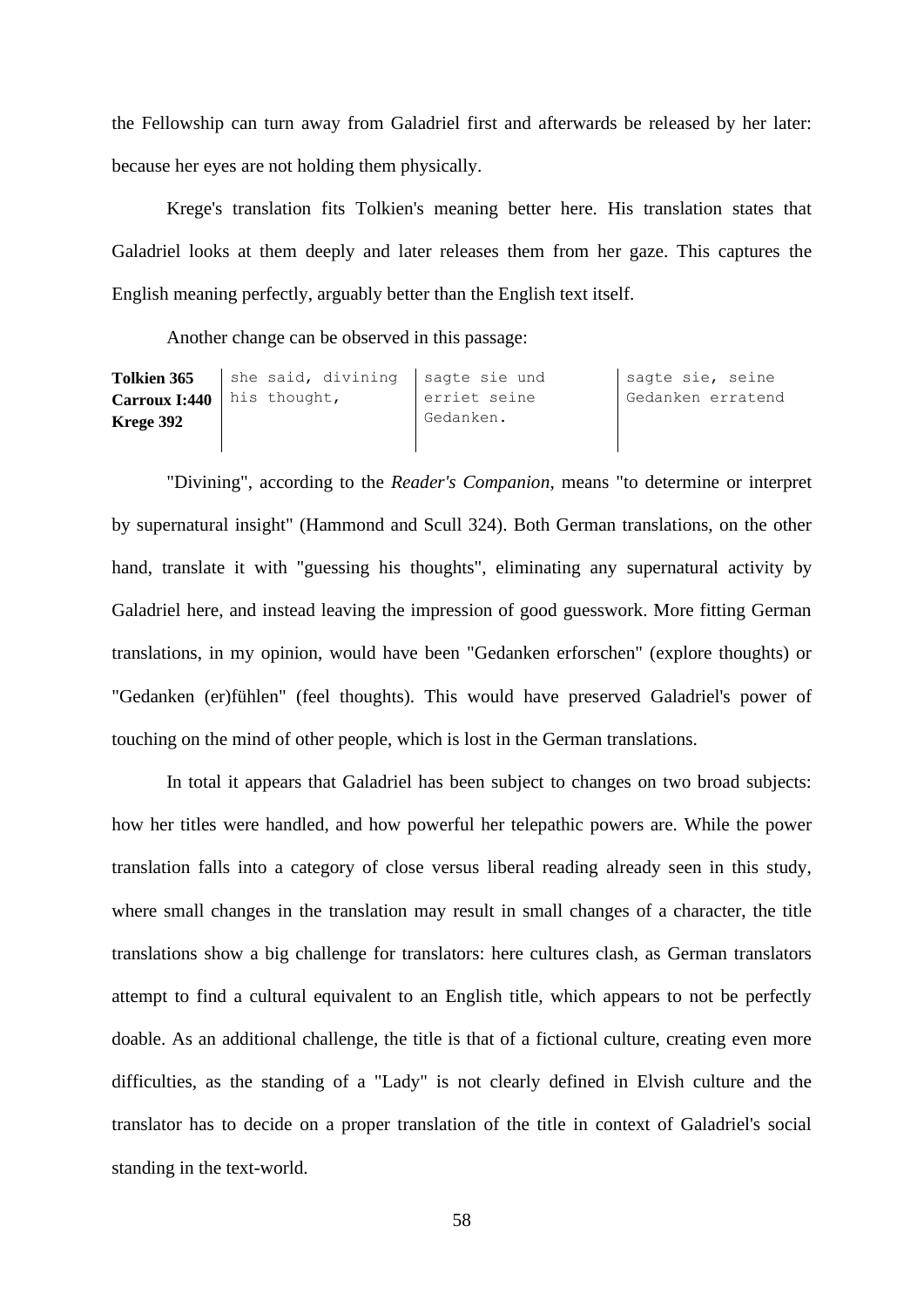### 5.4 OTHER CHARACTERS AND SCENES

In this chapter, I will analyze additional characters and scenes with changes in character perception by the reader which are too small or few to warrant an own chapter. Even so, this chapter will not be comprehensive; listing every text-excerpt with meaningful differences in character perception (and more, see 3) would go beyond the scope of this thesis.

# 5.4.1 BOROMIR

Boromir's character is largely consistent throughout the three text-versions. Two observed differences were mentioned in the chapter concerning Galadriel, where he uses "Elbendame" instead of "Elben-Herrin" or "Elvish Lady" and "Ich fand es unerhört" instead of "Ich fand es überaus merkwürdig" or "To me it seemed exceedingly strange", respectively. The implications of these changes were touched on briefly in that chapter and require no additional comments.

However, there is another scene with remarkable changes to Boromir's character presentation between the three text-versions, namely the scene where he argues with Frodo about the futility of their endeavor and the "correct" way to use the Ring. First instance:

| <b>Tolkien 398</b> | Boromir got up and Boromir stand auf |                   | Boromir stand auf  |
|--------------------|--------------------------------------|-------------------|--------------------|
| Carroux I:480      | walked about                         | und schritt       | und lief ärgerlich |
| Krege 426          | impatiently.                         | ärgerlich auf und | I hin und her.     |
|                    |                                      | ab.               |                    |

At the point of this sentence, the reader does not fully know yet that Boromir is under the influence of the Ring and intends to take it from Frodo. It is implied, as Boromir already argues with Frodo at this point; yet it could also merely be a quarrel of opinions with multiple possible outcomes. Both German translators decide to translate "impatiently" in this situation with "ärgerlich". However, a conventional German-English dictionary will list "ungeduldig" as the most fitting translation, often as the only one.

Both translations seem fitting in the context, thus I am not arguing for a translation error of the German translators. It is remarkable, however, that both translators chose to go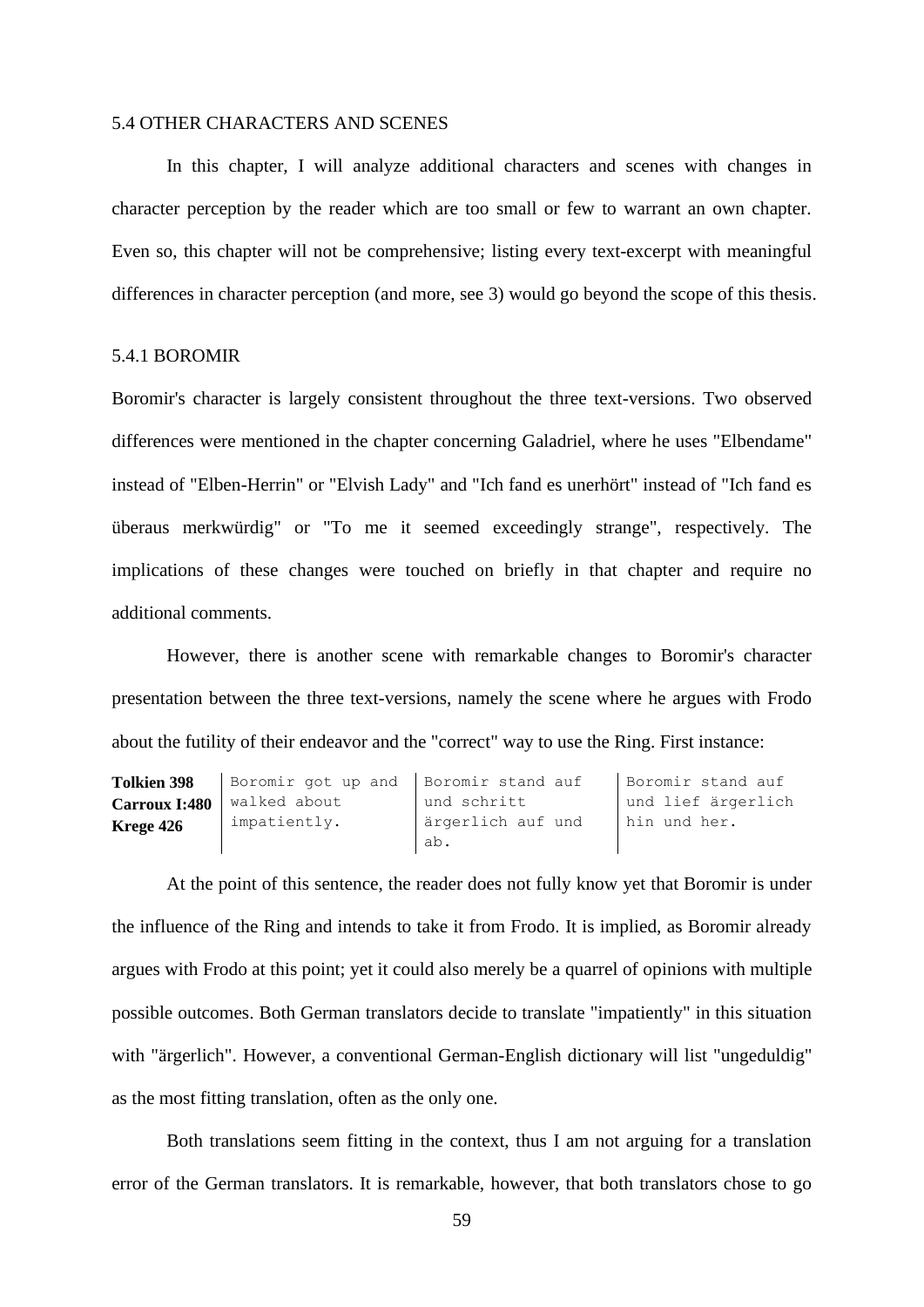with the more "aggressive" translation of the two viable translations available, increasing the foreshadowing of what is to come compared to the other option.

In the same passage, another word-choice is notable: in Carroux, Boromir "schritt", while in Krege, he "lief". "Lief", from "laufen", is the most immediate translation of "walked", merely describing the method of locomotion by using limbs. "Schritt", from "Schreiten", however, has a more noble connotation: it describes a conscious mode of movement; a prince on his way to his coronation may do so by "schreiten". It is a word often used in combination with words such as "dignified", "gracefully", "ceremoniously" etc.

With this word-choice, Carroux preserves Boromir's dignity as son of the Steward of Gondor and as the man he believes himself to be – even through this scene, where the influence of the Ring takes over and dictates his thoughts, leading to his quasi-monologue as he explains to Frodo why the destruction of the Ring is the wrong path:

| <b>Tolkien 398</b> | The fearless, the  | Die Furchtlosen,  | Die                 |
|--------------------|--------------------|-------------------|---------------------|
| Carroux I:480      | ruthless, these    | die Mitleidlosen  | Unerschrockenen,    |
| Krege 426          | alone will achieve | allein werden den | die Rücksichtslosen |
|                    | victory.           | Sieg erringen.    | allein können den   |
|                    |                    |                   | Sieg erringen.      |
|                    |                    |                   |                     |

In this excerpt, the translators chose to translate "ruthless" very differently. While the translations of "fearless" are rather similar ("furchtlos" = "fearless", quite literally, while "unerschrocken" = "unfrightened"), there is a striking difference between "Mitleidlosen" and "Rücksichtslosen".

In my reading, the core difference between "Mitleidlos" and "Rücksichtslos" is the moral conviction: a "rücksichtslose" person may be willing to make sacrifices in a sort of utilitarian thinking, sacrificing few for a greater good. They may not even feel remorse for the victims along their path to the greater good. However, they are capable of empathy in general. A "mitleidlose" person, however, does not feel empathy in any given situation.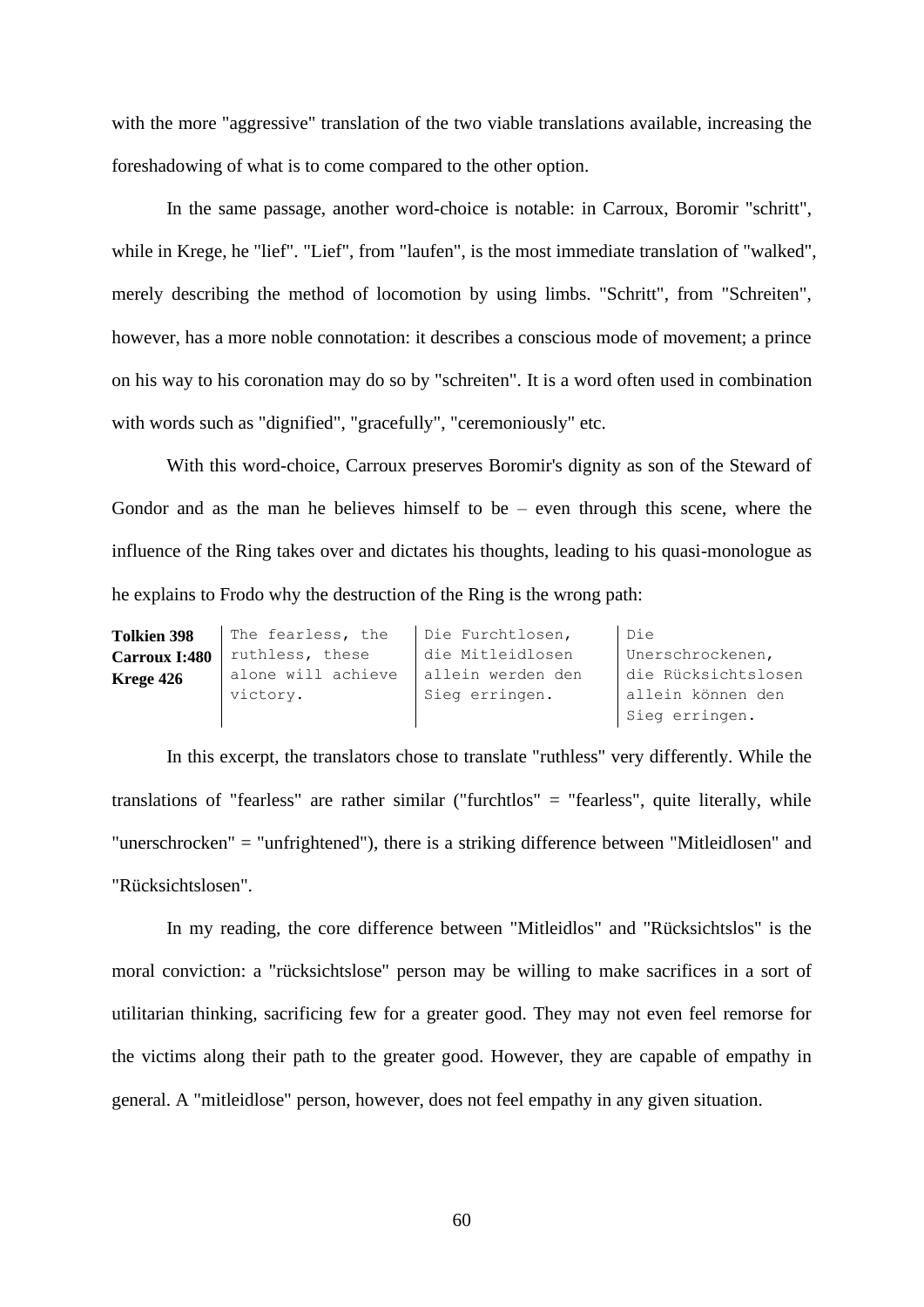Not every German speaker may agree with this reading of "rücksichtslos" and "mitleidlos"; however, I as a reader feel like the Boromir in Carroux is simply insane, while the Boromir in Krege seems to be a hardliner, who may still have sanity left in him.

One could argue convincingly that Tolkien's Boromir at this point in the text is indeed insane, succumbing to the influence of the One Ring. We see the effect of that in the following excerpt:

| <b>Tolkien 399</b> | How it angers me!   | Wie mich das        | Ich könnte rasen!   |
|--------------------|---------------------|---------------------|---------------------|
| Carroux I:481      | Fool! Obstinate     | erbost! Narr!       | Dummkopf! Du        |
| Krege 427          | fool! Running       | Dickköpfiger Narr!  | dickschädeliger     |
|                    | willfully to death  | Wissentlich dem Tod | Dummkopf!           |
|                    | and ruining our     | in die Arme laufen  | Vorsätzlich dem Tod |
|                    | cause. If any       | und unsere Sache    | in die Arme zu      |
|                    | mortals have claim  | verderben! Wenn     | laufen und unsere   |
|                    | to the Ring, it is  | irgendwelche        | Sache zuschanden zu |
|                    | the men of Númenor, | Sterblichen         | machen! Wenn irgend |
|                    | and not Halflings.  | Anspruch auf den    | Sterbliche auf den  |
|                    | It is not yours     | Ring haben, dann    | Ring einen Anspruch |
|                    | save by unhappy     | sind es die         | haben, dann die     |
|                    | chance. It might    | Menschen von        | Menschen von        |
|                    | have been mine. It  | Númenor, und nicht  | Númenor und nicht   |
|                    | should be mine.     | Halblinge! Du hast  | die Halblinge. Er   |
|                    | Give it to me!      | ihn nur durch einen | ist nur durch einen |
|                    |                     | unglücklichen       | unglücklichen       |
|                    |                     | Zufall erhalten. Er | Zufall an dich      |
|                    |                     | hätte mir gehören   | gekommen. Er hätte  |
|                    |                     | können. Er sollte   | mein sein können.   |
|                    |                     | mir gehören. Gib    | Er sollte mein      |
|                    |                     | ihn mir!            | sein. Gib ihn her!  |
|                    |                     |                     |                     |

If one remembers the brabbling monologues of Gollum, one may find a striking semblance in this passage. While Boromir's manner of speech is not exactly in the same style as Gollum's monologues, the concatenation of short bursts of thought are similar. The most important difference to me, however, is the last sentence: "Give it to me!" Carroux translates it as "Gib ihn mir!", while Krege chooses "Gib ihn her!".

The important difference here is the implication; Carroux's Boromir wants the Ring for himself, just as Tolkien's: he wants Frodo to give the Ring to *him*. The Krege Boromir wants the Ring, without stating the purpose (the purpose in Tolkien being "to me"). This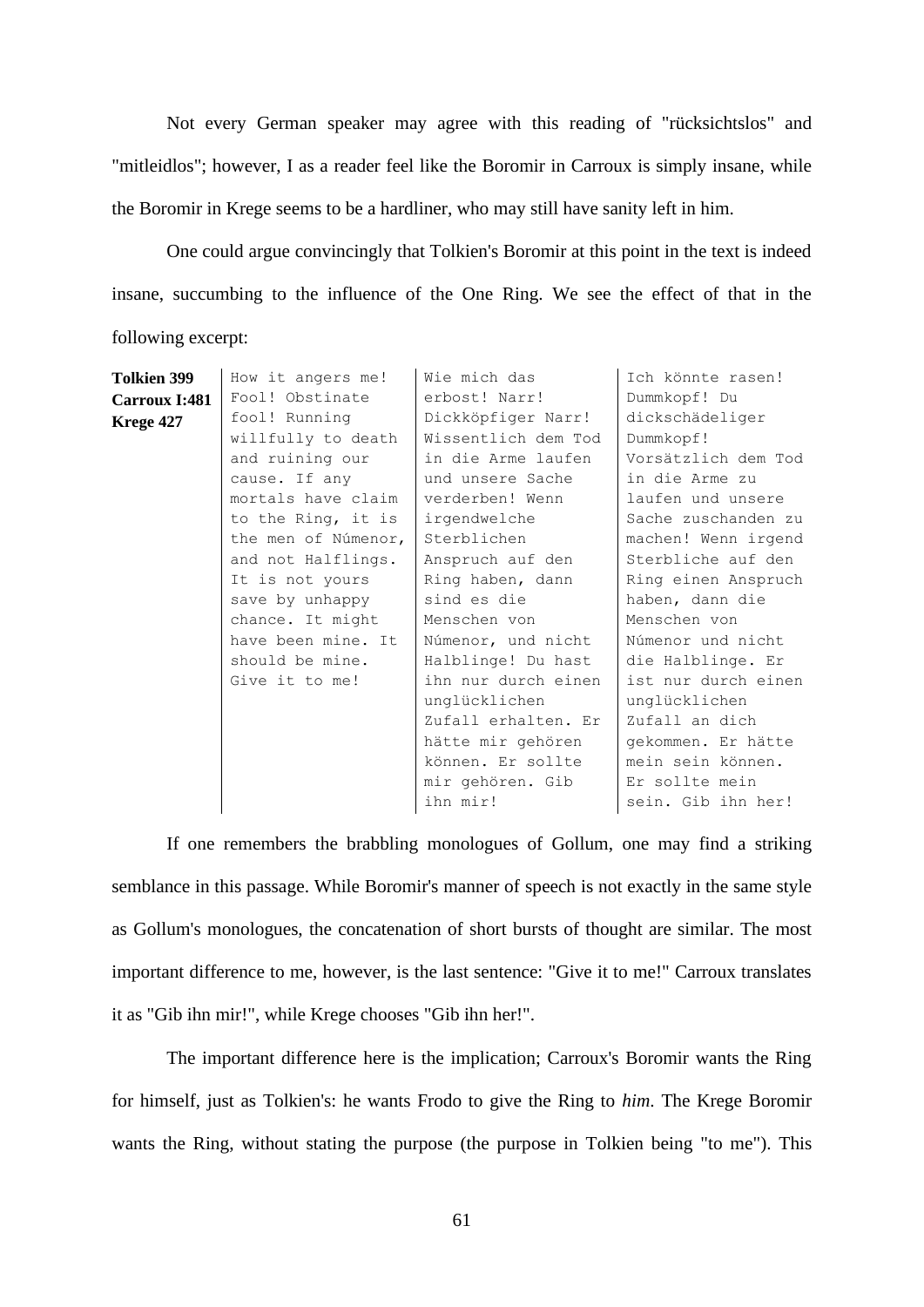omission of the egoistic centre of Boromir's motivation changes Boromir's character in comparison to the other two: in Krege, there is the slightest chance left that Boromir intends to use the Ring exclusively for the war of Minas Tirith and Mordor – this chance does not exist in Carroux and Tolkien. In their versions, the culminating "Give it to me!" makes it obvious that Boromir wants the Ring solely for himself, without thinking much further as to if or how to use it. It is clear that Boromir already lost to the manipulation of Sauron's Ring.

It is only a slight difference, yet it changes who Boromir is and stands for: The "[t]rue-harted Men" who will "not be corrupted" (Tolkien 398) stand a chance in Krege. They do not in Tolkien and Carroux.

The difference in translation is minimal and, as always, reader-dependent; some would argue that "mein sein" is more possessive than "mir gehören", making Krege's Boromir more egoistic than Carroux's and maybe Tolkien's. As this is reader-dependent, however, it merely strengthens this study when multiple readings exist.

## 5.4.2 ARAGORN/STRIDER

The character of Aragorn is similarly largely consistent but shows several differences in his introduction scene in the "Prancing Pony", where he is still named "Strider".

| <b>Tolkien 156</b> | "Him?" said the             | "Der?" sagte der  | "Der?" antwortete  |
|--------------------|-----------------------------|-------------------|--------------------|
| Carroux I:196      | landlord in an              | Wirt und schielte | der Wirt,          |
| Krege 177          | answering whisper,          | zu ihm hinüber,   | gleichfalls        |
|                    | cocking an eye              | ohne den Kopf zu  | flüsternd und      |
|                    | without turning his drehen. |                   | zwinkerte warnend, |
|                    | head.                       |                   | ohne den Kopf      |
|                    |                             |                   | hinzuwenden.       |

Yet again, the reader is confronted with a first impression of a new character. Butterbur's behaviour is careful, giving a first hint of potential danger from this Strider person. However, I have difficulty imagining a "warning wink", which Krege introduces in his translation. This brings the reader to additional alert – the warning aspect is not existent in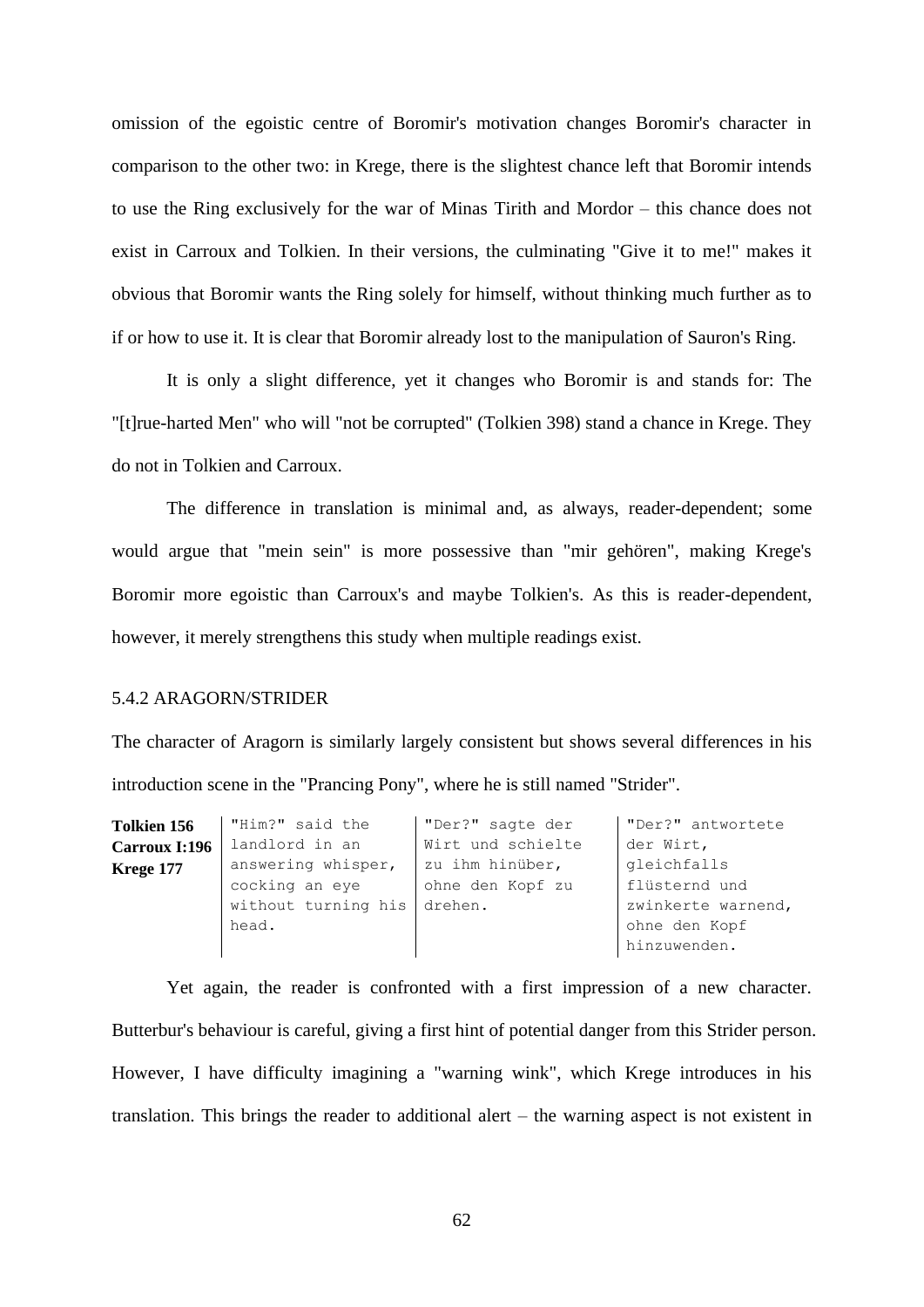any of the other two versions. At the same time, Butterbur's behaviour is less careful of Strider in Carroux's version: there he does not whisper, but just speaks.

Krege betrays the true affiliation of Strider in a subtle way early on, however. As mentioned in 4, Krege uses familiar pronouns much more often than deferential. If a deferential pronoun comes up in Krege's translation, it is a special sign of respect – and the enemies in Krege's translation would never use a deferential pronoun when speaking with Frodo – which Strider does in Krege's translation before the Hobbits (and the readers) figure out that Strider is a friend of Gandalf: "Sie sollten lieber schnell etwas tun!" (Krege 179). A careful reader will know at this point that Strider is not an enemy.

The most important difference in the presentation of Aragorn, however, is in the scene of his departure to the Paths of the Dead, when he rejects Éowyn:

| <b>Tolkien 758</b> | "Then wilt thou   | "Willst du mich     | "Und willst du mich |
|--------------------|-------------------|---------------------|---------------------|
| Carroux III:61     | not let me ride   | dann nicht          | nicht mit deiner    |
| Krege 829          | with this         | mitreiten lassen in | Schar reiten        |
|                    | company, as I     | dieser Schar, wie   | lassen, wie ich es  |
|                    | have $asked?"$ [] | ich gebeten habe?"  | erbeten habe?" []   |
|                    | "For that I could | […] "Denn diese     | "Denn das könnte    |
|                    | not grant without | Bitte könnte ich    | ich dir nicht ohne  |
|                    | leave of the king | nicht gewähren ohne | Erlaubnis des       |
|                    | and of your       | die Erlaubnis des   | Königs und deines   |
|                    | brother; and they | Königs und Eures    | Bruders gewähren;   |
|                    | will not return   | Bruders, und vor    | und sie werden erst |
|                    | until tomorrow.   | morgen werden sie   | morgen              |
|                    | [] Farewell!"     | nicht zurückkehren. | zurückkommen. []    |
|                    |                   | [] Leb wohl!"       | Lebe wohl!"         |

This scene is one of the very rare instances in the text, where Tolkien uses the old *thee*, *thou*. This passage is a representation of the situation described in the *Reader's Companion*:

Èowyn began [the prior] conversation with Aragorn using formal *you*, *your*, but … pointedly changes to the intimate *thee*, expressing her feelings. When [this] conversation resumes the next [day], she continues to use *thee*, *thou*, but Aragorn consistently addresses her with *you*, *your*, painfully polite. (532)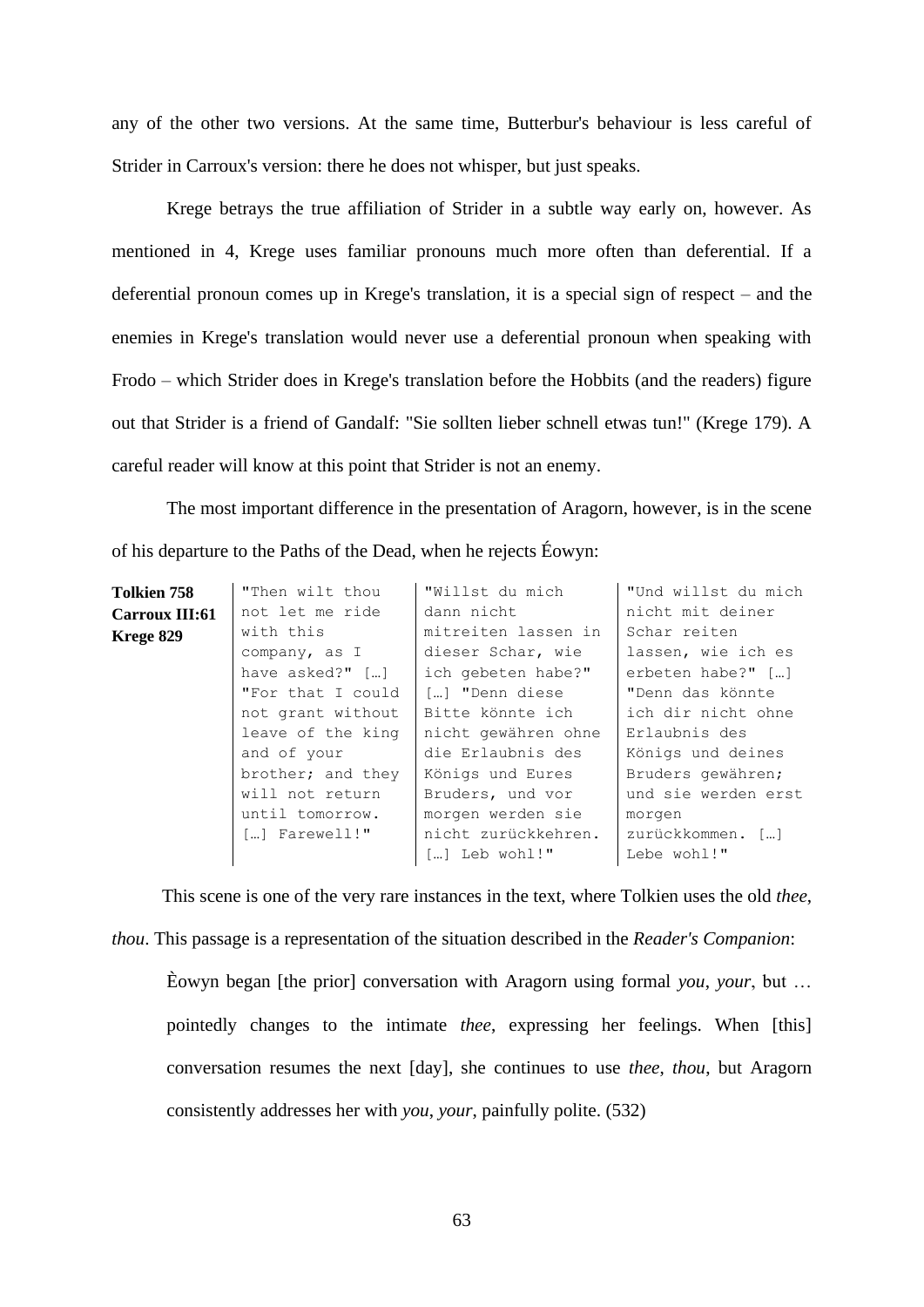This scene is a rejection scene, and the marker for the rejection is Aragorn's continued use of *you*, *your* ("your brother"), even after Èowyn starts using *thee*, *thou* ("wilt thou not"). Carroux mirrors this use of familiar and deferential pronouns: Èowyn uses "du", Aragorn "Ihr" ("Eures Bruders"). While not quite as striking as in Tolkien's version, due to both familiar and deferential pronouns still being used in modern German, unlike in English, the reader can still figure out what happens, as Carroux uses familiar pronouns very sparingly.

In Krege, this rejection is completely lost, as both characters use familiar "du" from the start. The switch in pronouns does not happen, and the rejection is not clear thanks to that. The reader can not even understand that this scene is a rejection of Èowyn's feelings, not just of her proposal to ride with Aragorn. This changes the dynamic of the whole Aragorn-Èowyn relationship.

This continues later, when Aragorn starts using *thee*, *thou*, as Èowyn accepts his rejection and bonds with Faramir (Tolkien 977), as Aragorn merely continues using "du" in Krege, instead of showing a switch of deferential to familiar pronouns as in Tolkien and Carroux.

## 5.4.3 DENETHOR

Another example of Tolkien using *thee*, *thou* can be found in Denethor's madness: while he used *you*, *your* when talking to Gandalf before (e.g. Tolkien 758), Denethor switches to *thee*, *thou* when his madness manifests during the siege of Gondor (e.g. Tolkien 854). Yet again, this switch of deferential to familiar pronouns, in this case out of disrespect instead of familiarity, does not exist in Krege, as Denethor uses "du" throughout the text, while Carroux can yet again show this switch in pronouns.

However, Krege finds an alternative way to show Denethors loss of respect before anyone: when talking about Aragorn, Denethor uses "Ranger of the North" in Tolkien (853), and "Waldläufer aus dem Norden" in Carroux (III:143); Krege translates it as "Waldschrat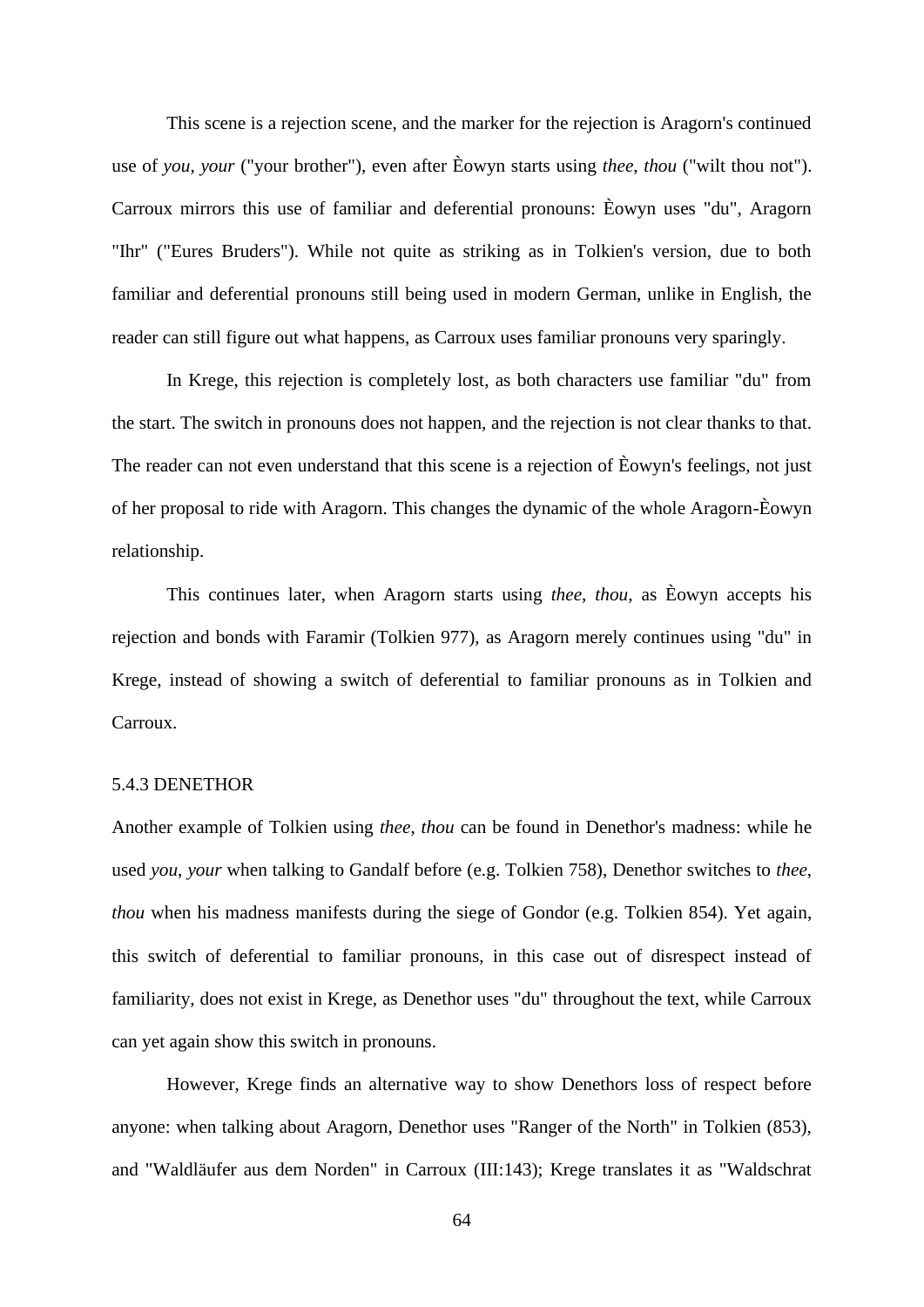aus dem Norden" (901). A "Schrat" is a mystical being in German and Austrian folklore (an example of Krege's domestication). They are spirits of nature, often attributed to cause nightmares, which fits with Denethor's perception of Aragorn, as the homecoming of the King is a nightmare for Denethor, who would lose his position of power.

In modern German, "Schrat" is usually not used to reference spirits of nature, however, but to describe a disheveled, uncivilized person. Thus, Krege introduces a clever polysemy, by which Denethor both insults Aragorn, as he does in Tolkien, even though he uses the correct title of "Ranger"; and at the same time sort of accepts Aragorn's claim on the throne as he describes him as a cause of nightmares.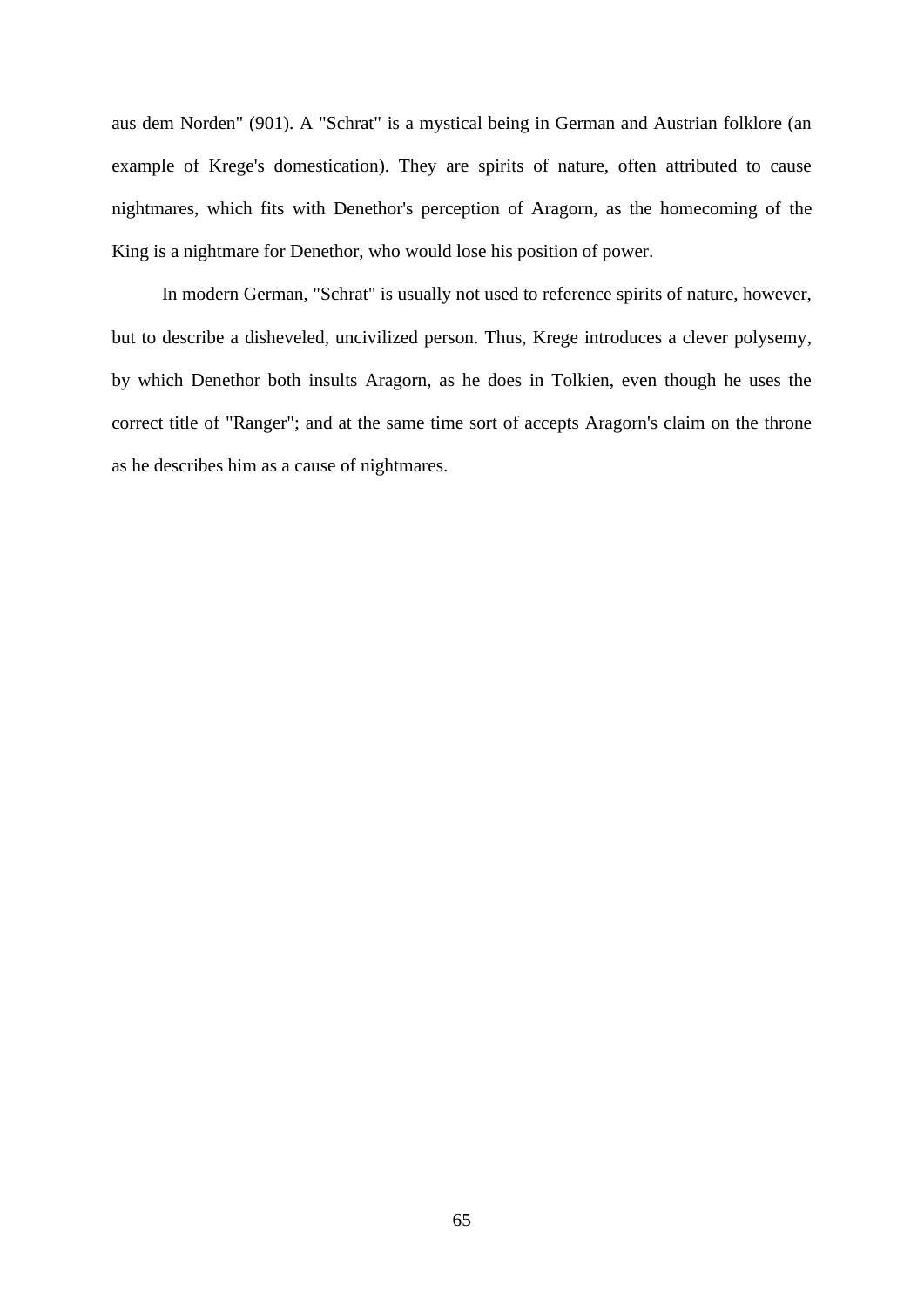# 6. Analysis: Results

In this study, I have taken an in-depth look at the changes in character perception between the three text-versions of *LotR* examined in this study, created by translation decisions by Carroux and Krege in their respective translations. I have explored the Black Riders, Gollum and Galadriel with increased care, as I found more, and more significant changes for these three characters, but I also shed light on the changes affecting other characters as well.

In this process, I found the most unique version to be the translation by Krege, as he translates taking more liberties than Carroux, who tries to mirror the semantics and syntax of Tolkien as closely as possible. As a logical consequence of his different approach, Krege's text shows more, and bigger deviations in character perception in general, though it does not follow that Carroux's translation perfectly encapsulates the character perceptions readers may have when reading Tolkien either.

While Carroux's differences compared to Tolkien are often minuscule, Krege's differences led to the clues for a discussion of xenophobia and homophobia in his translation, changed how human or how animalistic the readers may perceive Gollum or the Black Riders to be and changed Galadriel's social standing in Elvish society, as titles were translated differently. However, as was shown in the last section, these changes are not the only ones introduced, as additional differences were observed throughout the whole text of *LotR*.

Krege was found to be domesticating and dynamically equivalent in his translation, while Carroux was foreignizing in the sense that her text is obviously a translation, and formally equivalent. I suppose it makes sense, then, that Krege's version deviates more from the English text in terms of clues for differing possible constructions of meaning, as Carroux, in Schleiermacher's words "leaves the author in peace as much as possible and moves the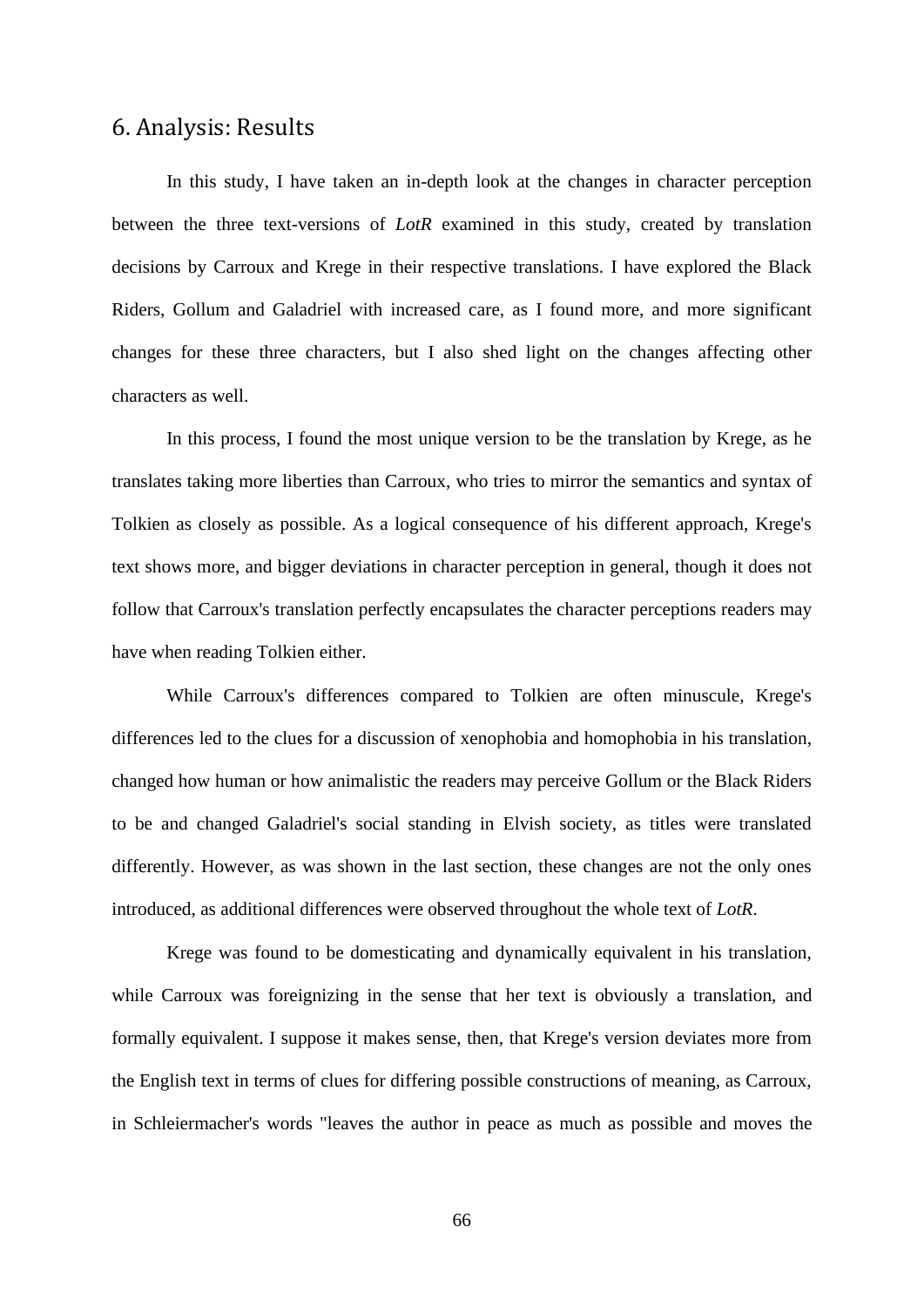reader towards him", while Krege "leaves the reader in peace, as much as possible, and moves the author towards him" (quoted in Venuti 15).

### 6.1 RESULT 1: TRANSLATIONS IN LITERATURE STUDIES

In this section, I am going to talk about the impact I hope this study to will have in the future. The goal of this study was to show the implications of working with a translation in the field of literature studies. As established, a translation is not the exact repetition of the meaning of the ST in the TL, but an interpretation of the ST, written in the TL. In this case, it is Carroux's and Krege's interpretation of *LotR*, which leads to the changes examined in this study. The reader of these interpretations, then, constructs his own meaning based on the (changed) clues of the interpretations by Krege and Carroux, creating their own interpretation yet again.

Thus, a literature studies academic must be aware of these circumstances when working with translations: his reading of the relationship of, for example, Aragorn and Èowyn, may be vastly different depending on which version he is working with. When discussing a literary work, then, it is important that the participants of the discussion know which version of the text they are discussing: the mention of Maggot's xenophobia will puzzle the reader of Tolkien's English text.

Is this, then, an argument to not work with translations at all in literature studies? I do not think so: translations are the only widespread medium in which academics can find a complete interpretation of a literary work by a third person. This makes them case studies for hermeneutics. Thus, I would argue that this is an argument in favour of working with translations in literature studies.

Additionally, translations will have a cultural effect on the cultures speaking the language of the translation. The perception of *LotR* in Germany before the Krege translation and the movie trilogy was arguably more influenced by Carroux's translation than by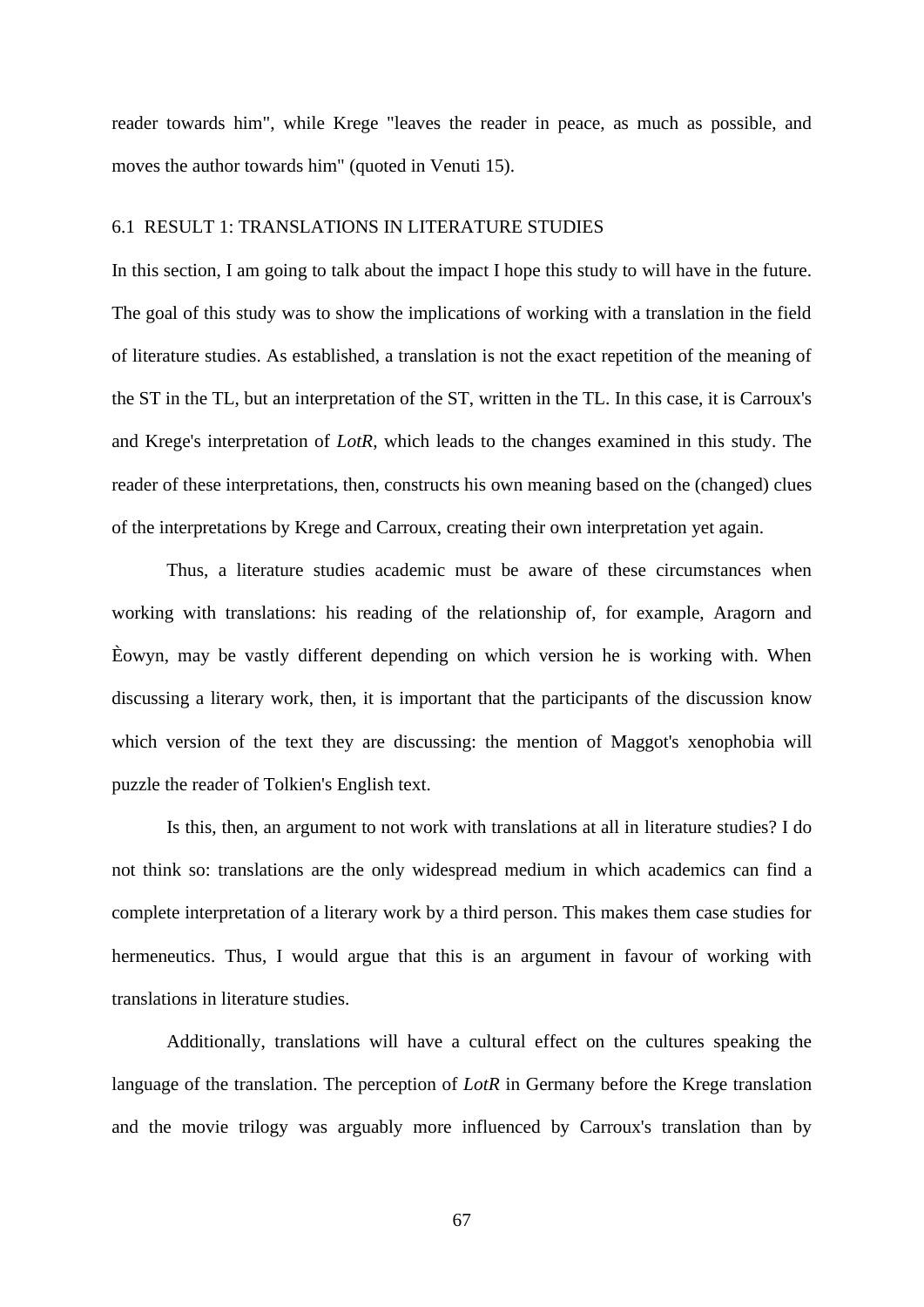Tolkien's English text. This perception of *LotR*, then, may have influenced various German authors over the years.

Translations are, thus, a part of the intertextual relationship and as such cannot be ignored in academic fields working with texts. They are not only interesting for academics, however, as they influence generations of readers.

I argue that translators, then, should be ascribed a similar importance as authors. Even in the age of the Death of the Author, authors are still omnipresent when working with texts: people read the "new Tolkien" (or insert other author names) and academic texts will quote, for example, Tolkien 245. In this study, I consistently quoted Carroux's and Krege's translations as "Carroux 245" and "Krege 245". This was, on one hand, of course for practical reasons, as per quotation guidelines the author should be cited (symptomatic for the low importance assigned to translators), which is confusing as Tolkien would be the author for all three text versions. On the other hand, I believe there is an argument to cite translations like this in the future.

Lawrence Venuti first published *The Translator's Invisibility* in 1995, criticizing the under-representation of translators compared to the authors of the works they translate. He advocates for foreignization as the translation method to go for, to make translations noticeable as such, and thus to draw attention to the work of the translator:

An illusionism fostered by fluent translating, the translator's invisibility at once enacts and masks an insidious domestication of foreign texts, rewriting them in the transparent discourse that prevails in English and that selects precisely those foreign texts amenable to fluent translating. (Venuti 12)

In this passage, Venuti talks about the phenomenon that translators live in self-imposed invisibility: by translating "fluent", they hide the fact that the reader reads a translation, thus making their work as translator unnoticeable.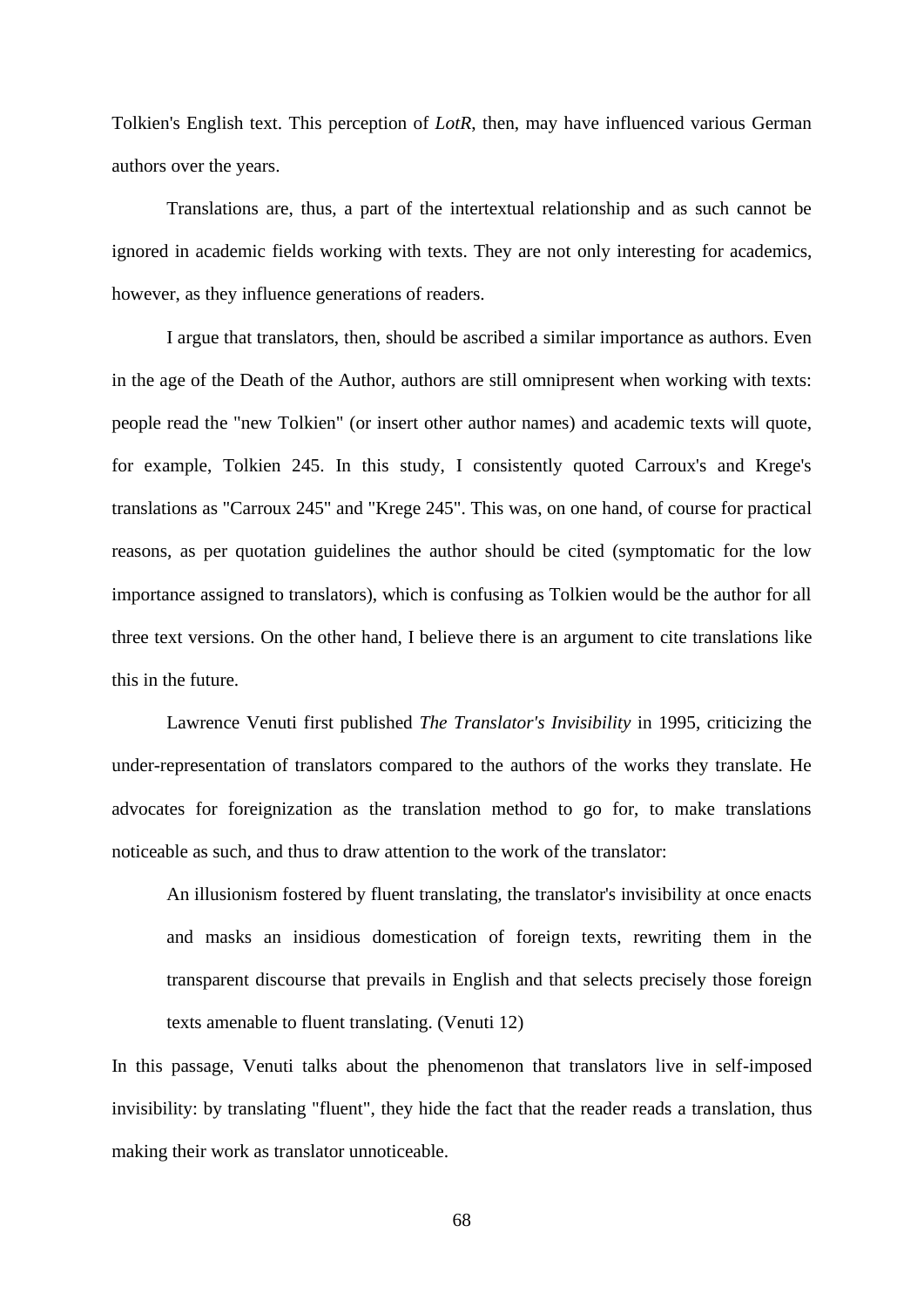Even though my reasoning is different, I come to the same conclusion: the translators are under-represented, not only in society, as Venuti shows, resulting in low wages and contracts that do not give translators any rights to their translation, as these rights stay with the author of the original work (Venuti 9); but in academics too.

This may be symptomatic of the way literature studies departments are structured in various countries: universities may have an English department, a German department, a French department (or Germanic and Romance departments, respectively) etc.; and each of these departments almost exclusively works with novels or poetry originally written in the language(s) of the respective department. This most likely stems from the fact that literature studies departments want to work with literature that influenced (and still influence) the culture of their language. However, as this study has shown, translations are more than merely replacing an SL element with the equivalent TL element, resulting in a perfect representation of, e.g., the English text in German. Instead, they are interpretations, introducing a new point of view on the contents of the original work, and they influence the intertext of any culture translations are prevalent in. This influence of translations on the intertext should be extremely interesting for any literature studies department, thus making the translations themselves interesting, thus making the translator as interesting as the author. Translations and translators should then be included in the academic field of work of these departments.

Even when the author is dead, the work still influences; and if the translator is dead, the translation still influences.

In conclusion, I think there is merit in a closer collaboration of the academic fields of translation studies and literature studies; translations should not only be interesting for linguists, but for any academic in the field of literature studies as well, who will undoubtedly work with literary works of his chosen language that are influenced by translations of foreign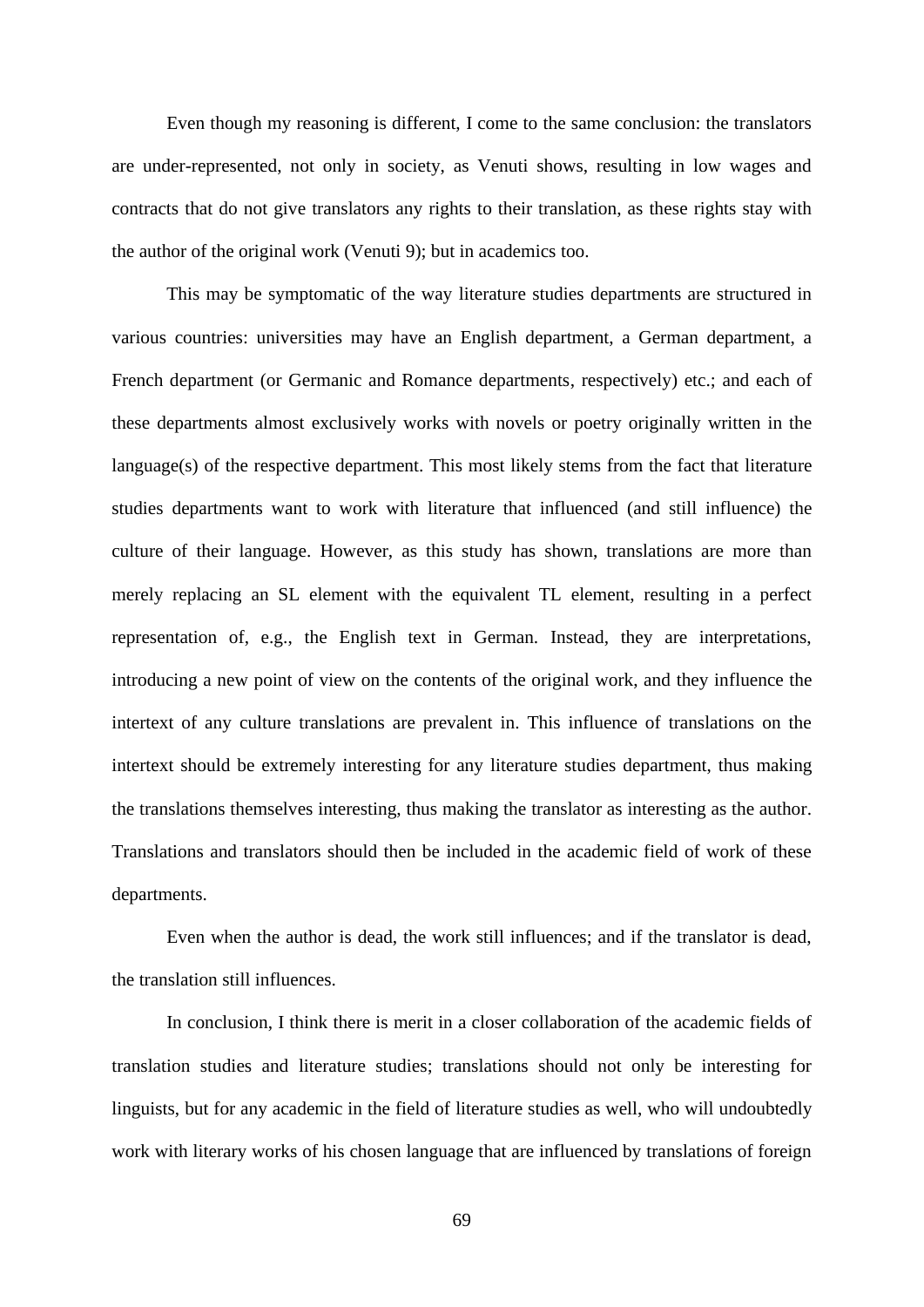literary works. It follows that working with (influential) translations and translators should be included in the field of work of any literature studies department – and in their respective (under-) graduate programs.

#### 6.2 RESULT 2: TOLKIEN STUDIES

A second main result of this study will ideally lead to a change, or at least the development of a parallel movement, in Tolkien studies. As any reader of this study will be aware of at this point, I do subscribe to the Death of the Author theory, or paradigm. While reading through various articles and books in Tolkien studies, I noticed that a lot of these articles and books operate under the idea of penetrating the text to reach the intention of the author, Tolkien. Examples of works cited in this study would be Allan Turner in *Translating Tolkien* to a certain extent, but mainly Rainer Nagel, who starts his comparison of Carroux's and Krege's translations with a look at "Tolkien's Intentions When Writing *The Lord of the Rings*" ("New One" 23).

While the fact that it is called "Tolkien studies" shows a certain fascination with the author Tolkien, which may make it unsurprising that the Death of the Author does not exist for huge parts of this academic community, I argue that this defiance of the Death of the Author is unnecessary. In fact, I succeeded in basing my comparisons in this study exclusively on Tolkien's, Carroux's and Krege's text, without any need to reference secondary literature; and when I did refer to the *Reader's Companion* it was either due to concise summaries of what the text expresses I could quote, explanation of words, or background information on possible constructed meanings available in the text itself without the use of secondary literature as well.

In other words: The intentions of Tolkien this academic community is so fond of when working with his texts, quoting his Letters and other works, are for the most part already expressed by the text, which makes it an unnecessary effort to prove these meanings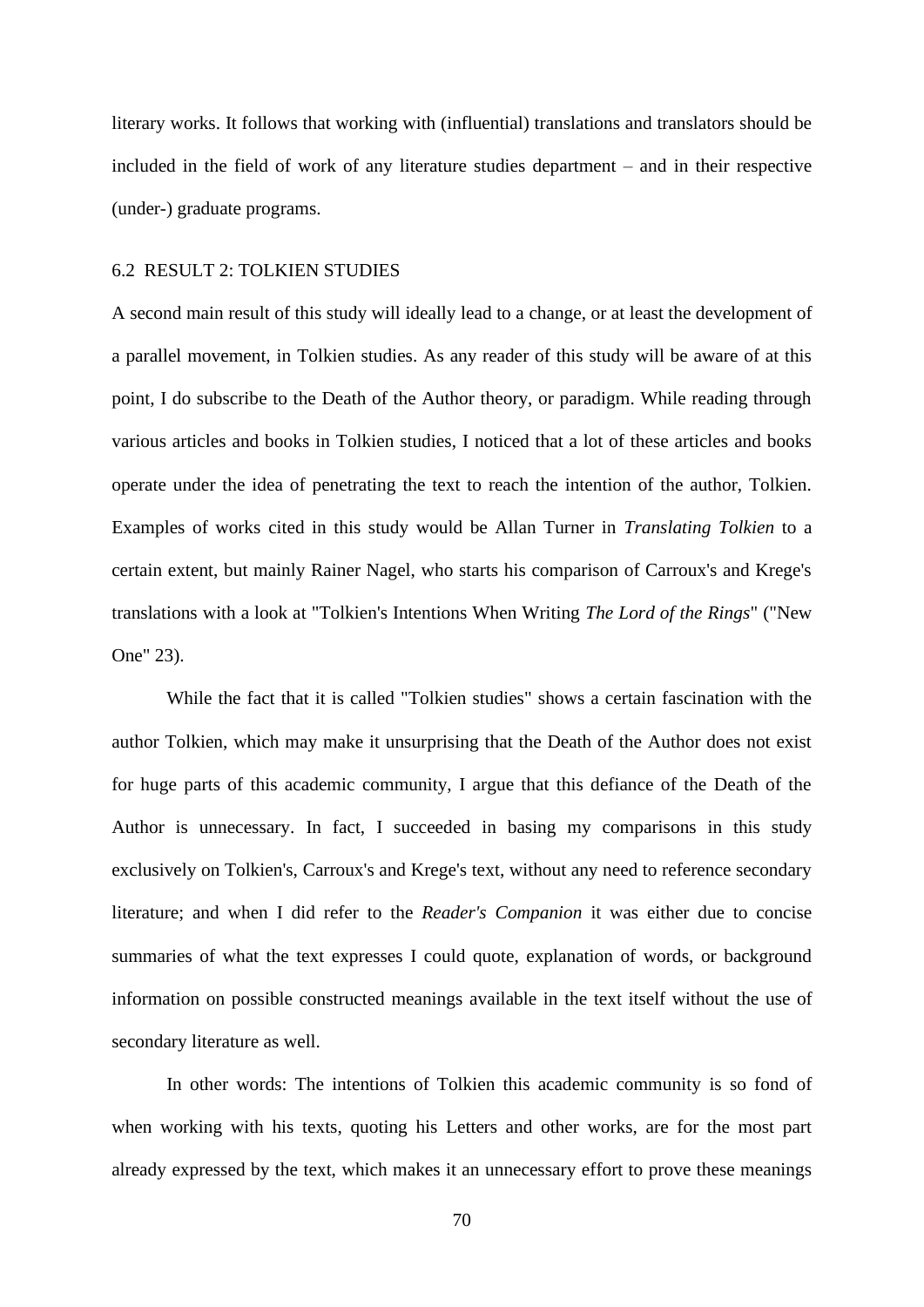through third-party means. By clinging to Tolkien as authoritative figure, Tolkien studies at the same time create unnecessary work for themselves, and cripple themselves of additional, new readings of Tolkien's works.

This is even more significant when working with translations: by reducing translations into those that can convey Tolkien's intentions and those that cannot, dismissing the latter translations as "bad", Tolkien studies further narrow their scope. When Krege introduces a discussion about xenophobia and racism to Tolkien, why should it be dismissed when Tolkien created a world of a plethora of different races, which of course leads to racism being displayed – just look at the prejudices between Dwarves and Elves in *LotR*?

In conclusion, I argue that while Tolkien studies, as the name suggests, is centered around Tolkien and his works, it would profit of centering only around the works. The person and author J.R.R. Tolkien can still be one of many literary critics of his works, of course, instead of an authoritative figure. To explore Tolkien's intentions should not be the main driving force of the academic field of Tolkien studies. I do not suggest that there is no merit in doing so, but I do suggest that there is increased merit in allowing other points of view and methodologies in working with Tolkien's works.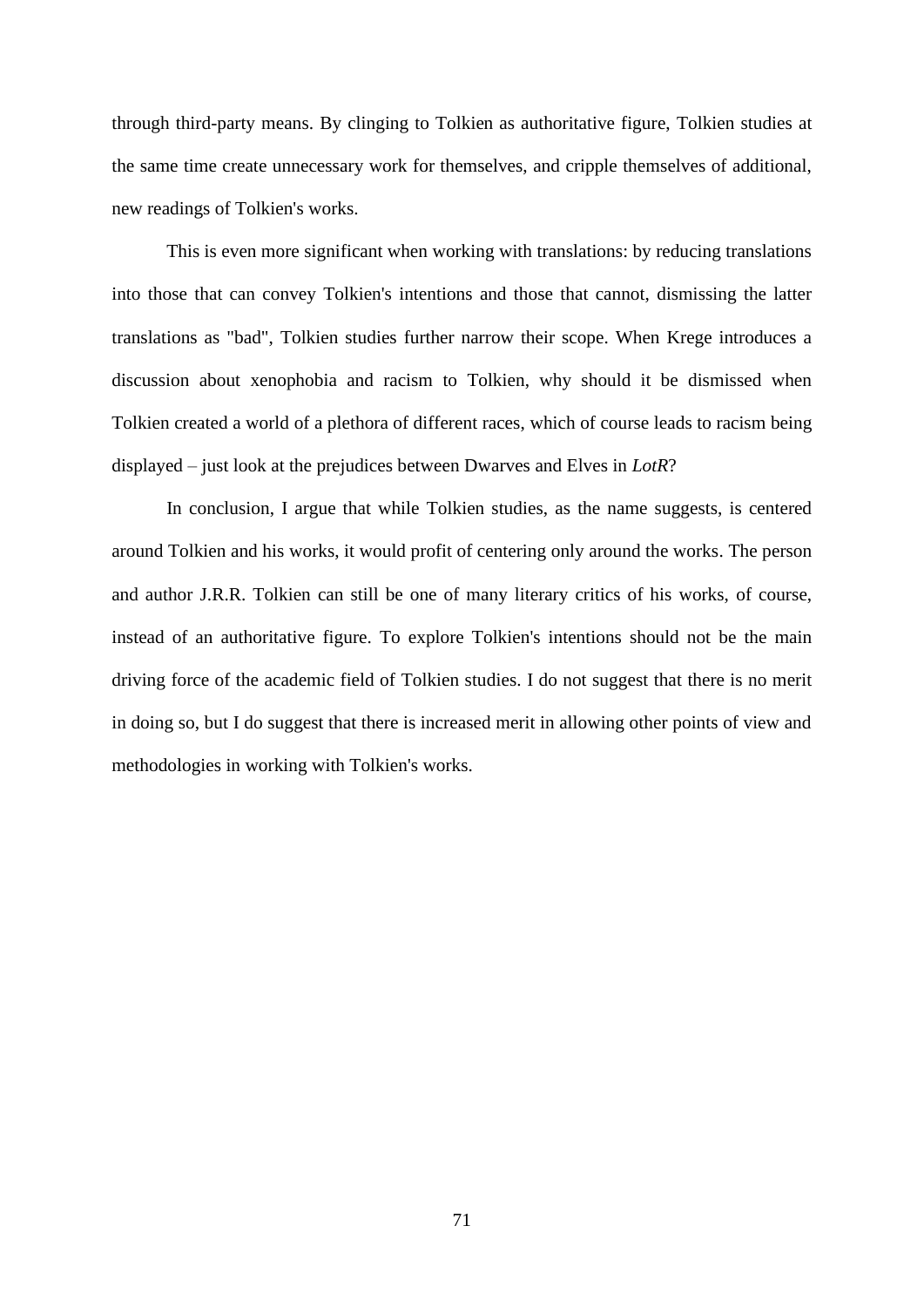## 7. Conclusion

In this study, I compared the two German translations of *LotR*, the 1969 translation by Margaret Carroux and the 2000 translation by Wolfgang Krege, to each other and the English text by Tolkien. The comparison focused on the change in the reader's perception of characters due to changed clues for possible constructed meanings resulting from differing translation decisions by the translators, as well as the fact that not every polysemic English word has an equally polysemic German counterpart.

I detected meaningful differences between character perceptions across the three examined text versions, leading to different characters in each text version. The translation of Krege deviates more from Carroux and Tolkien than those deviate from each other. This is a result of Krege's translation being dynamically equivalent and domesticating compared to the formally equivalent translation by Carroux.

With his dynamically equivalent translation strategy, Krege introduces new clues for possible constructed meanings, resulting in new possible interpretations. As noteworthy one can mention the xenophobia of Farmer Maggot towards the Black Riders and the change of character relationship between the (in comparison to both Tolkien and Carroux) more humanized Gollum and Sam, who is increasingly malicious towards Gollum in Krege's translation. On Carroux's side, a translation mistake allows for new interpretations of the hierarchy within the ranks of Mordor, implying a hierarchy governed by fear and oppression. Further differences of less significance were observed throughout the whole book, slightly changing various characters and character relationships between the three text versions.

Based on these results of the analysis of my findings, comparing character perception across all three text versions, I then argued for an increased heedfulness of translations in the academic field of literature studies, including the framing of translators, for example in citations of translations. I pointed out that translations impact the cultures of the target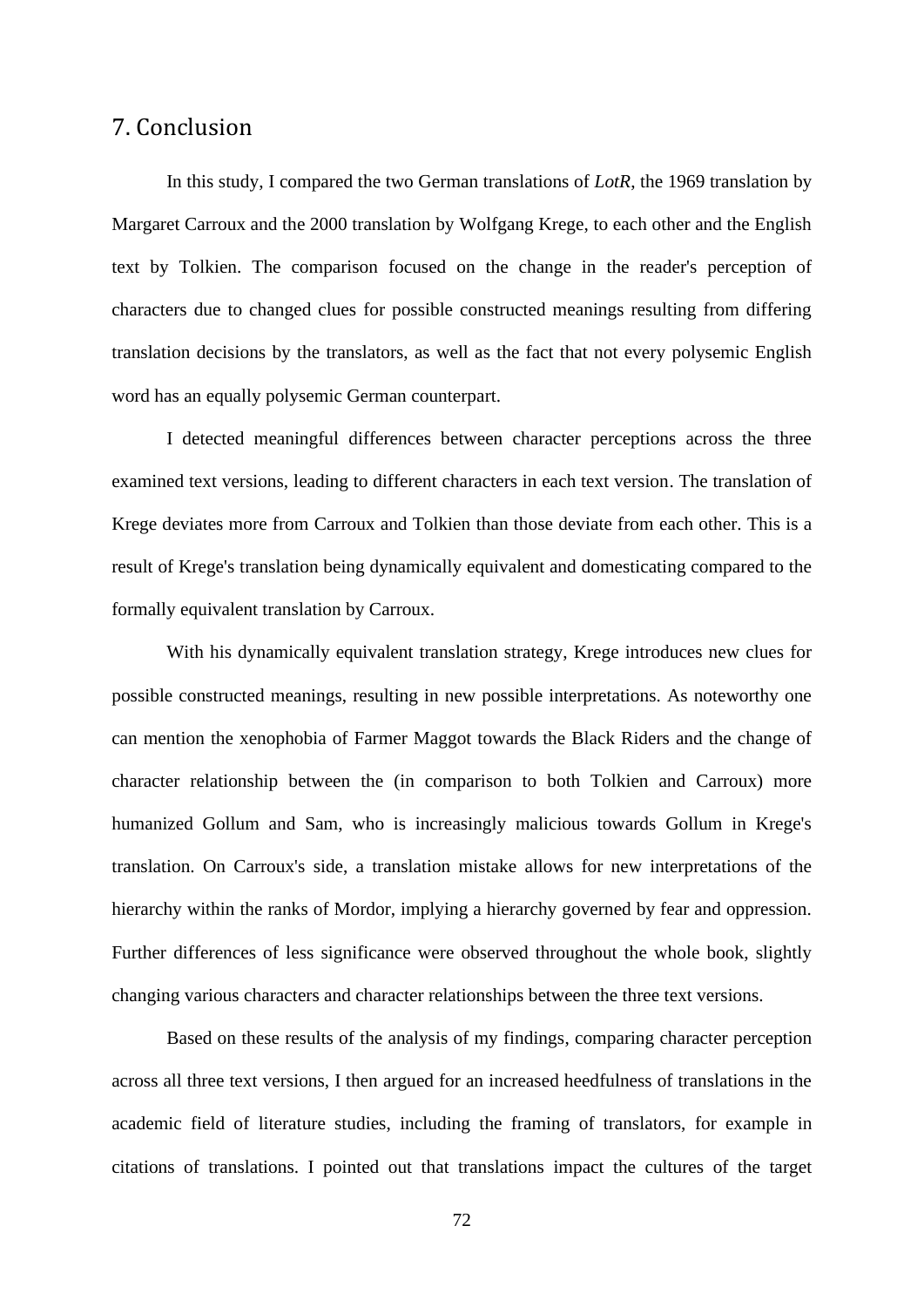languages and, thus, the future texts produced by these cultures, which implies that translations are very significant for any academic field working with literary works. I then emphasized the importance of literature studies departments frequently working with translations, instead of focusing on texts originally written in their respective language.

Furthermore, I argued for the killing of the author in Tolkien studies, a field that still frequently produces academic articles based on the assumption of Tolkien as an authoritative figure for his own work. By doing so, Tolkien studies defy the Death of the Author prevalent in other fields of literature studies. I further argued that by following the paradigm of the Death of the Author, Tolkien studies would benefit from a larger variety of approaches to Tolkien, which would enhance Tolkien studies as a whole, instead of defiling the purism of Tolkien's works.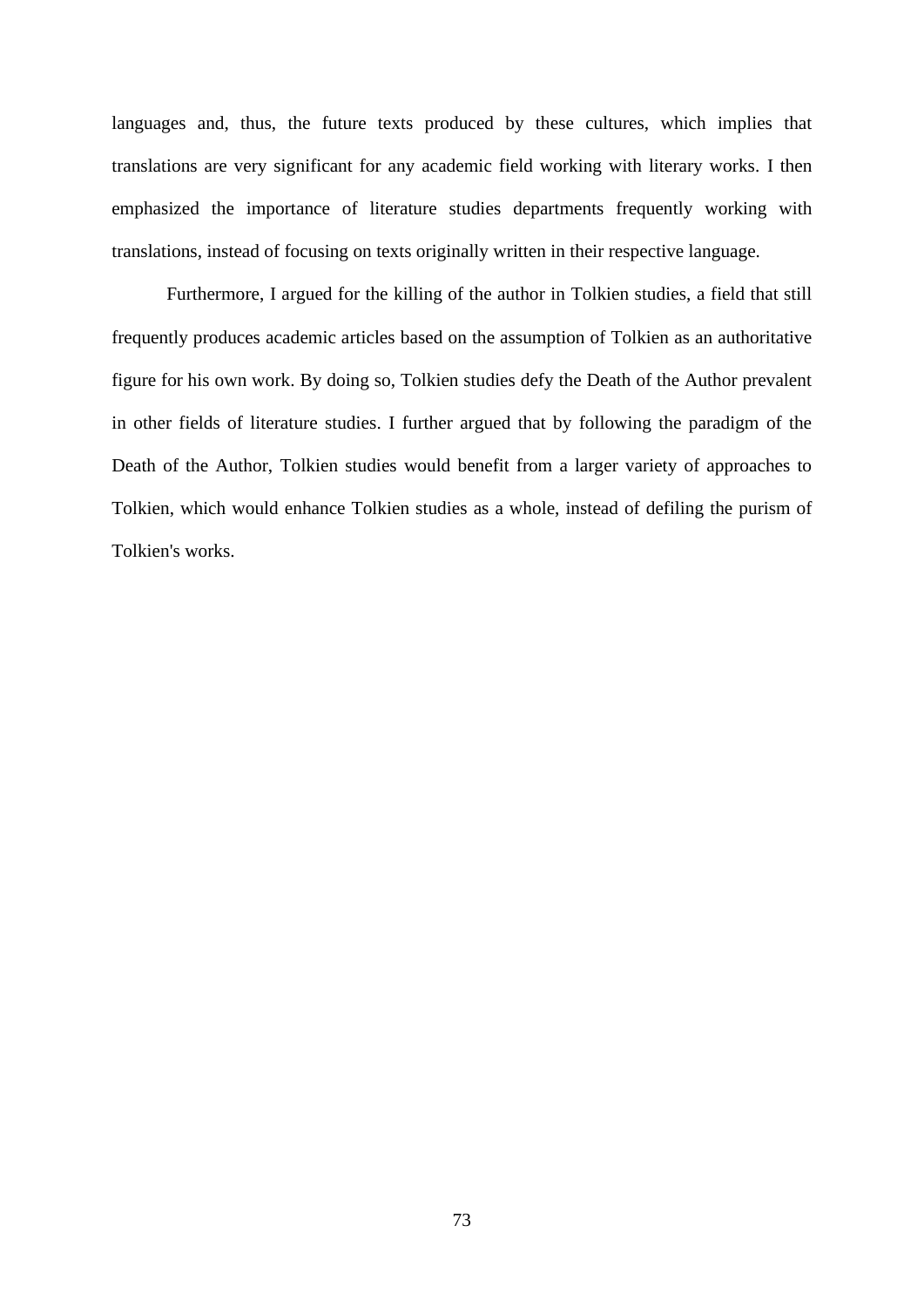# Works Cited

### PRIMARY SOURCES

- Tolkien, J.R.R. *The Lord of the Rings*.  $50<sup>th</sup>$  Anniversary Edition. HarperCollins*Publishers*. 2004.
- ---. *Der Herr der Ringe. Die Gefährten*. Translated by Margaret Carroux and poems translated by E.-M. von Freymann, 12<sup>th</sup> paperback Ed., Klett-Cotta, 1984.
- ---. *Der Herr der Ringe. Die Zwei Türme*. Translated by Margaret Carroux and poems translated by E.-M. von Freymann, 12<sup>th</sup> paperback Ed., Klett-Cotta, 1984.
- ---. *Der Herr der Ringe. Die Rückkehr des Königs*. Translated by Margaret Carroux and poems translated by E.-M. von Freymann, 12<sup>th</sup> paperback Ed., Klett-Cotta, 1984.
- ---. *Der Herr der Ringe*. Translated by Wolfgang Krege and poems translated by E.-M. von Freymann, 1<sup>st</sup> Ed. of the new translation, 10<sup>th</sup> Ed., Klett-Cotta, 2002

### SECONDARY RESOURCES

- Greiner, Norbert. *Übersetzung und Literaturwissenschaft*. Tübingen, Gunter Narr Verlag 2004.
- Hammond, Wayne G. and Christina Scull. *The Lord of the Rings. A Reader's Companion*. HarperCollins*Publishers*, 2005.

"Margaret Carroux." *TolkienGateway*, 20 June 2014,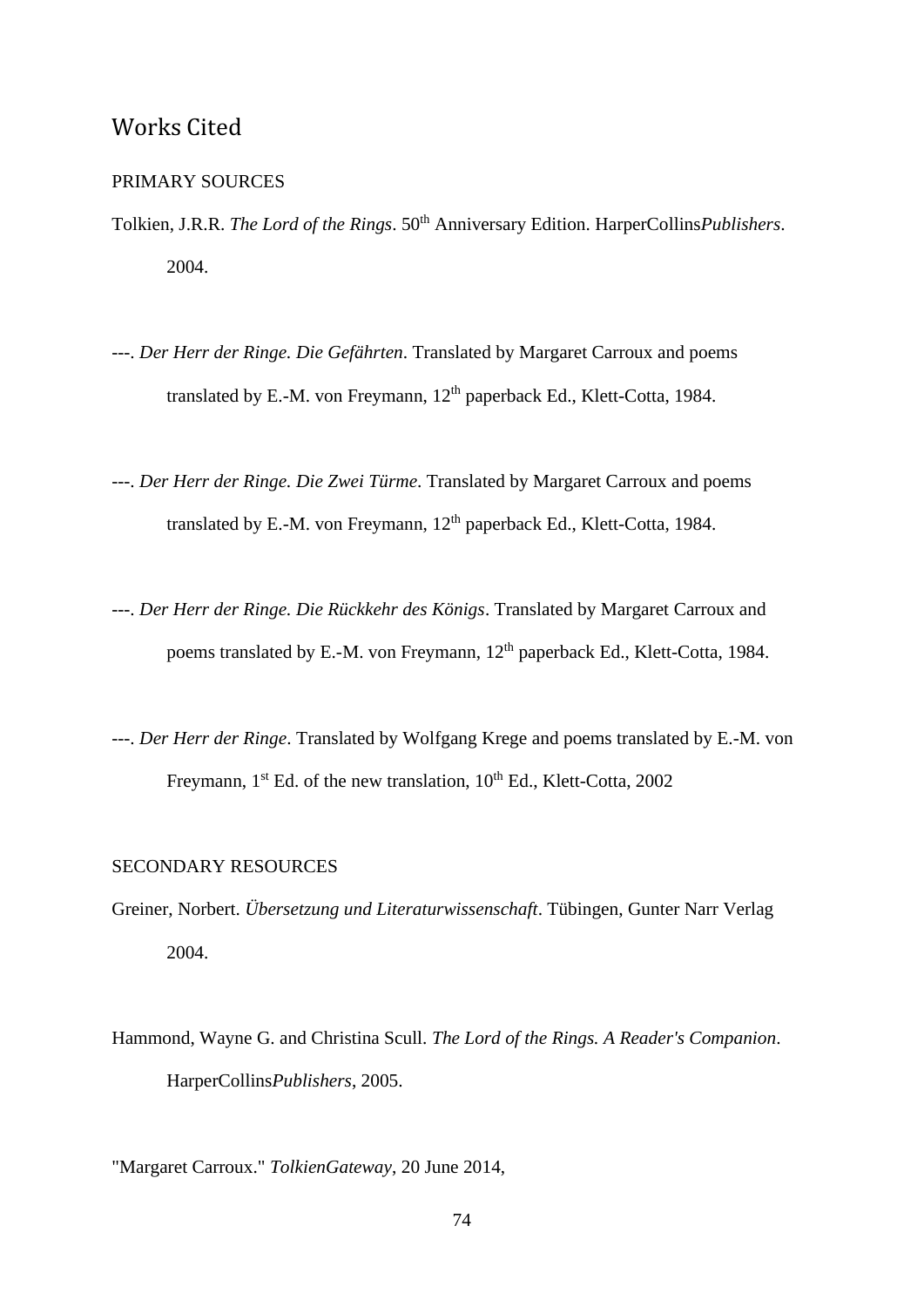www.tolkiengateway.net/wiki/Margaret\_Carroux, accessed 24 June 2021.

- Nagel, Rainer. ""The New One Wants to Assimilate the Alien." Different Interpretations of a Source Text as a Reason for Controversy: The 'Old' and the 'New' German Translation of *The Lord of the Rings*." *Translating Tolkien: Text and Film.*, edited by Thomas Honegger, Walking Tree Publishers, 2004, pp. 21-52.
- Nagel, Rainer. "Verschiedene Interpretationen eines Textes als Grundlage von Übersetzungsstrategien. Die "alte" und die "neue" deutsche HdR-Übersetzung." *Hither Shore*, vol. 1, no. 1, 2004, pp. 85-118.
- Reiß, Katharina and Hans J. Vermeer. *Towards a General Theory of Translational Action. Skopos Theory Explained.* Routledge, 2014.
- Ricœur, Paul. "The Task of Hermeneutics." *Hermeneutics and the Human Sciences. Essays on Language, Action and Interpretation*. Cambridge, 2016, pp. 3-22.
- Ricœur, Paul. "Metaphor and the central problem of hermeneutics." *Hermeneutics and the Human Sciences. Essays on Language, Action and Interpretation*. Cambridge 2016, pp. 127-143.
- Smith, Arden R. "*Duzen* and *Ihrzen* in the German Translation of *The Lord of the Rings*." *Mythlore: A Journal of J.R.R. Tolkien, C.S. Lewis, Charles Williams, and Mythopoetic Literature*, vol. 21, no. 1, 1995, pp. 33-40.